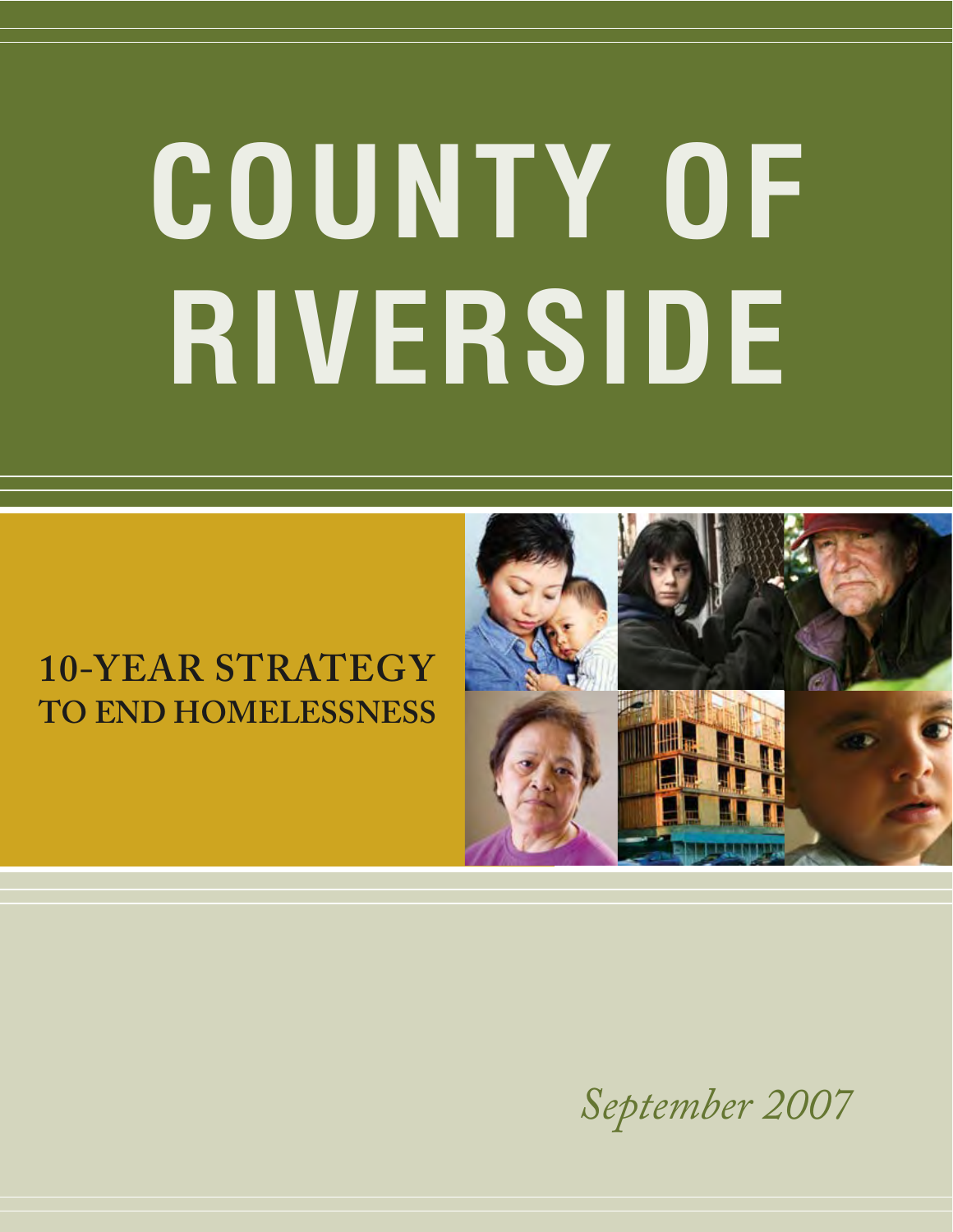# **ACKNOWLEDGEMENTS**

The "County of Riverside 10-Year Strategy to End Homelessness" is the result of the efforts of many representatives from public and private organizations including the following agencies who made up the "10 Year Plan Working Group:"

> Catholic Charities City of Coachella City of Corona City of Moreno Valley City of Palm Desert City of Palm Springs City of Riverside Coachella Valley Association of Governments (CVAG) Coachella Valley Rescue Mission Community Action Partnership Desert AIDS Economic Development Agency Homeless Taskforce of Corona Housing Authority Lutheran Social Services Martha's Village & Kitchen Mental Health NAMI Operation Safehouse Path of Life Salvation Army St. Paul of the Desert US VETS Valley Restart Veterans Services

If any organization has been omitted in this listing it was done so in error.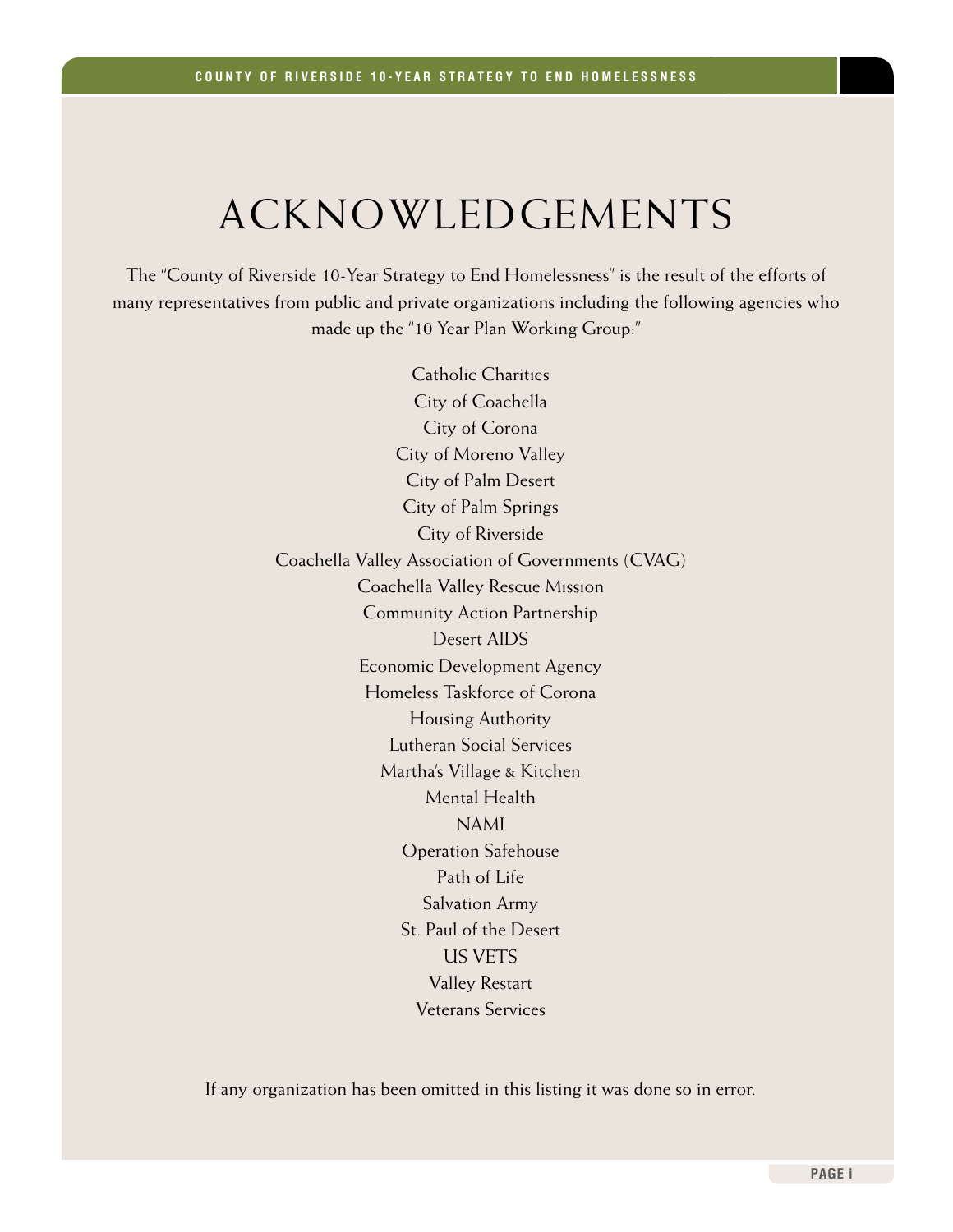#### **COUNTY OF RIVERSIDE 10-YEAR STRATEGY TO END HOMELESSNESS**

This report was prepared for the County of Riverside Department of Public Social Services and the Housing and Homeless Coalition for Riverside County by the Institute for Urban Research and Development.

#### **Department of Public Social Services staff includes:**

Ron Stewart, PhD, Administrative Manager Rick Pettet, Administrative Supervisor Carrie Harmon, Program Specialist II

## **Principal Consultants**

Institute for Urban Research and Development (An Organization of the Institute for Urban Initiatives) Joe Colletti, PhD, Executive Director Sofia Herrera, PhD, Project Manager Thelma Herrera, Graphics Specialist

#### **Copies of this report can be obtained by contacting**

County of Riverside Department of Public Social Services Homeless Programs Unit 951.358.5637 or at www.n2ncoalition.org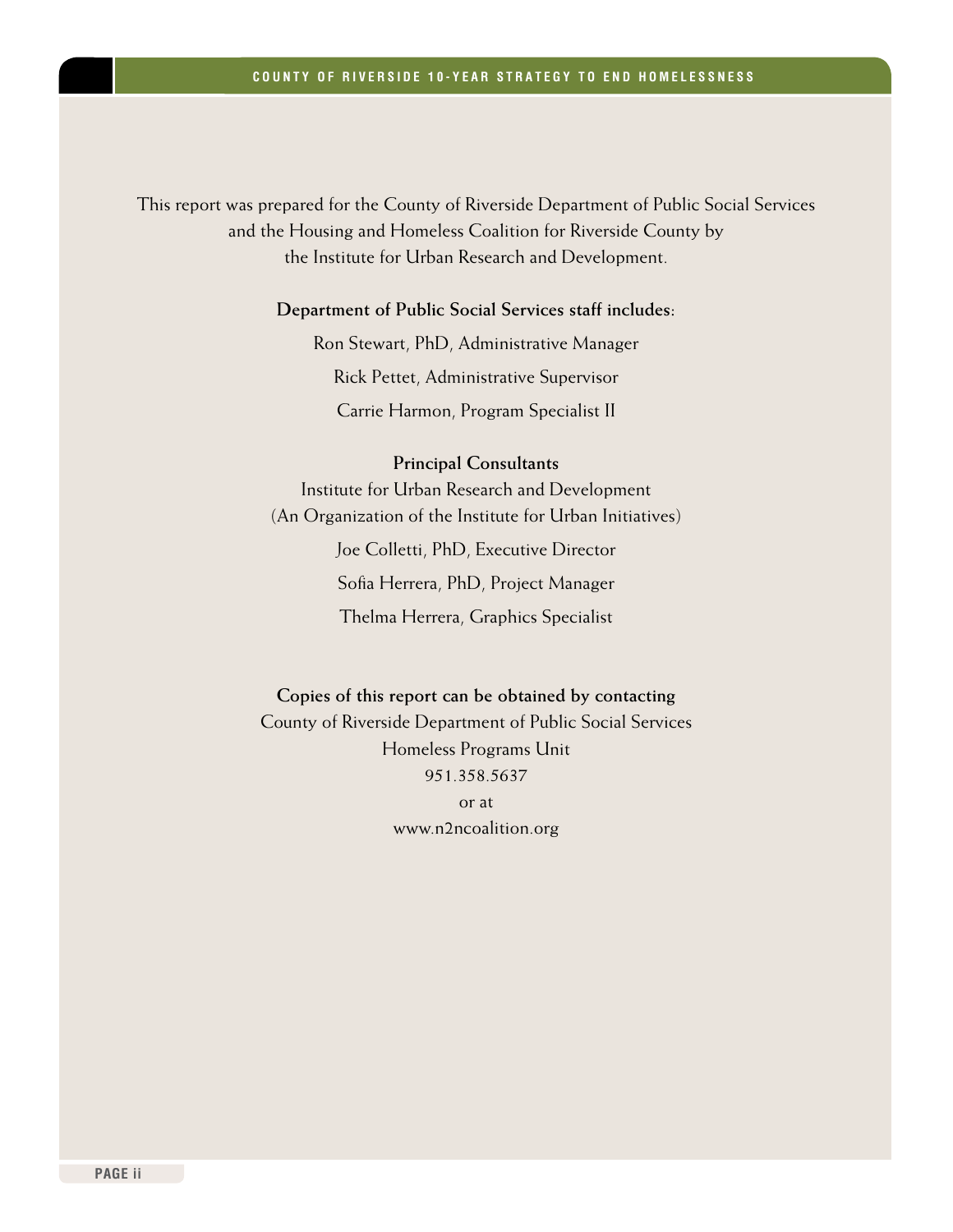# LOCAL FACTS ABOUT HOMELESSNESS<sup>1</sup>

- 1. Total Number of Homeless Persons:
	- There are approximately 4,500 adults and children who are homeless on a given day throughout the County of Riverside;
- 2. Location:
	- More than 60% of homeless adults and children live on the streets and nearly 40% live in shelters or transitional housing programs on a given day throughout the County of Riverside;
- 3. Gender:
	- More than two-thirds of adults are men and nearly one-third are women on a given day throughout the County of Riverside;
- 4. Families:
	- More than 300 families are homeless on a given day throughout the County of Riverside;
- 5. Children:
	- Nearly 20% of homeless persons are children under the age of 18 living with a homeless parent(s) on a given day throughout the County of Riverside.

<sup>1</sup>Local facts were taken from the County of Riverside 2007 Homeless Count.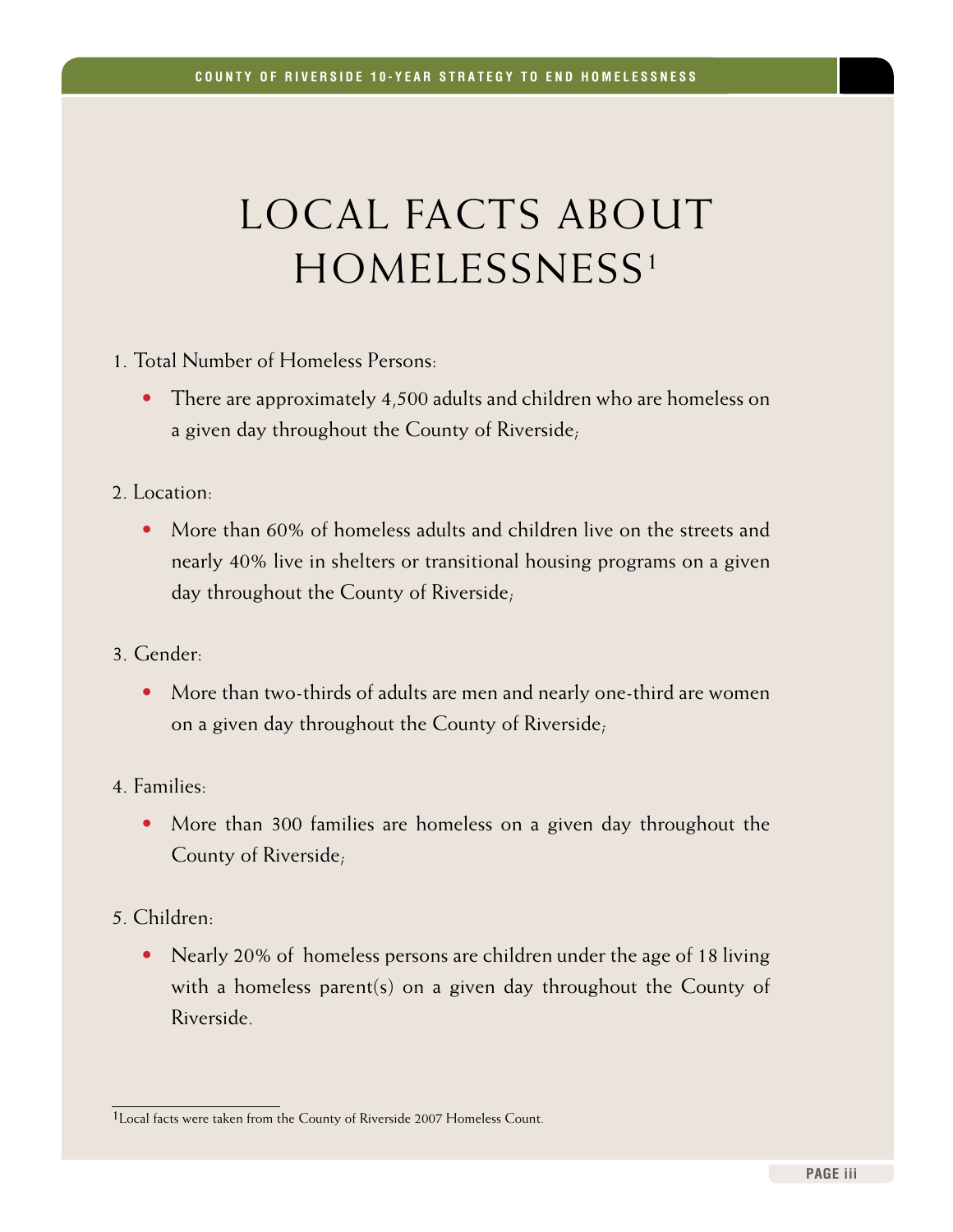**Page**

# TABLE OF CONTENTS

| <b>EXECUTIVE SUMMARY</b>                        | 1              |
|-------------------------------------------------|----------------|
| A New Challenge                                 | $\mathbf{1}$   |
| A New Approach                                  | 1              |
| Recommendations                                 | $\overline{4}$ |
| Implementing the Recommendations                | 12             |
| Communicating the Recommendations               | 14             |
| Funding the Recommendations                     | 17             |
| <b>Cost Benefits of Recommendations</b>         | 19             |
| <b>SUMMARY OF RECOMMENDATIONS</b>               | 21             |
| Preventing New Episodes of Homelessness         | 21             |
| <b>Ending Chronic and Episodic Homelessness</b> | 23             |
| Developing Resources to Combat Homelessness     | 30             |
| <b>SUMMARY OF NEXT STEPS</b>                    | 33             |
| Implementing the Recommendations                | 33             |
| Communicating the Recommendations               | 37             |
| Funding the Recommendations                     | 39             |
| Determining the Costs of Recommendations        | 42             |
| <b>Appendix A: Guiding Principles</b>           | 44             |
| Appendix B: Public Funding Sources and Programs | 47             |
| <b>Appendix C: Glossary</b>                     | 59             |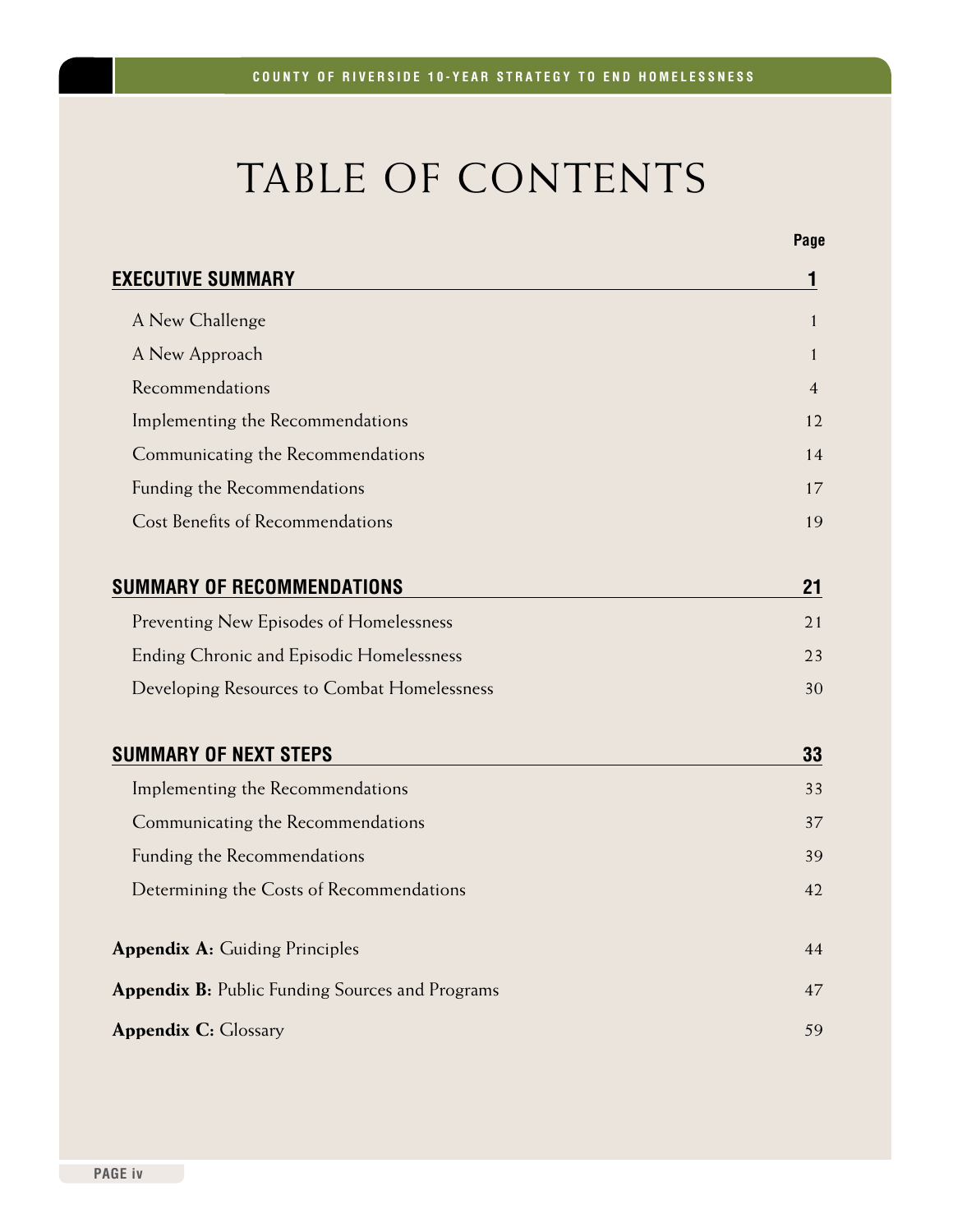# EXECUTIVE SUMMARY

# **I. A NEW CHALLENGE**

The President of the United States challenged the 100 largest cities to end chronic homelessness in 2001. The U. S. Conference of Mayors extended the Bush Administration's challenge to other cities to complete 10-Year Strategies to End Homelessness. In June of 2003 the Conference of Mayors unanimously passed a resolution that "strongly encourages cities to create and implement strategic plans to end homelessness in 10 years." The National Governors Association extended its support by encouraging state governments to coordinate efforts with the federal government and local efforts including 10-year planning efforts to end chronic homelessness in March of 2005.

As a result, more than 300 cities, counties, and states have completed or are completing "A 10- Year Strategy to End Homelessness" according to the United States Interagency Council on Homelessness (USICH). USICH is a federal agency established by Congress to be responsible for supporting and encouraging local jurisdictions to develop and implement 10-year strategies to end homelessness.

# **II. A NEW APPROACH**

USICH has encouraged the increasing number of jurisdictions that have completed or are completing 10-year strategies to recommend courses of action that end and not merely manage

"Planning to end homelessness —not to manage or maintain it is new". (United States Interagency Council on Homelessness)

or maintain homelessness. A typical example of managing and maintaining homelessness involves moving homeless people from food and meal programs to emergency shelters and back to food and meal programs day after day, week after week, month after month, and—with an increasing number of homeless persons—year after year. Managing and maintaining homelessness has also involved moving people in and out of motels, hospital emergency rooms, and correctional institutions which also contributes to a seemingly endless cycle of homelessness.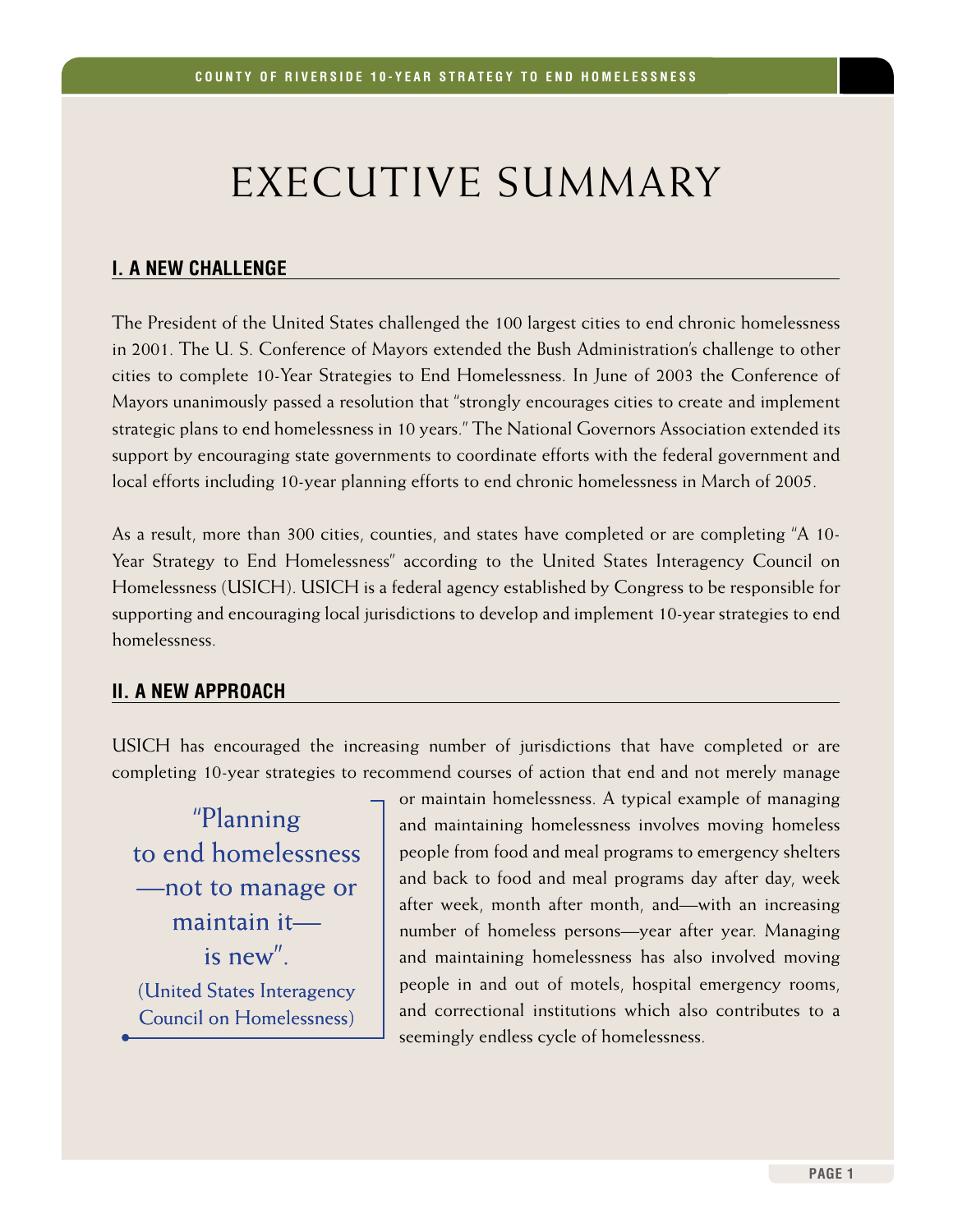Planning to end homelessness involves a different approach to homelessness that is described in the recommendations in this report. This approach involves focusing new and existing tools and resources on three (3) sub-populations of homeless persons that encompasses all homeless and at risk of becoming homeless persons within the County. The three (3) sub-populations include:

- Chronic Homeless Persons,
- Episodic Homeless Persons; and
- Persons At Risk of Becoming Homeless.

#### **• CHRONIC HOMELESS PERSONS**

Chronic homeless persons, according to the U.S. Department of Housing and Urban Development (HUD), are individuals who are homeless for one (1) year or more, or four (4) times in three (3) years, and have a disability which is often mental illness and/or substance abuse.1 They are usually the most visible and the hardest to reach of all homeless persons. The Institute for Urban Research and Development estimates that about 50% or 1,350 of the approximately 2,700 single persons recently counted on the streets in the County of Riverside on a given day are chronically homeless. HUD does not include members of families in its definition of chronic homelessness.

Organizations and individuals throughout the County provide a lot of emergency assistance to chronically homeless individuals that often manage and maintain their chronic homeless experience. National and local studies have demonstrated that many people remain homeless year after year after hundreds of thousands of dollars are spent on emergency assistance.2 Conversely, fewer resources such as assertive community treatment and permanent supportive housing are provided to chronic homeless persons to help end their homeless experience. Thus, assertive community treatment, permanent supportive housing, and other effective tools and resources are recommended in this report.

<sup>&</sup>lt;sup>1</sup>Chronic homelessness is fully defined by HUD as "A person who is an unaccompanied homeless individual with a disabling condition who has either been continuously homeless for a year or more OR has had at least four (4) episodes of homelessness in the past three (3) years. In order to be considered chronically homeless, a person must have been sleeping in a place not meant for human habitation (e.g., living on the streets) and/or in an emergency homeless shelter." A disabling condition is defined as "a diagnosable substance use disorder, serious mental illness, developmental disability, or chronic physical illness or disability, including the cooccurrence of two or more of these conditions." A disabling condition limits an individual's ability to work or perform one or more activities of daily living. An episode of homelessness is a separate, distinct, and sustained stay on the streets and/or in an emergency homeless shelter. A chronically homeless person must be unaccompanied and disabled during each episode."

<sup>2</sup>See "Costs of Serving Homeless Individuals in Nine Cities," The Lewin Group, November 19, 2004; "The Do-It-Yourself Cost-Study Guide: Assessing Public Costs Before and After Permanent Supportive Housing: A guide for State and Local Jurisdictions," Martha R. Burt, November, 2004.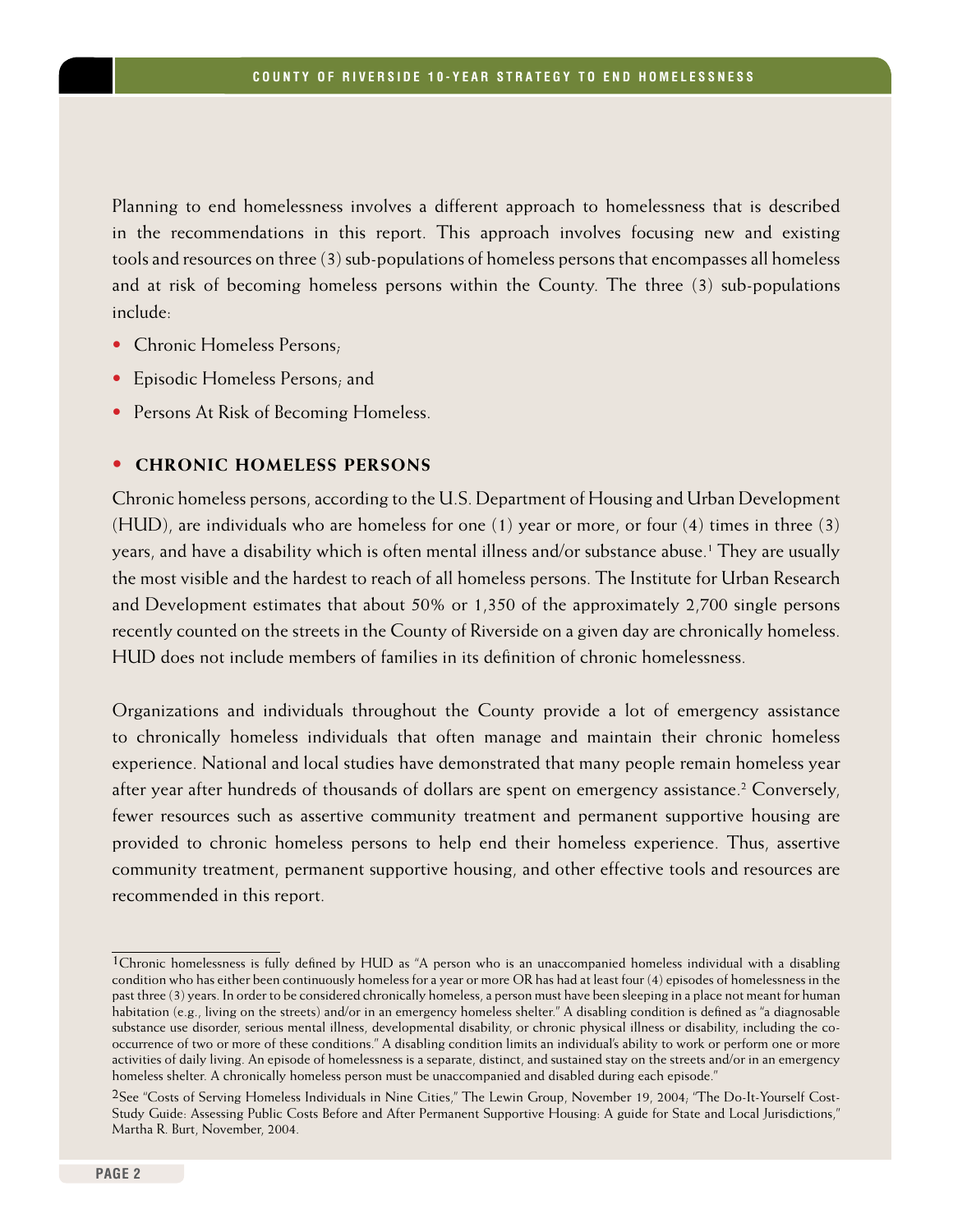#### **• Episodic Homeless Persons**

Episodic homeless persons are individuals or families who are homeless for a short period of time—days, weeks, or months—not a year or more. The Institute for Urban Research and Development estimates that 70% or 3,150 persons of the approximate 4,500 persons who are homeless in the County on a given day are not homeless one (1) year later.

Comparatively-speaking, the good news is that episodic homeless persons are no longer homeless days, weeks, or months because of the services provided by local government, non-profit organizations, faith-based organizations, community service groups, businesses, and volunteers. Thus, there are several recommendations that underline the need to support existing non-residential and residential homeless services such as case management based shelters and transitional housing programs.

## **• Persons At Risk of Becoming Homeless**

The bad news is that there are at least a few thousand people who become episodically homeless and replace the episodically homeless persons noted above who obtain housing creating a continuous cycle of homelessness throughout the County year after year. The persons replacing the episodically homeless persons noted above are persons who were at risk of becoming homeless and became homeless.

Persons at risk of becoming homeless have limited income and often have to choose between paying their rent or mortgage and other daily living costs that often put them at risk of becoming homeless.3 The Institute for Urban Research and Development estimates that a large majority of households at risk of becoming homeless and who eventually become homeless do not seek and/or receive resources until the day(s) before, or the day(s) after, they become homeless. Once a household becomes homeless, it generally costs thousands of dollars or more to help these households gain housing once again.

The recommendations in this report concerning homeless prevention (see pgs 21-22) will help households before they become homeless and may reduce the cost to hundreds of dollars or less in resources to keep them immediately housed. Residents have been asking if homelessness can actually end in their communities. If implemented, the recommendations

<sup>3</sup>This report assumes that households with an annual income of less than \$25,000 are at risk of becoming homeless. There were approximately 100,000 households in the County of Riverside with an annual income of less than \$25,000 in 2000 according to U. S. Census Bureau data.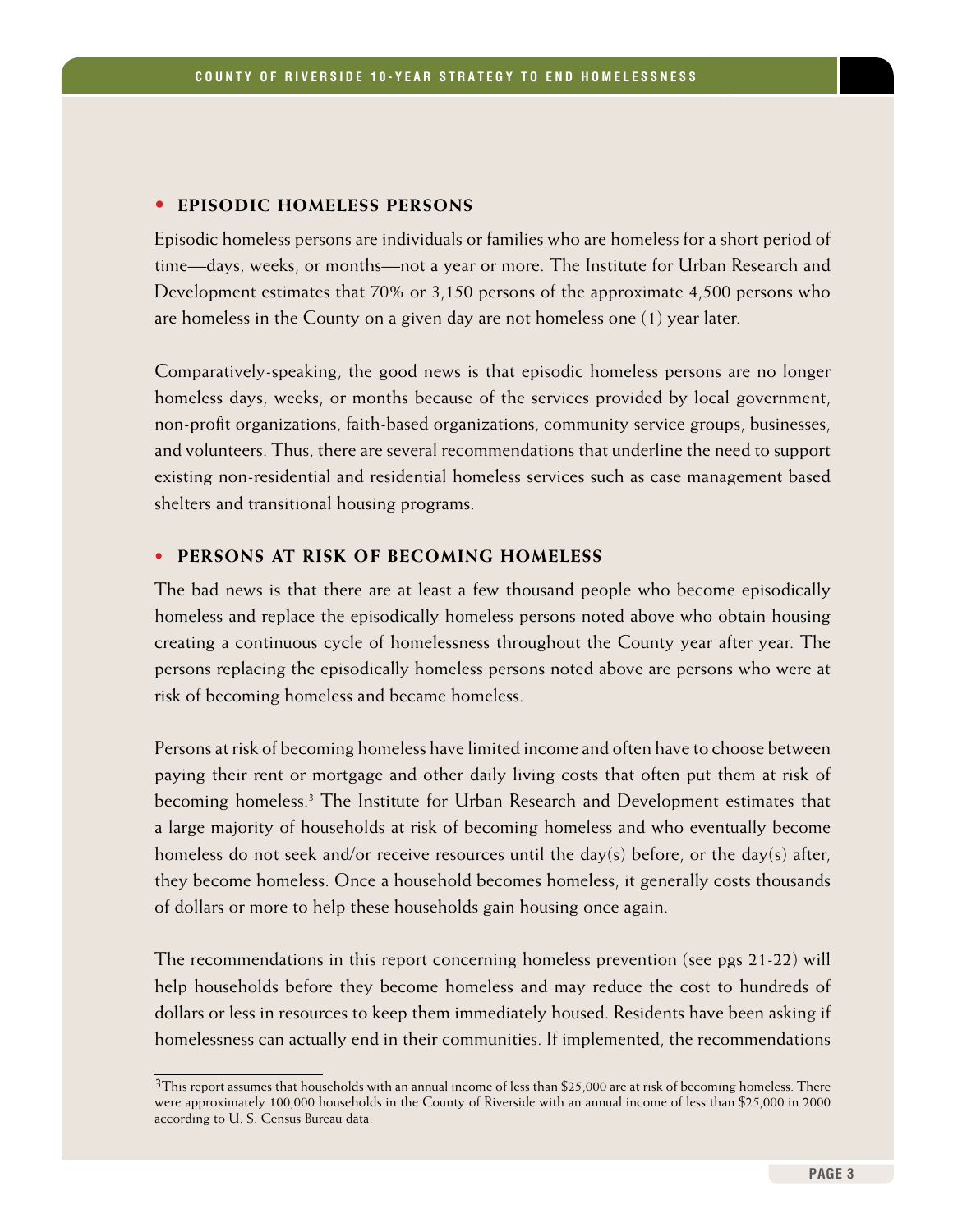concerning homeless prevention will break the cycle of continuous homelessness that involves thousands of persons who lose their housing and replace thousands of persons who obtain housing after becoming homeless. This will help homeless service providers to continue to focus on, and reduce, the number of persons who are chronically homeless.

## **III. Recommendations**

The County of Riverside 10-Year Strategy to End Homelessness provides 11 recommendations that describe how homelessness can be reduced within the County as part of its strategy to end homelessness through a much more balanced approach of resources between chronic, episodic, and at risk of becoming homeless persons. These recommendations were made by the Working Group which is primarily comprised of representatives from local government and non-profit agencies that met at least once a month over an 18-month period of time that helped compile this report. A list of members can be found among the acknowledgments on page i.

The County has a significant number of homeless persons and those who are at risk of becoming homeless. There are thousands of households who are at risk of becoming homeless in the County during the course of a year. Of these households, approximately 7,000 consisting of about 20,000 adults and children become homeless annually.<sup>4</sup> Also, about 4,500 or 22.5% of these persons are homeless within the County on a given day.<sup>5</sup>

Implementing the recommendations in this report will help achieve the strategy's initial goal which is to reduce homelessness within the County by 50% during the first five (5) years (2008-2012) of implementation. Further reductions in homelessness for the following five (5) years (2013-2017) will be determined by, and based upon, the reduction outcomes during the initial five (5) years of implementation.

<sup>4</sup>Estimating the number of persons who become homeless annually within the county was derived by examining and comparing local, regional, and national data. National research, according to the Urban Institute, has shown that approximately 1% of a jurisdiction's general population experiences homelessness during the course of a year (see "How Many Homeless People Are There?" in Helping America's Homeless). According to the California Department of Finance, Demographic Research Unit, there were approximately 2,000,000 residents in Riverside County in January of 2006. One percent (1%) equals 20,000 residents.

<sup>5</sup>The County of Riverside conducted a point-in-time homeless count during January, 2007 and concluded that there are approximately 4,500 homeless persons on a given day or approximately four and a half times the annual number of homeless persons. "Annual estimates are likely to be anywhere from three to six times as high as Point-in-time estimates" according to a recent report entitled "Estimating the Need" published by the Corporation for Supportive Housing in order to help guide jurisdictions in projecting their own annual estimate of homeless persons.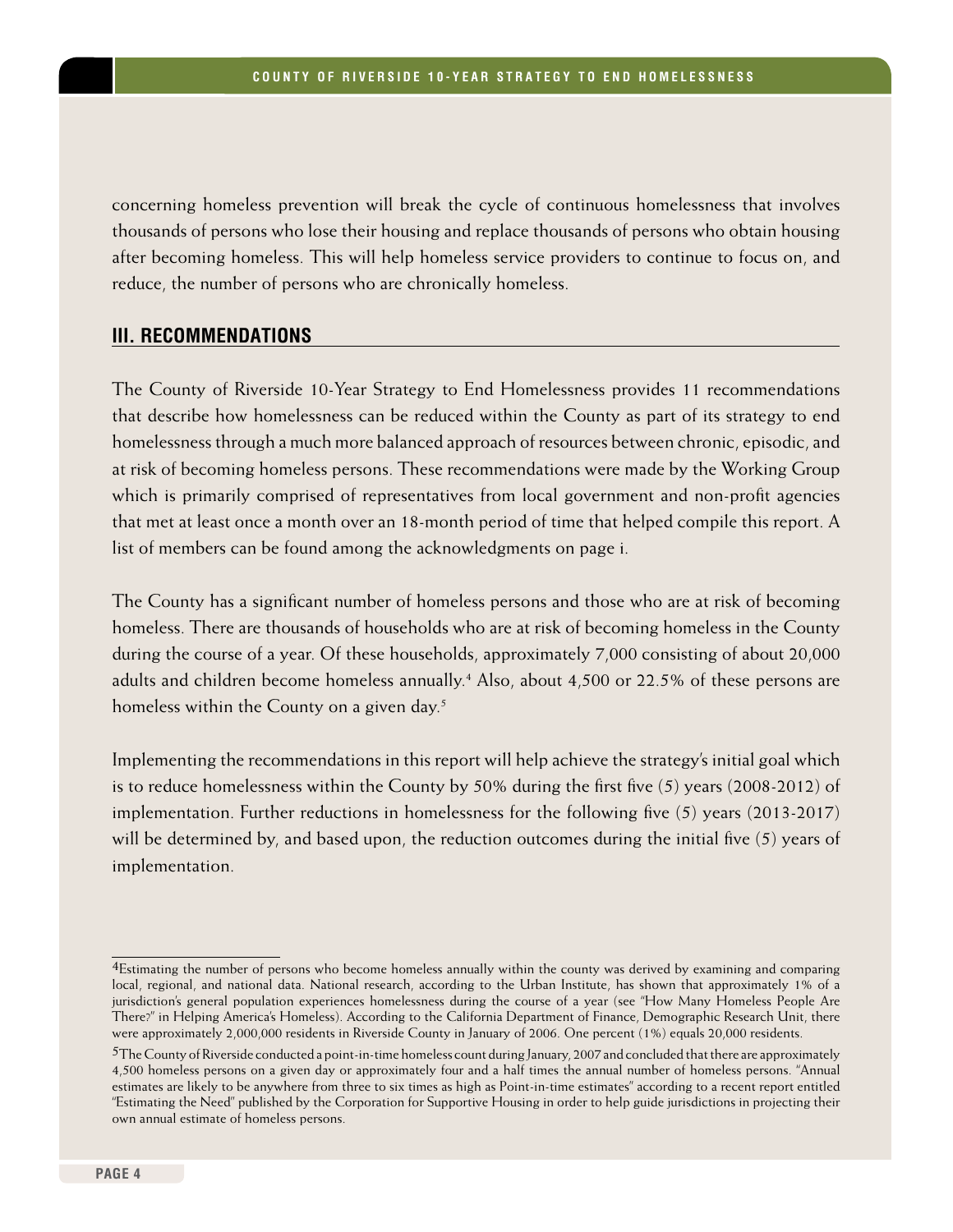In order to reduce homelessness annually, the strategy primarily focuses on three (3) activities that were shaped by "guiding principles" that are based on local and national social service experiences

and supported by recent local and national studies concerning homelessness (see Appendix A for a list of guiding principles). The three (3) activities are as follows:

- A. Preventing New Episodes of Homelessness;
- B. Ending Chronic and Episodic Homelessness;
- C. Developing Resources to Combat

Homelessness.

The initial goal is to reduce homelessness within the county by 50% during the first five years of implementation.

Adopting recommendations for each of these three (3) activities provides the County with an opportunity to break a continuous cycle of homelessness that has left thousands of households homeless each year and hundreds of persons living on the streets incessantly year after year. The recommendations, which are described in their entirety in Section II Summary of Recommendations, fall within each of the three (3) activities above as follows:

#### **A. Preventing New Episodes of Homelessness**

#### **Recommendation #1: Homeless Prevention**

• implement a county-wide homeless prevention strategy designed to prevent at least half (50%) of the 7,000 households who become homeless each year from becoming homeless during the first five (5) years of implementation of this plan.

The Working Group recommends that a coordinated/collaborative homeless prevention strategy be developed and implemented to address the diverse needs of each supervisorial district. The group further recommends that community-based services be based upon "best practices models" such as "one-stop access centers." Households at risk of becoming homeless will be eligible to receive a wide-range of supplemental resources available "under one roof" in order to maintain their housing. Prior to receiving resources, an intake and assessment will be completed that will verify eligibility and identify the needs of each household. Households must be residents of the jurisdiction in which the program is operating, show proof of residency, and proof of low income status. In addition, recipients may be required to work with a case manager on a long-term basis.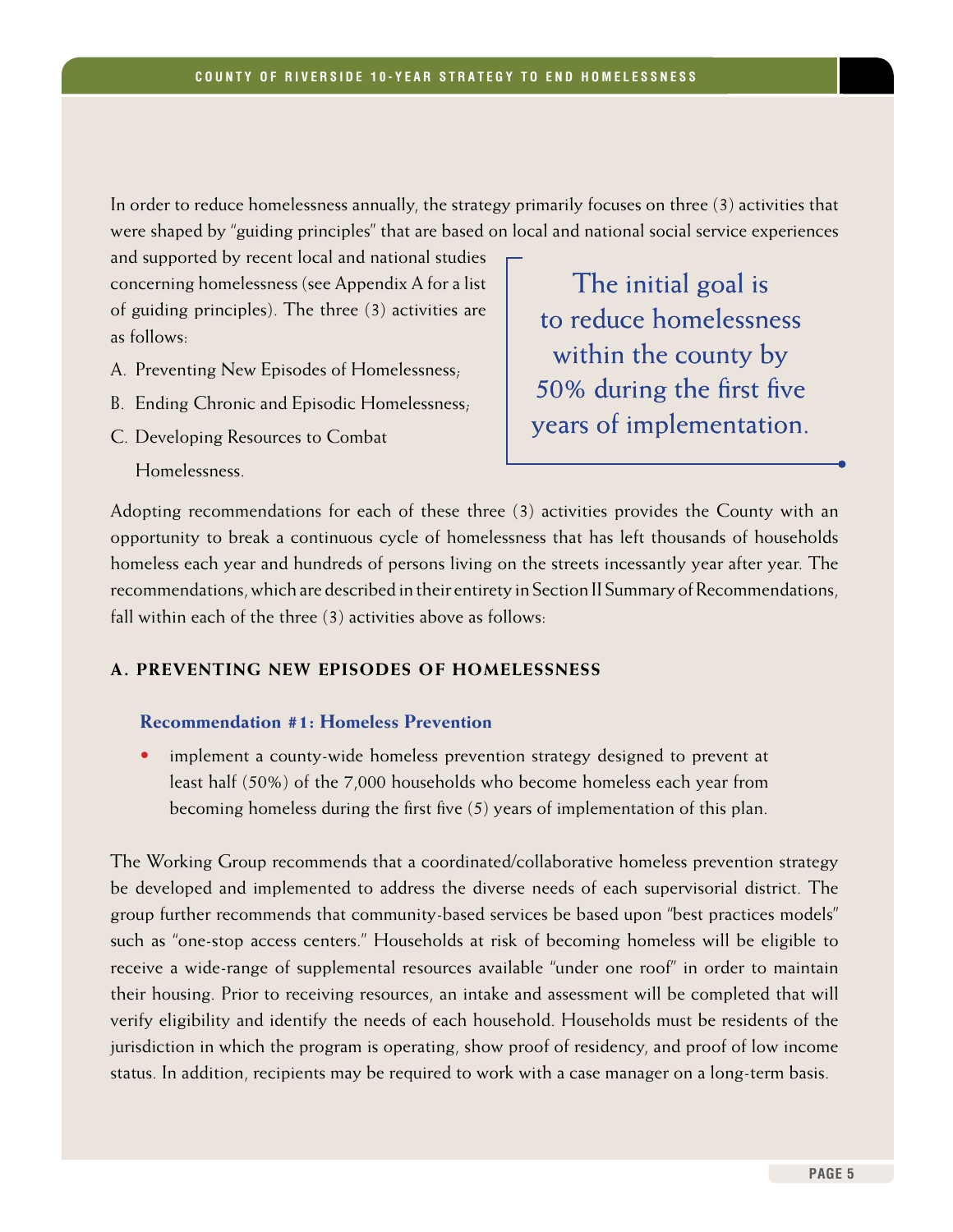#### **Recommendation #2: Discharge Planning**

• establish county-wide protocols and procedures to prevent people from being discharged from public and private institutions of care into homelessness that will help decrease the number of persons being discharged into homelessness by at least 10% annually.

The Working Group recommends that a local interagency coordinating body as described on page 15 should be charged with establishing strategies to improve coordination among publicly and privately funded institutions of care and local service agencies in the County of Riverside in order to decrease the number of persons being discharged into homelessness annually. This effort would contribute to the initial goal of reducing homelessness within the County by 50% during the first five (5) years of the strategy's implementation.

#### **B. Ending Chronic and Episodic Homelessness**

#### **Recommendation #3: Street Outreach**

• expand street outreach programs throughout the County that bring social services directly to chronically homeless persons in a more "assertive" way in order to 1) decrease the number of chronic homeless individuals each year by at least 10% and 2) help prevent additional persons from living on the streets for one (1) year or more during the first five (5) years of implementation of the strategy.

The Working Group recommends that a comprehensive and flexible array of specialized services and related supportive efforts be readily available to assist chronic homeless persons through an

assertive street outreach program. This program should serve as a "portal of entry" for severely mentally ill and other chronically homeless individuals to move beyond their homeless situation and into the continuum of care. Services should be provided in an assertive, yet non-intrusive, low demand approach by staff in order to

Guiding Principle: The longer a person lives on the streets the greater the likelihood that the problems that caused and/or prolong their homeless experience will intensify.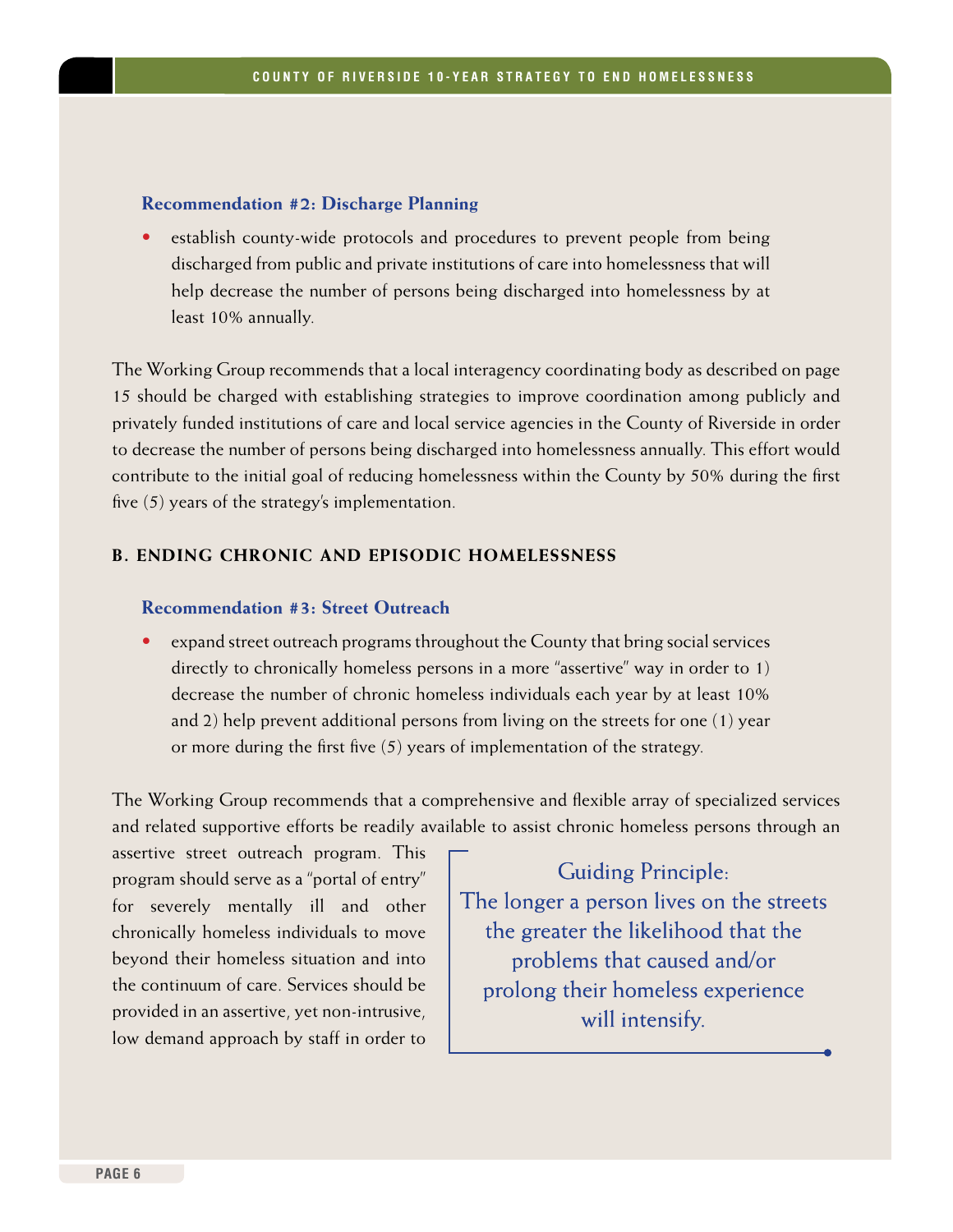re-engage chronically homeless persons with needed treatment and services that address the diverse needs of the street population of each supervisorial district.

#### **Recommendation #4: Shelter Beds**

• create 150 additional shelter beds throughout the County for individuals living on the streets and encourage participation in a case management plan during the first five (5) years of implementation of the strategy.

The Working Group has determined that 150 additional shelter beds are needed for residents who should be encouraged to participate in a case management plan.<sup>6</sup> The average length of stay in shelters has been around 90 days. This means that 150 persons per every 90 days or 600 persons annually could receive the necessary services to move from shelter to more stable housing

opportunities and reduce the number of unsheltered single adults living on the streets who are not chronically homeless by nearly half (44.5%) after the beds were established.7 Shelter beds and related services should meet the diverse needs of the homeless population of each supervisorial district.

Guiding Principle: Implementing a "rapid exit" strategy that focuses on early identification and resolution of shelter resident's "barriers to housing" and providing case management facilitates their return to permanent housing.

#### **Recommendation #5: Transitional Housing**

• create 75 additional transitional housing units consisting of 225 beds to serve families who are living on the streets and encourage participation in a case management plan during the first five (5) years of implementation of the strategy.

<sup>6</sup>Statistics were taken from "Housing Inventory Charts" table of the "County of Riverside 2006 Continuum of Care Application."

<sup>7</sup>The County of Riverside 2007 Homeless Count revealed that approximately 2,700 persons were single adults living on the streets. The Institute for Urban Research and Development estimates that 50% or 1,350 of these persons are chronically homeless and 1,350 are not. Of the 1,350 who are not chronically homeless, 600 or nearly half (44.5%) could receive shelter and case management services after the 150 additional shelter beds are created.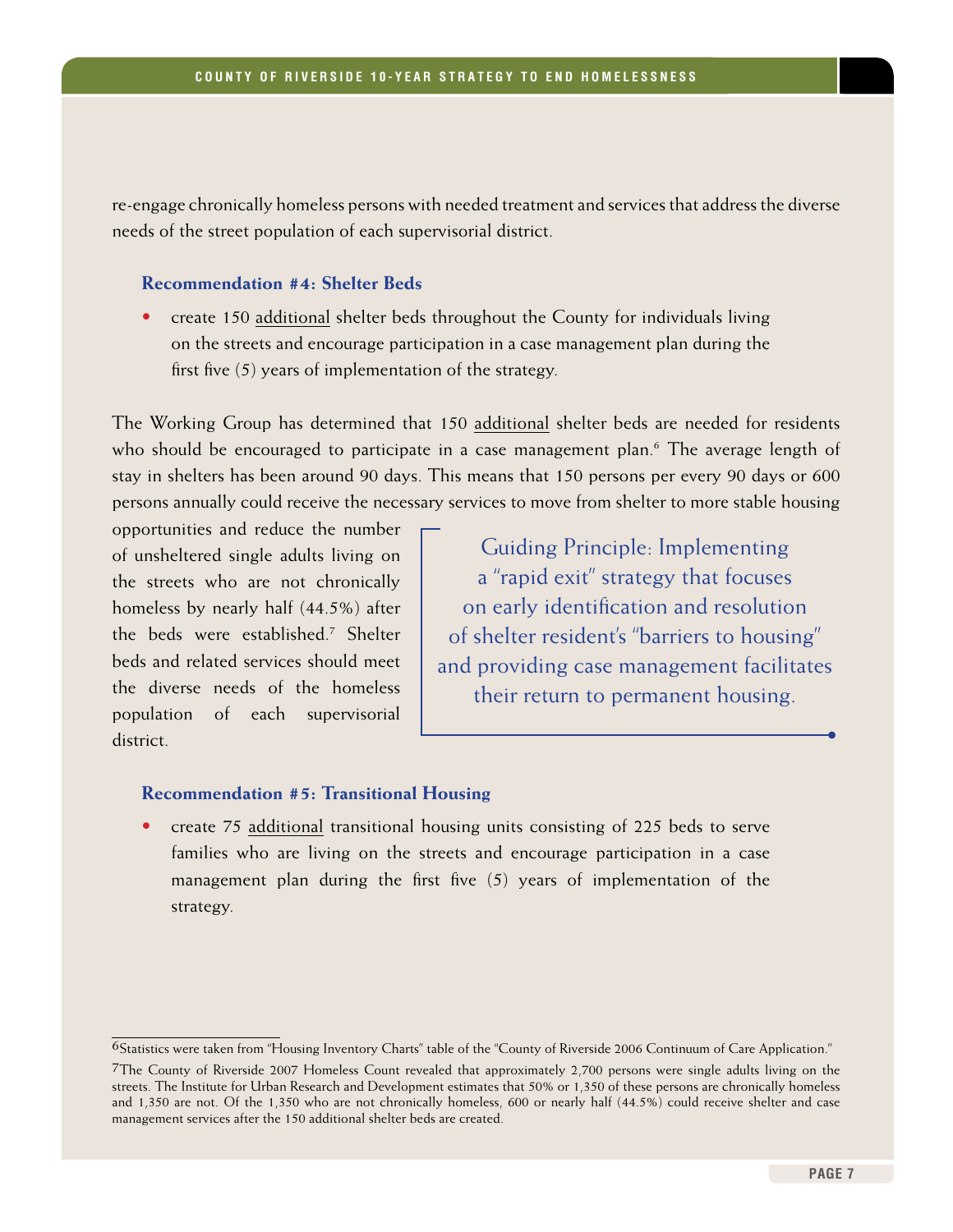Guiding Principle: Families need longer periods of residency than the average shelter residency of 90 days in order to establish the resources to obtain and maintain permanent housing

The Working Group recognizes that transitional housing programs have been very effective in helping families end their homeless experiences. On a given day, approximately 120 families are in transitional housing programs. During the same day, however, around 300 families are living on the streets or in motels and are in need of transitional housing.8 The Working

Group believes that an average length of stay of six (6) months could be an adequate amount of time for families to obtain permanent affordable housing. Thus, 75 additional transitional housing units would serve 150 families during the course of a year and reduce the number of families living on the streets or in motels by 50%. Transitional housing units and related services should meet the diverse needs of the homeless population of each supervisorial district.

#### **Recommendation #6: Permanent Supportive Housing**

• create at least 500 beds or units of permanent supportive housing for chronic homeless persons during the first five (5) years of implementation of the strategy.

The Working Group recommends that at least 500 beds or units of permanent supportive housing be developed for chronic homeless persons in order to reduce chronic homelessness by nearly half during the first five (5) years of implementation of the strategy. Permanent supportive housing should include units within multi-family residences such as apartment buildings, Single Room Occupancy (SRO) complexes, and bedrooms within group living facilities such as sober living homes. Supportive services should meet the diverse needs of the homeless population for each supervisorial district.

#### **Recommendation #7: Permanent Affordable Housing**

• develop 1,500 units of permanent affordable housing for extremely low, very low, and low-income families and individuals during the first five (5) years of implementation of the strategy.

<sup>8</sup>Statistics were taken from "Homeless Population and Subpopulations" and "Housing Inventory Charts" tables of the "County of Riverside 2006 Continuum of Care Application."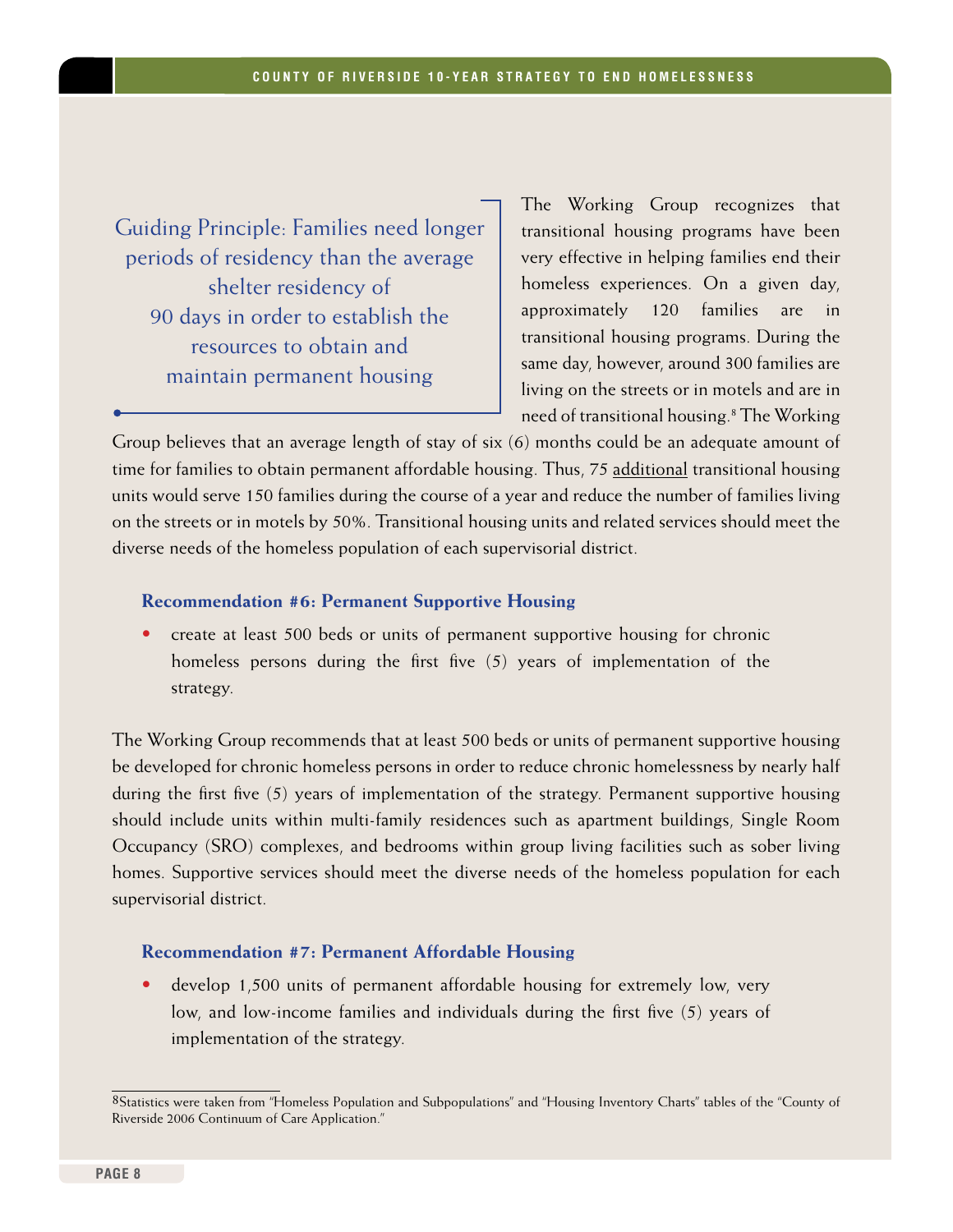The Working Group recommends that 1,500 units of permanent affordable housing be developed for low-income families and individuals during the initial five years of the strategy's implementation. About half of the units should be for individuals that could benefit from single-room occupancy housing. The other half would be for families that would be in need of multiple bedroom units. Funding sources are noted in Recommendations 10 and 11.

#### **Recommendation #8: Homeless Management Information System**

• engage full participation from all homeless prevention, emergency shelter, transitional housing, permanent support housing, and related supportive service programs in the County of Riverside Homeless Management Information System during the first five (5) years of implementation of the strategy.

The County of Riverside has committed to ensuring that 75% of all emergency shelter, transitional housing, and permanent support housing beds/units will be included in its Homeless Management Information System (HMIS) by the end of 2008. This commitment was made to the U.S. Department of Housing and Urban Development (HUD) through the County's 2006 Continuum of Care Application which was submitted to HUD in May, 2006. Currently, about 45% of all emergency shelter beds, 30% of all transitional housing beds, and 20% of all permanent supportive housing beds are participating in HMIS. The Working Group recommends that efforts be made to ensure that 75% of all emergency shelter, transitional housing, and permanent support housing beds participate in HMIS by the end of 2008. The Working Group also recommends full participation of all homeless prevention and related supportive service programs in the County of Riverside Homeless Management Information System.

#### **Recommendation #9: Mainstream Resources**

• create a streamlined benefits application system featuring a single application process for multiple programs in order to expedite enrollment and access to available resources for homeless and at risk to homeless individuals and families during the first two (2) years of implementation of the strategy.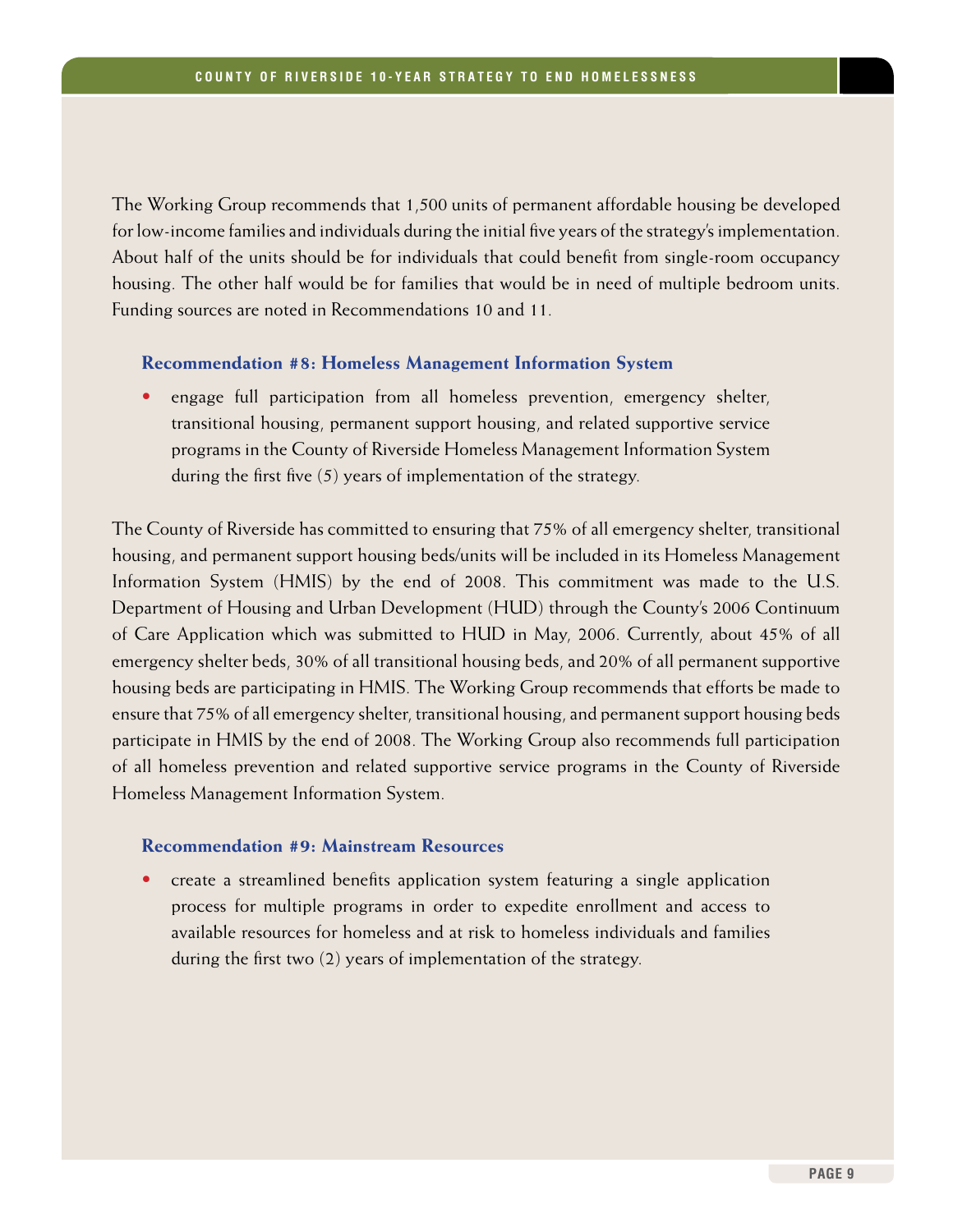Local and national data reveals that only one-third of chronic homeless persons access mainstream benefit programs such as: Food Stamps, Medicaid; Social Security Disability Income (SSDI); Supplemental Security Income (SSI); and Veteran's Benefits.<sup>9</sup> In order to reverse this development, the Working Group recommends that case managers ensure that homeless persons, and particularly chronic homeless persons, successfully obtain the benefits for which they are eligible. Creating a streamlined benefits application system featuring a single application process for multiple programs in order to expedite enrollment and access to available resources for homeless and at risk to homeless individuals and families will increase the number of homeless persons receiving mainstream resources. Often homeless persons are eligible to receive multiple mainstream resources and a single application process would enhance their opportunity to receive multiple mainstream resources for themselves and, if applicable, family members.

#### **C. Developing Resources to Combat Homelessness**

As previously noted under Recommendation #7, the Working Group recommended that 1,500 units of permanent affordable housing be developed for low-income families and individuals during the first five years of the strategy's implementation. New sources of support for permanent affordable housing development are noted in the following two (2) recommendations.

#### **Recommendation #10: Housing Trust Fund**

• create a Housing Trust Fund that receives an ongoing dedicated source(s) of public funding to support 1) production and preservation of affordable housing including housing for extremely low, very low, and low income households; 2) homeless prevention activities, and 3) ancillary supportive services during the first year of implementation of the strategy.

This public source of funding is usually committed through legislation or ordinance. The Working Group recommends that these funds be used for a variety of purposes including, but not limited to: 1) producing affordable housing including permanent supportive housing; 2) preserving affordable housing through maintenance and repairs; 3) supporting homebuyer assistance through down payment and mortgage assistance and interest subsidies; 4) providing safety net housing which includes increasing emergency shelter and transitional housing beds; 5) assisting nonprofit housing developers with pre-development funds; 6) granting "matching" funds that other public or private

<sup>9&</sup>quot;Ending Chronic Homelessness: Strategies for Action," U. S. Department of Health and Human Services, March 2003, pgs. 10-119; "County of Riverside 2004/2005 Homeless Assessment," Institute for Urban Research and Development, pgs. 24 – 27.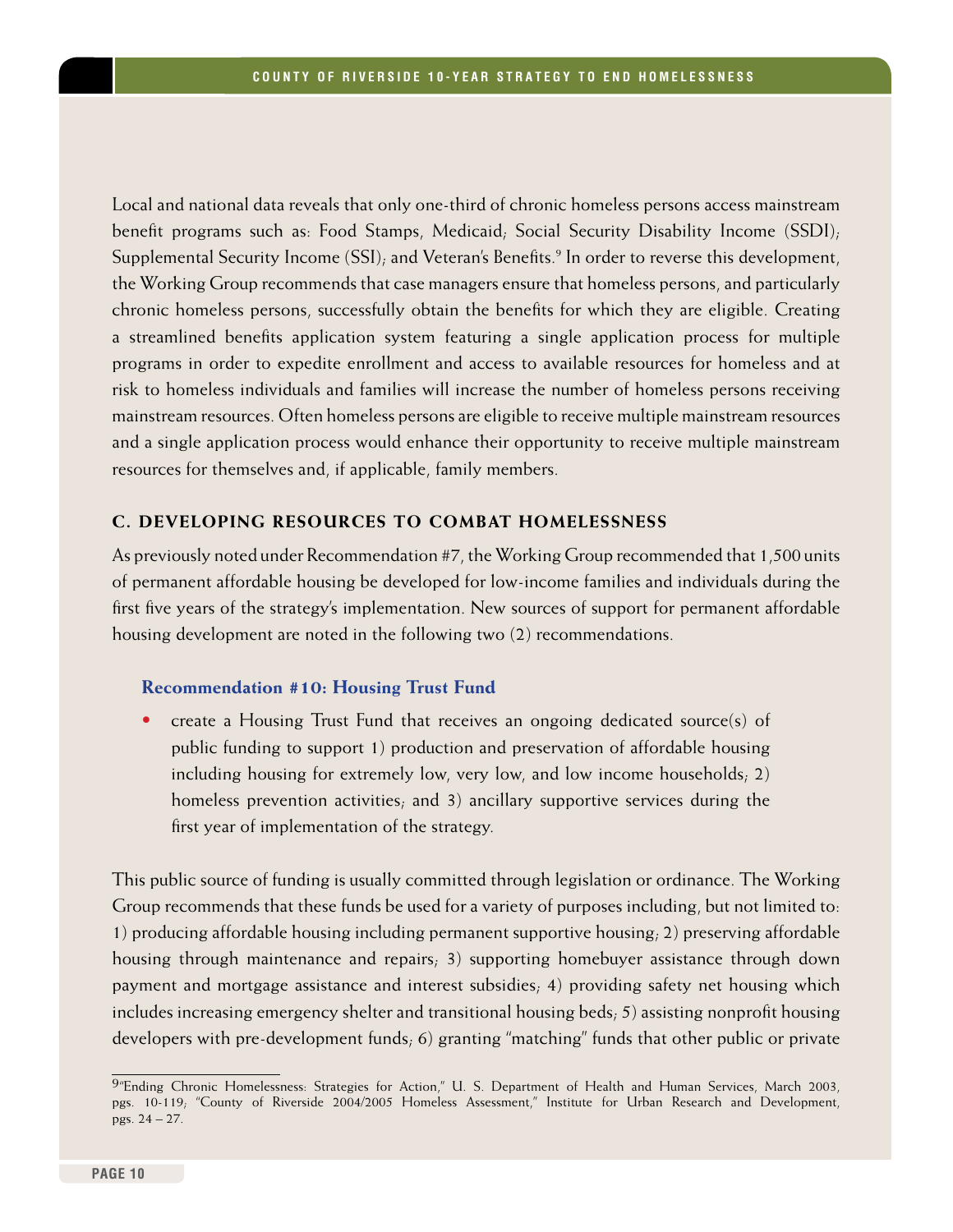resources may require; 7) encouraging projects to serve low income households by giving priority status to projects serving low income households; 8) favoring projects that provide at least 30 years of long-term affordability by giving priority status to projects providing 30 years of long-term affordability; and 9) encouraging projects to provide units accessible to those with disabilities and meet the requirements of the Americans with Disabilities Act (ADA) and applicable local laws by giving priority status to projects providing accessible units. There are at least six (6) counties within the State of California that have created housing trust funds.<sup>10</sup>

The Working Group also recommends that these funds be used for homeless prevention activities. Such activities are outlined in Recommendation #1. In addition, funds may be used for ancillary supportive services such as street outreach which is noted in Recommendation #3.

#### **Recommendation #11: Inclusionary Housing Practices**

• encourage Riverside County and local jurisdictions to explore inclusionary housing practices that promote housing creation with incentives such as zoning bonuses, expedited permits, reduced fees, cash subsidies, or other enticements for developers who build affordable housing for homeless individuals and families.

Inclusionary housing has created over 34,000 affordable homes and apartments in California over the past 30 years. Currently, there are more than 100 cities and counties in California that have adopted an inclusionary housing policy that represents nearly a 50 percent increase since 1994. There are no jurisdictions, however, in the County of Riverside that have adopted an inclusionary housing policy. $11$ 

#### **IV. Implementing the Recommendations**

#### **Role of Local Coordinating Bodies**

In order to ensure that the recommendations and related activities are implemented, coordinated, and evaluated, the Working Group recommends that the Board of Supervisors request the partnership of existing interagency bodies best positioned to carry out these responsibilities. Given the geographic diversity of Riverside County it may be necessary to divide these responsibilities among two bodies – one serving the eastern region and the other the western region.

<sup>10</sup>See the Center for Community Change web site http://www.communitychange.org/issues/housingtrustfunds for a list of jurisdictions that have created housing trust funds.

<sup>11&</sup>quot;Inclusionary Housing in California: 30 Years of Innovation," California Coalition for Rural Housing, 2003, p. 2.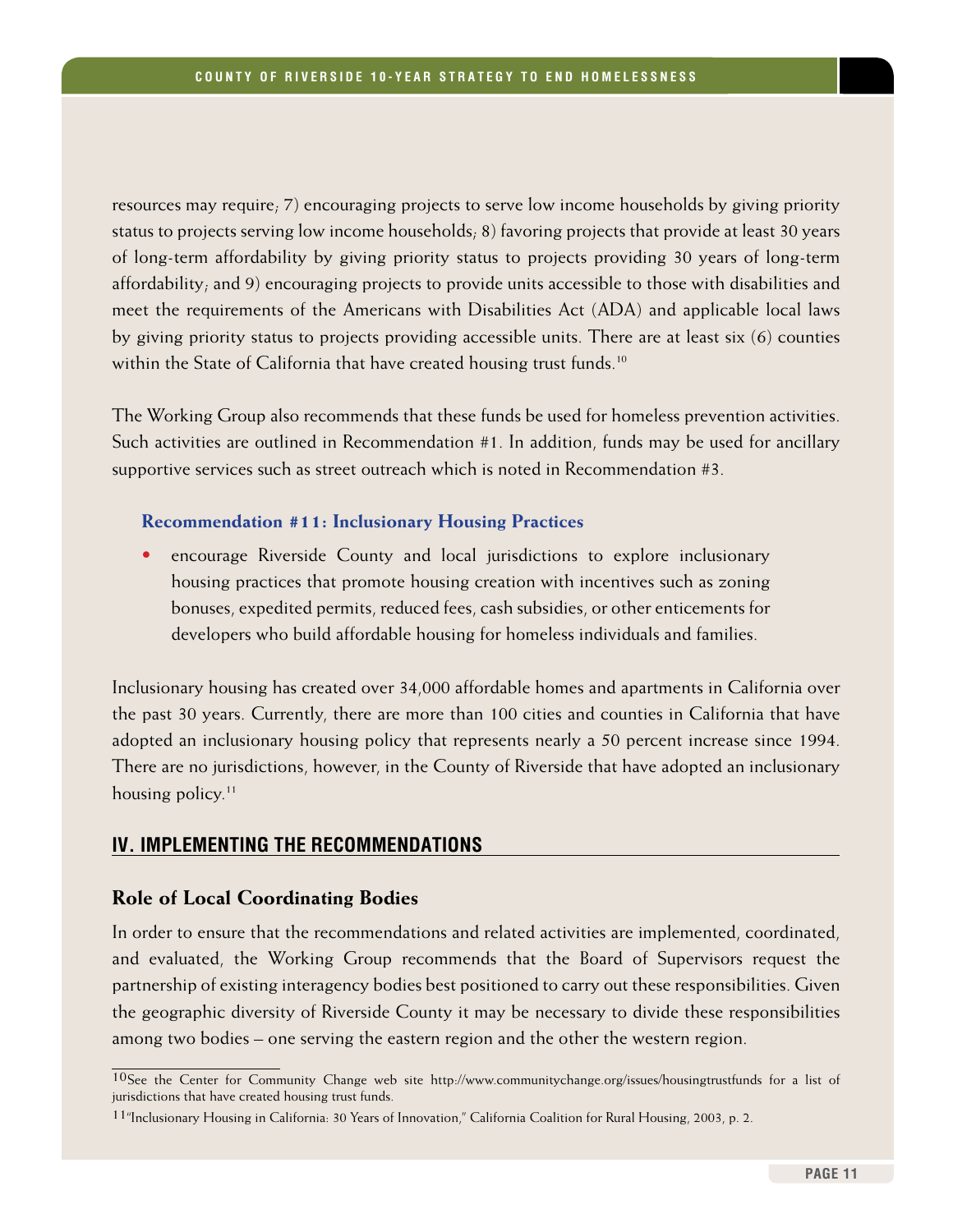For example, in the eastern county, the Board may choose to explore a partnership with the Coachella Valley Association of Governments (CVAG). CVAG provides staff and maintains a standing committee (Homelessness Committee) charged with planning for and responding to the needs of local homeless people. This interagency committee is comprised of electeds and staff from the County and jurisdictional Cities, homeless service providers, advocates and members of the Region D Continuum of Care planning body.

The precedent for this recommendation began in 2002 when President Bush charged the U. S. Interagency Council on Homelessness with developing new strategies to better coordinate the nation's response to homelessness, including as the first priority, the President's goal of eliminating chronic homelessness by 2012. The Council has begun to meet its mandate by improving the coordination of the activities of 18 federal agencies involved in assisting homeless families and individuals and concentrating more efforts into the prevention of homelessness. The Council's mission has evolved into coordinating the federal response to homelessness and into creating a national partnership at every level of government and every element of the private sector to reduce and end homelessness in the nation.

#### **Role of Housing and Homeless Coalition for Riverside County**

The Working Group recommends that the Housing and Homeless Coalition for Riverside County play a key role in ensuring that the recommendations and related activities are implemented, coordinated, and evaluated. The Housing and Homeless Coalition for Riverside County (Coalition) has served as the body responsible for coordinating the continuum of care planning process in Riverside County since 1995. The Coalition is comprised of representatives from several dozen public and private agencies, local governments, and community residents including homeless and formerly homeless individuals that are committed to facilitating a well-coordinated Continuum of Care planning process throughout the County. The mission of the Coalition is to assess the need for homeless and affordable housing services and to develop and recommend a continuum of care plan for the County on behalf of at risk and homeless individuals and families.

The central focus of the Coalition during the last year has been the development of the goals and strategies recommended in this plan. In order to ensure continuity and on-going focus concerning the implementation of this plan, the Working Group recommends that the Board of Supervisors appoint the Housing and Homeless Coalition for Riverside County as an advisory body to the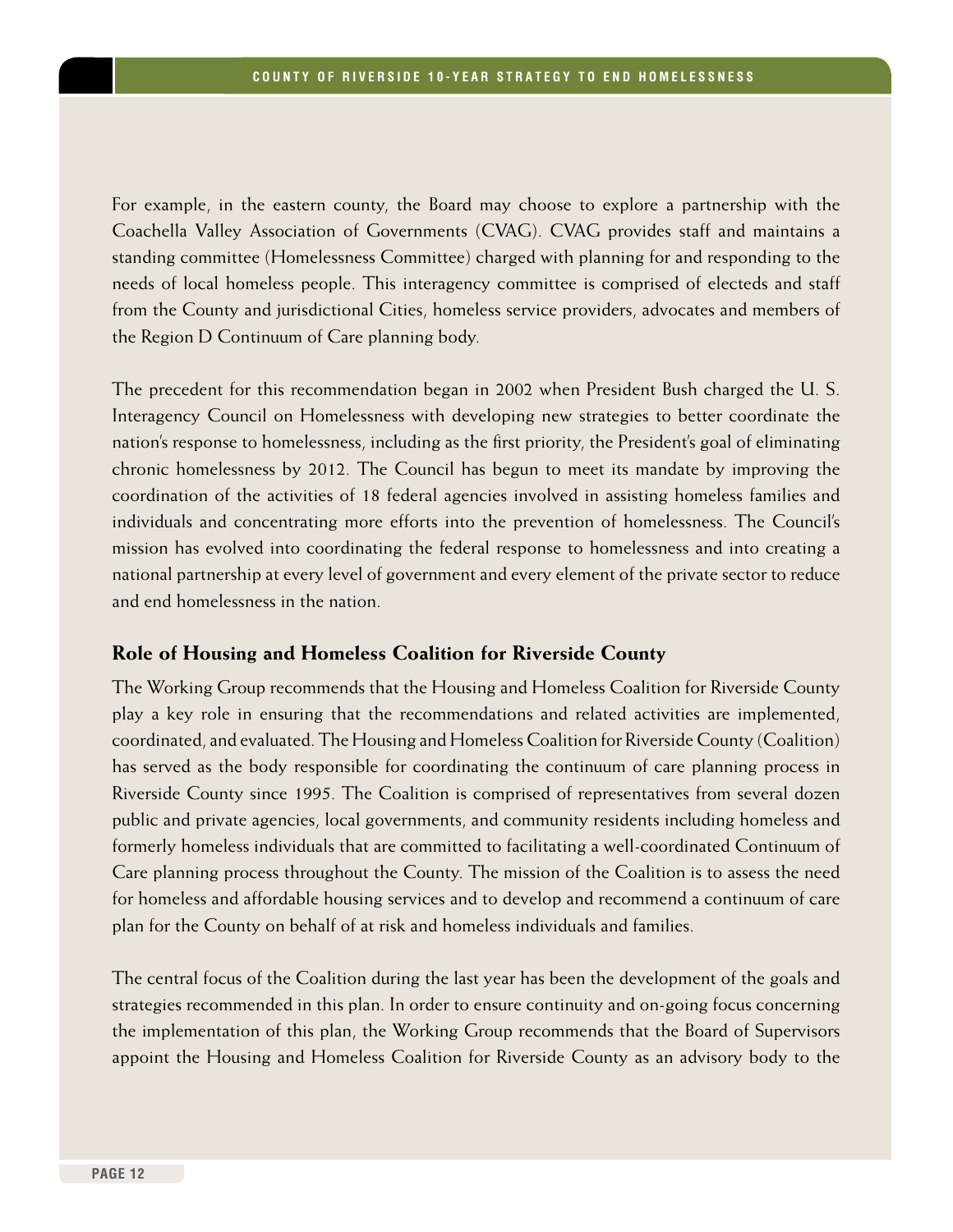local interagency coordinating body. The Working Group further recommends that the elected Co-Chairs of the Coalition's four (4) regional bodies serve as standing members of the local interagency coordinating body.

## **Role of Faith Community**

The faith community has a history of providing resources to homeless families and individuals. Past efforts have included providing emergency assistance, shelter, transitional housing, and affordable housing. Resources have included donations of non-financial gifts, financial gifts, and in-kind services through volunteers. Thus, the Working Group recommends identifying and supporting coordinating bodies within regions throughout the county whose purpose would be to enlist local support from the faith community in order to help implement the goals and recommendations in this report.

Coordinating bodies would consist of members of various religious traditions who would meet on an on-going basis. Their charge would be to focus efforts and resources to help implement the goals and recommendations in this report. For example, Recommendation #1, which is a countywide homeless prevention strategy designed to reduce the number of households that become homeless by half during the first five (5) years of implementation of this strategy, is in need of a wide-range of supplemental resources in order to prevent households from becoming homeless. The coordinating bodies could help members of the faith community focus on providing such resources.

Other recommendations in this report concern programs and activities that have long been supported by members of the faith community. Such programs and activities can be found in recommendations 4, 5, 6, and 7. Coordinating bodies would help ensure that these recommendations would be made known to the faith community and encourage faith communities to provide, or continue to provide, their resources towards these recommendations.

#### **Role of Private Enterprise**

The Working Group recommends that efforts would be made to make private enterprise aware of the goals and recommendations in this report in order to increase involvement and funding support from private enterprise that will be used to implement the goals and recommendations in this report.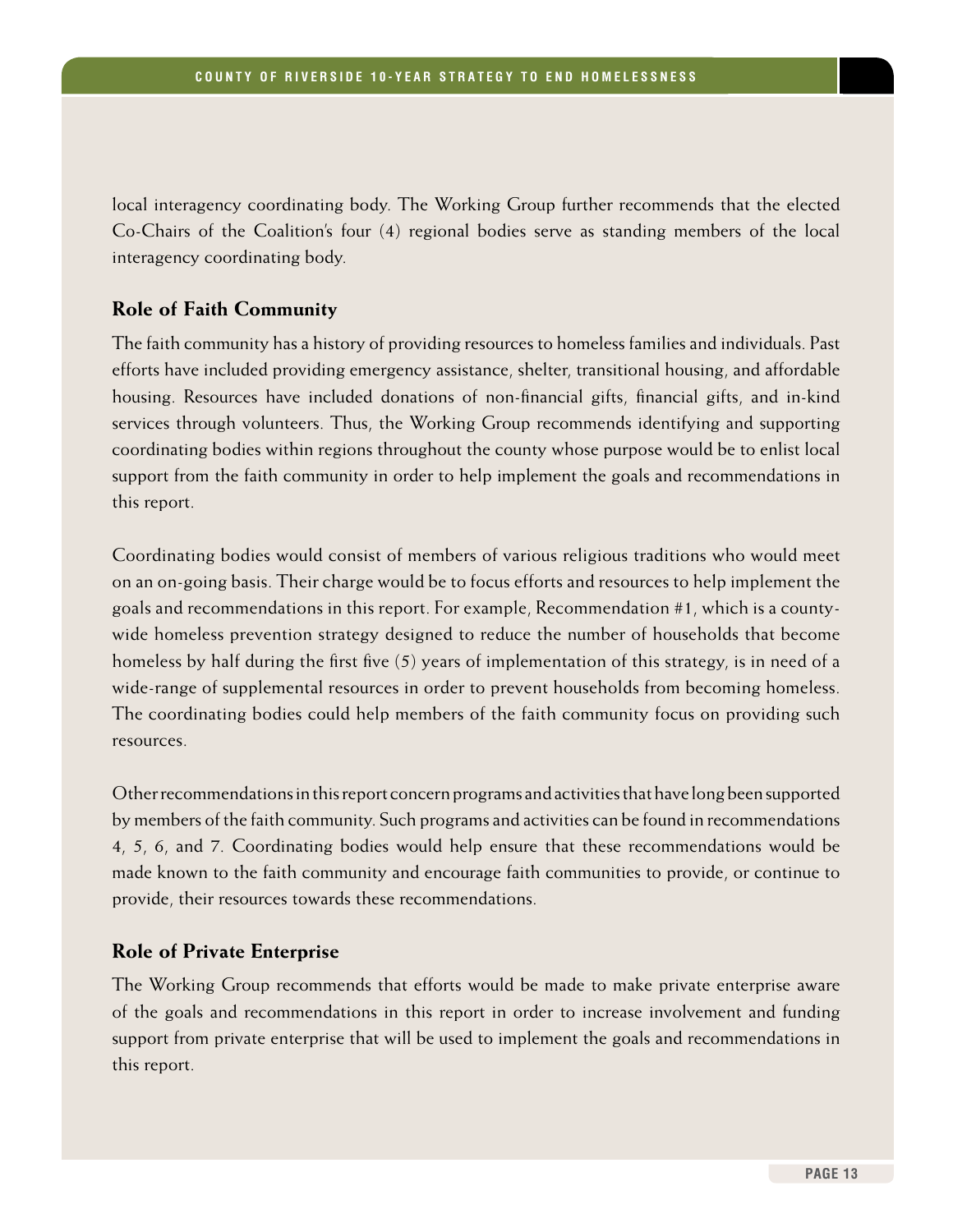Involvement such as in-kind services and funding should be directed towards staffing, administration, and/or direct services for new programs such as the homeless prevention program. In-kind services or funding should also be directed towards staffing, administration, and/or direct services for existing emergency shelter and transitional housing programs.

#### **V. Communicating the Recommendations**

The Working Group believes that community involvement has to be further fostered in order to meet the two initial goals of this strategy which is 1) to reduce homelessness within the County by 50% during the first five (5) years of implementation of this strategy; and 2) to successfully carry out the recommendations in this report. To date, community involvement has consisted of the efforts of many representatives from a wide-range of community groups that have included:

- Businesses;
- Coalitions and Committees,
- Community Service Clubs<sub>i</sub>
- Corporations,
- Educational Institutions;
- Faith-Based Agencies;
- Financial Institutions:
- For-Profit Organizations,
- Housing Developers;
- Local Government;
- Neighborhood Associations;
- Non-Profit Organizations; and
- Private Foundations.

In order to further community involvement the Working Group is proposing the implementation of an education campaign to make the community aware of the findings, guiding principles, goals, and recommendations of this report. The Working Group also recommends an education campaign that includes a speaker's bureau in order to make the community aware of the findings, guiding principles, goals, and recommendations of this report.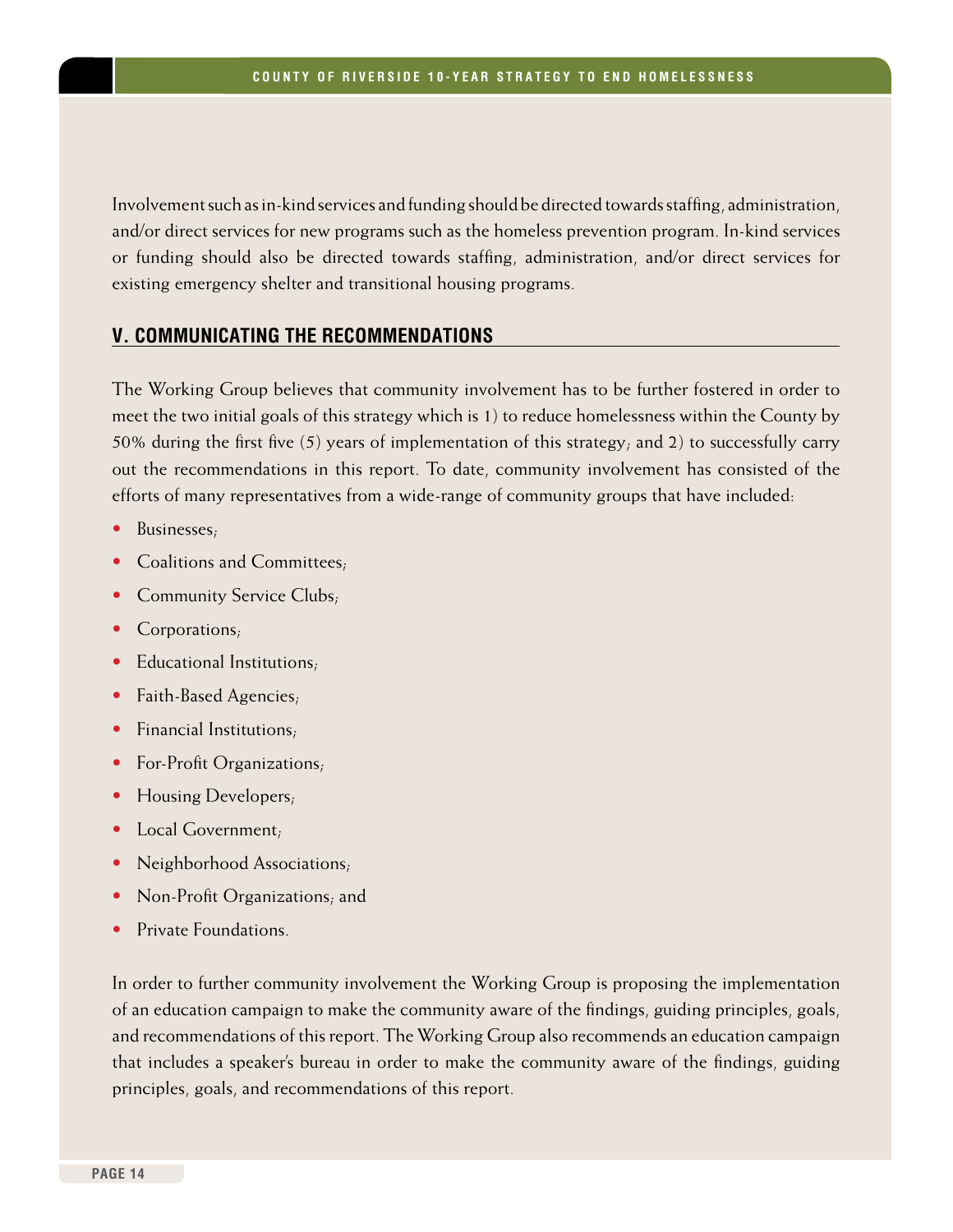#### **Findings**

It is important that the community know the extent of homelessness within the County. As noted in this report, there are approximately 4,500 adults and children who are homeless on a given day throughout the county and about 20,000 who experience homelessness annually. In addition, there are thousands of households that are at risk of becoming homeless throughout the year. The Working Group believes that knowing the extent of the problem will help generate more community support towards solving homelessness.

It is also important that the community know that there is a continuous cycle of homelessness. There are large numbers of persons who exit homelessness each year thanks to the resources and social service efforts of many local organizations and individuals. These persons, however, are replaced by a large number of other persons who lose their housing and become homeless. This cycle involves approximately 7,000 households consisting of about 20,000 adults and children who become homeless annually. The Working Group believes that knowing the extent of the problem will help generate more community support towards solving the problem of at risk of becoming homeless and in particular towards the homeless prevention program which is a key component to ending homelessness throughout the county.

#### **Guiding Principles**

The guiding principles used in this report were formulated from the actions of other jurisdictions throughout the country that enabled them to reduce homelessness within their communities. As a result, the Working Group came up with recommendations that take an overall different approach to ending homelessness within the county than in past years. The committee believes that educating the public about this overall approach will result in greater community participation toward ending local homelessness.

#### **Goals**

The initial goal of this report is to reduce homelessness within the county by 50% during the first five (5) years of implementation of this strategy. The Working Group recommends that this initial goal should be promoted throughout the county in order to encourage support from a widerange of community stakeholders including businesses, community service groups, corporations, faith-based agencies, for-profit agencies, local government, neighborhood groups, non-profit organizations, and private foundations.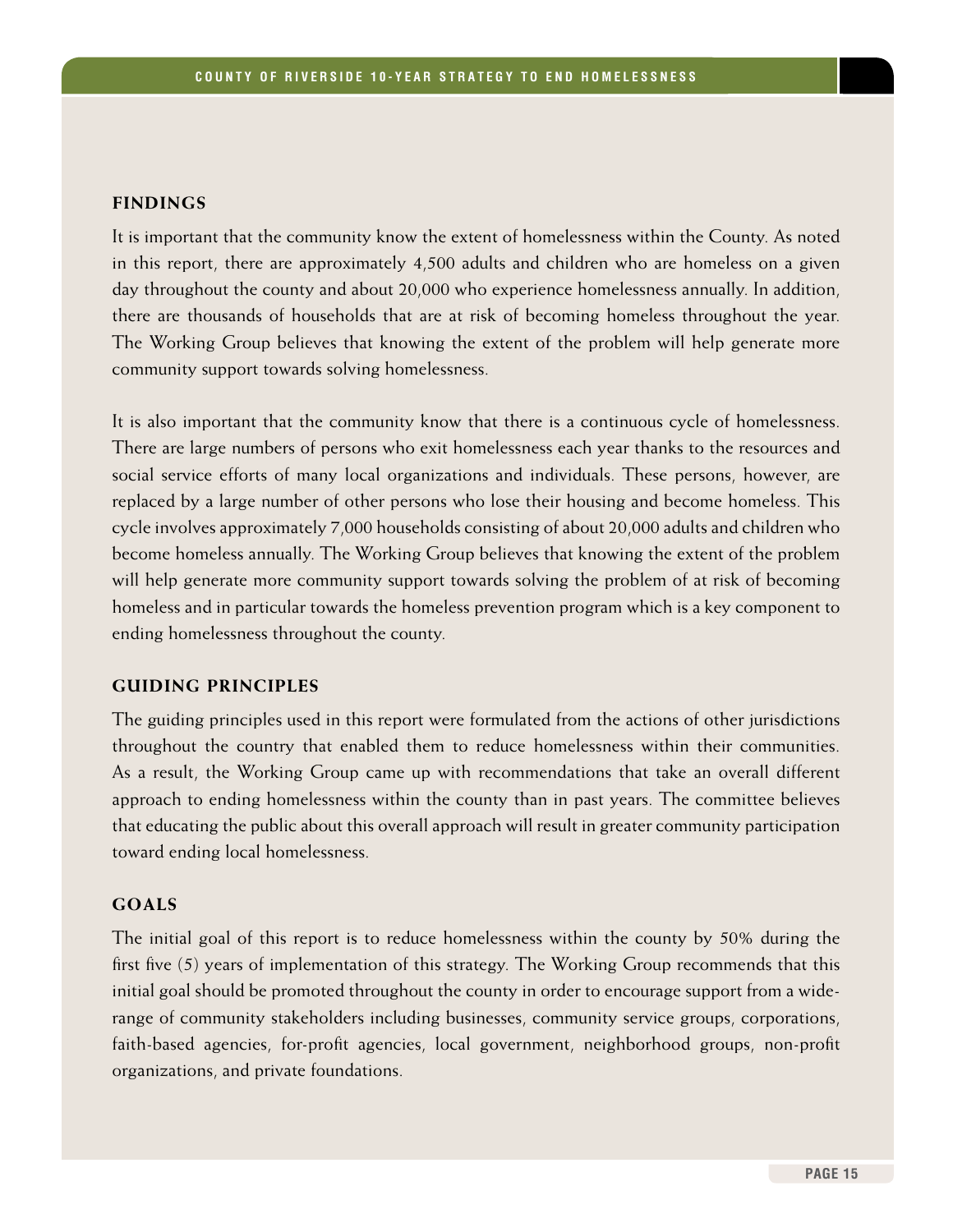#### **Recommendations**

The community should be made aware of the recommendations of this report. The recommendations provide the County with an opportunity to break a continuous cycle of homelessness that has left thousands of households homeless each year and hundreds of persons living on the streets incessantly year after year. Public awareness often generates public support to ensure that the recommendations and related activities are implemented successfully.

In summary, the Working Group recommends that community involvement be further fostered by coordinating an effective communication strategy about the findings, guiding principles, goals, and recommendations of this report. The committee believes that the most effective way of communicating the strategy to the public is through a "speakers group." This group would consist of individuals who are familiar with the strategy and its recommendations and who should present this report to local groups. Local groups should be identified by community stakeholders such as elected officials, businesses, community service groups, faith-based organizations, and non-profit agencies.

#### **VI. Funding the Recommendations**

The Working Group recommends implementing a funding strategy that would expand on existing resources presently used for the provision of homeless services in the County and provide the necessary resources to carry out the recommendations made in this report. This funding strategy would include, but not be limited to, a) private foundation grants; b) public agency grants; and c) dedicated sources of funding.

#### **Private Foundation Grants**

The Working Group recommends that eligible non-profit organizations apply for funding from private foundations for one or more of the recommendations in this report. Those recommendations in this plan that have historically fallen within the priority areas of private foundations include:

- Homeless Prevention Activities,
- Institutional Capacity Building for Affordable Housing Developers,
- Case Management for Permanent Supportive Housing;
- Street Outreach Services;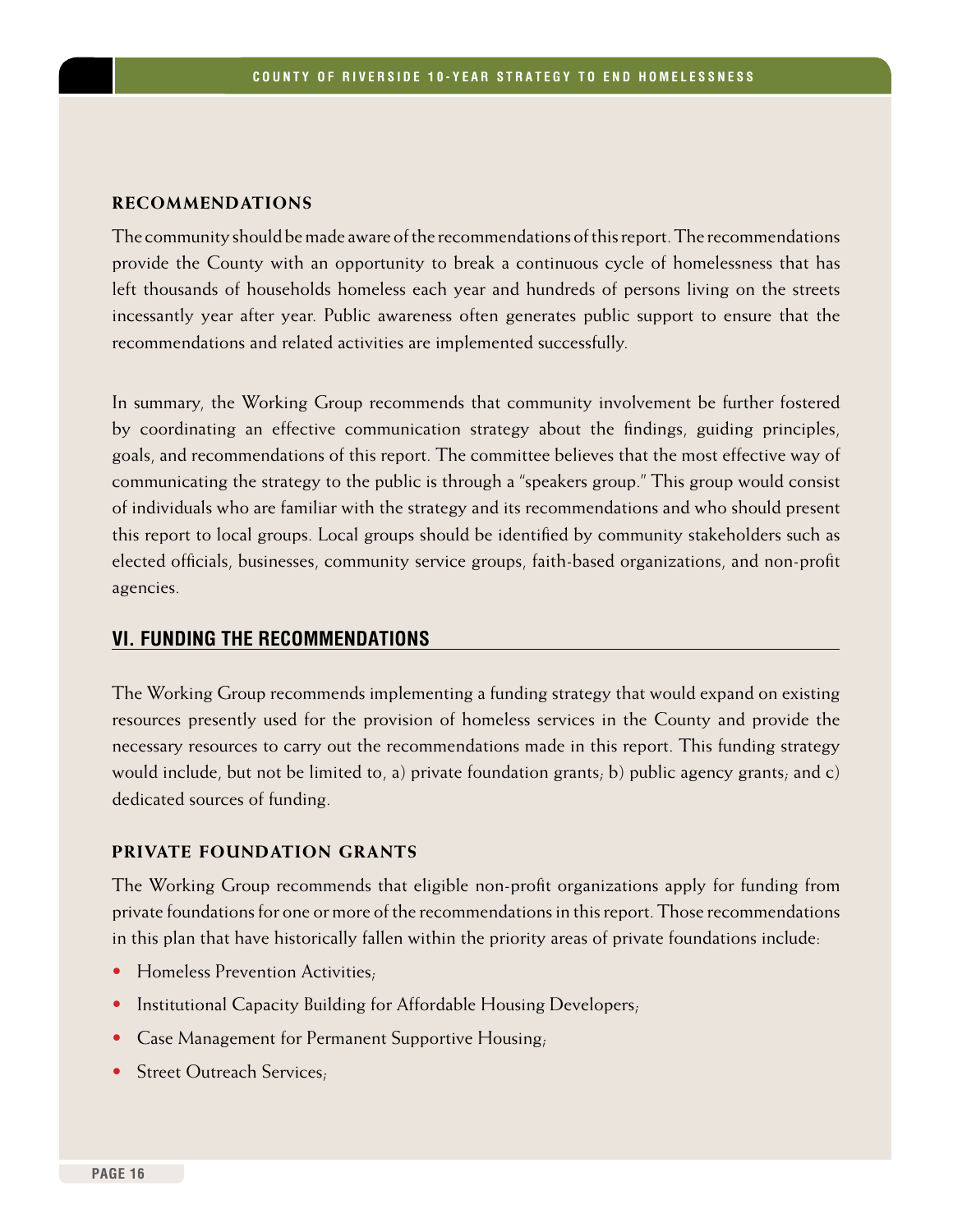- Emergency Shelter Services;
- Transitional Housing Services; and
- Community Advocacy and Education.

#### **Public Agency Grants**

The Working Group recommends that local government departments and non-profit agencies work together to continue to apply for, or begin to apply for, funding from the following sources of revenue (a list of specific funding programs for each of the sources of revenue below is listed in Appendix B):

## **Federal:**

- i) HUD Homeless Assistance Programs;
- ii) Department of Health and Human Services;
- iii) Veterans Administration; and
- iv) Federal Emergency Management Agency.

#### **State:**

- i) Department of Aging;
- ii) Department of Community Services and Development;
- iii) Department of Education;
- iv) Department of Health Services;
- v) Department of Housing and Community Development;
- vi) Department of Mental Health;
- vii) Department of Social Services;
- viii) Department of Veteran Affairs;
- ix) Employment Development Department;
- x) Health and Human Services Agency;
- xi) Housing Finance Agency;
- xii) Office of Criminal Justice Planning; and
- xiii) State Treasurer's Office.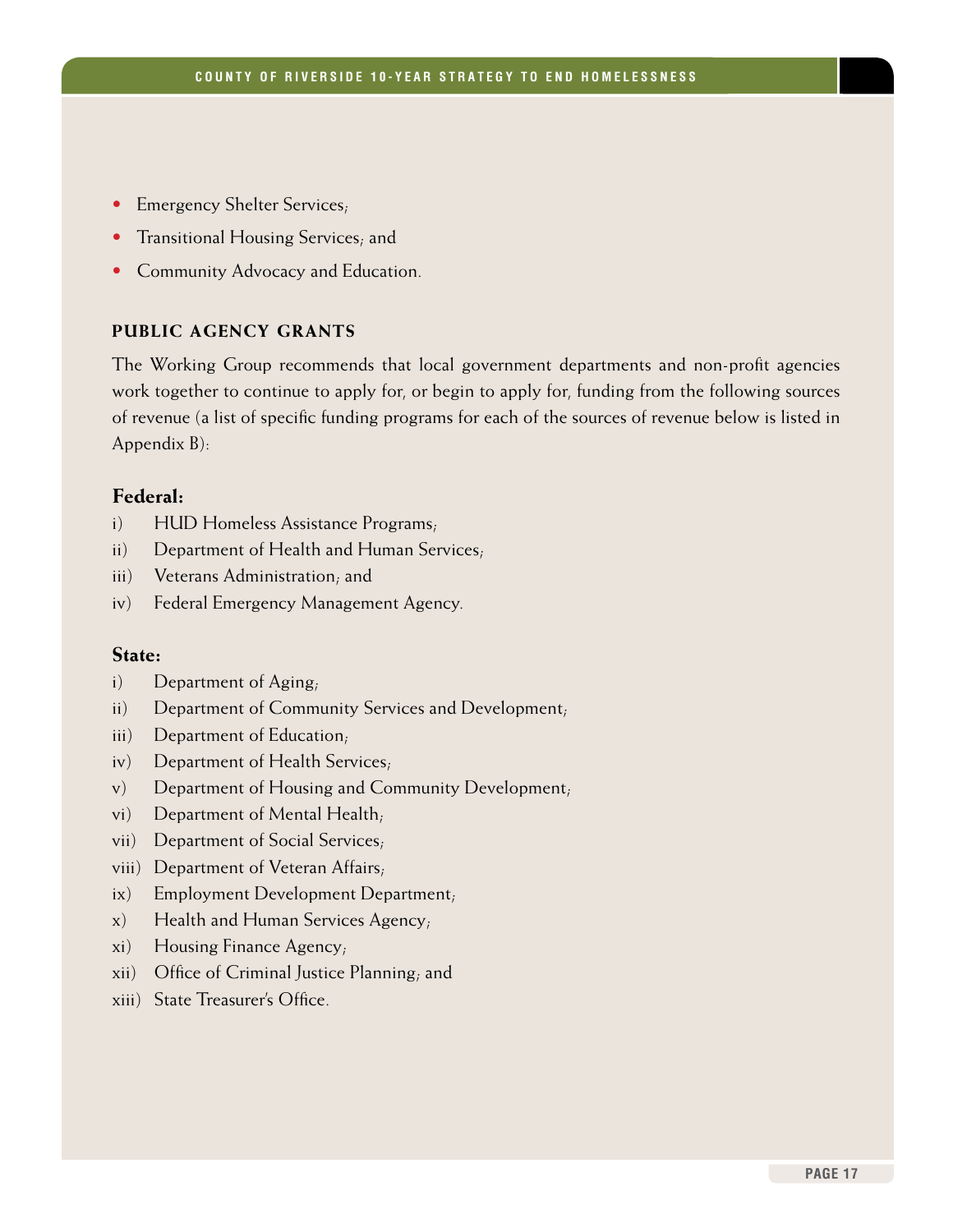#### **Dedicated Sources of Funding**

The Working Group recommends that the local interagency coordinating body identify various dedicated funding source(s) that could be used to finance the recommendations in this report. Historically, a wide-range of local fees and taxes have been identified and/or implemented to alleviate poverty or initiate recovery from public disasters such as hurricanes, floods, fires, etc. Local fees have been attached to permit issuance, housing development, commercial development, and taxes that have been attached to property, gas, resorts, and food/beverage.

There have been an increasing number of jurisdictions that are considering developing dedicated funding source(s) that could be used to finance the recommendations in its 10-year strategies. Two local jurisdictions have recently noted dedicated sources of funding in their 10-year strategies. The City of Pasadena committed to identifying "a dedicated stream of funding that can be used to help finance the recommendations in (its) report" as stated in its recently completed plan.

The City of Long Beach is considering a recommendation in their 10-year plan to collect between one-half percent (.5%) and one percent (1%) tax on the sale of food and beverages to help fund their strategy to end homelessness. The recommendation is based upon a national best practices model from Miami-Dade County, Florida where the Board of County Commissioners established a one-percent food and beverage tax dedicated to homeless purposes that is administered by a County Homeless Trust. Established in 1993, the County Homeless Trust has collected over \$97 million dollars in food and beverage tax proceeds which they have combined with over \$250 million in federal, state and private sector funding to implement their community Homeless Plan that has resulted in a 70% reduction in their homeless population over the last ten years.

In summary, the Working Group recommends that the local interagency coordinating body identify potential dedicated source(s) of funding to help finance the recommendations in this report.

#### **VII. Cost Benefits of Recommendations**

The strategy also provides a cost benefit analysis that primarily reveals three things: 1) the "hidden costs" of chronic homelessness; 2) the "hidden costs" of "last minute" homeless prevention efforts; and 3) cost-offset opportunities.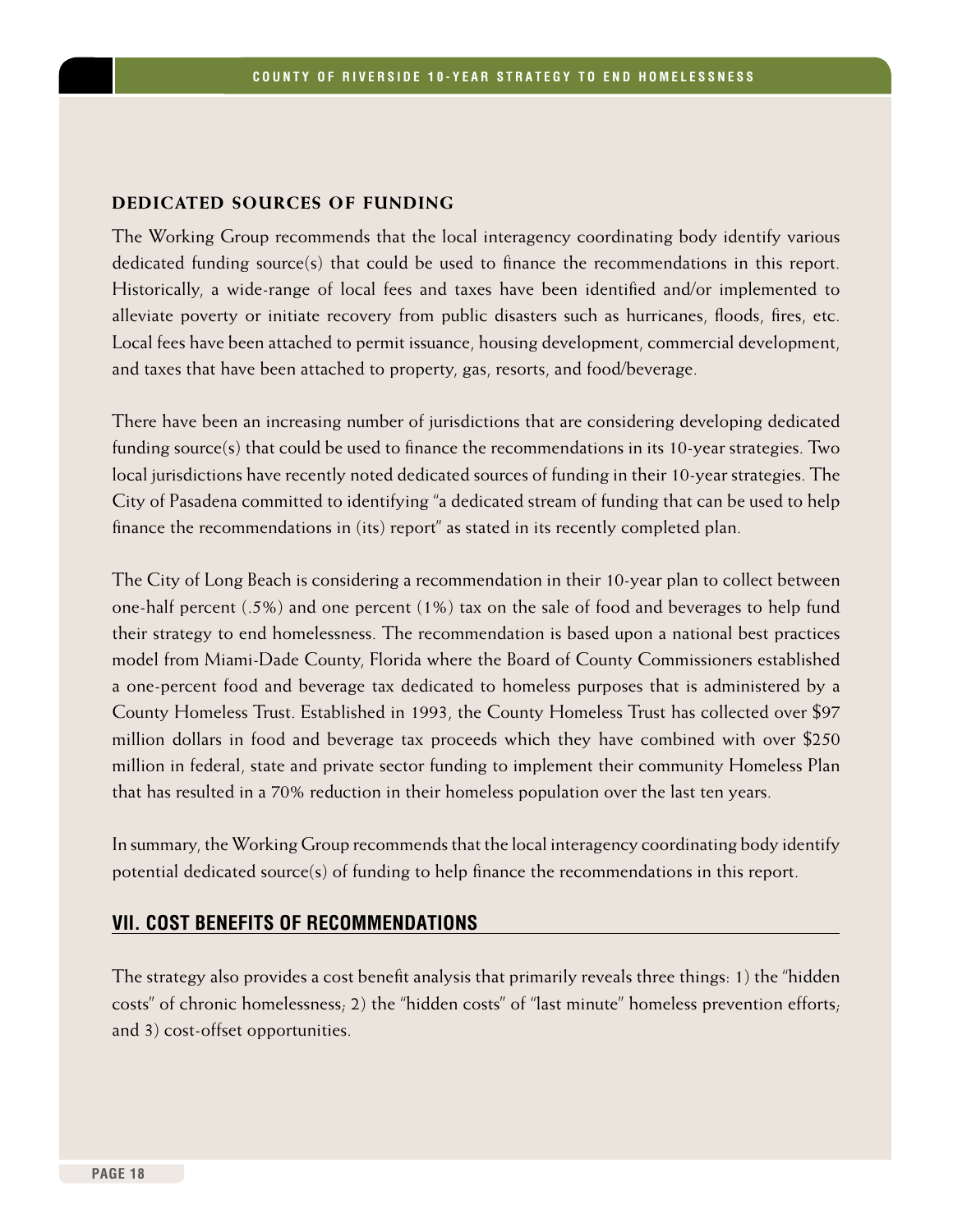# **1. "Hidden Costs" of Chronic Homelessness**

Increasing evidence reveals that reducing chronic homelessness also results in significant reductions in ambulance fees, arrests, court costs, emergency room visits, health clinic visits, hospital admissions, incarcerations, and substance abuse treatment.<sup>12</sup> Conversely, increases in the number of chronic homeless persons and/or the amount of time persons remain chronically homeless often results in frequent use of costly local public resources such as the criminal justice and health care systems by chronically homeless persons.

Costly local public resources are needed by local residents including homeless persons. Studies have revealed, however, that frequent use of local public resources by chronic homeless persons is not only costly but ineffective in ending their chronic homeless experience.<sup>13</sup> In other words, for example, their immediate health care need may be met, but their homeless experience persists. As the studies note, tens of thousands of dollars and in some cases hundreds of thousands of dollars are often spent on each chronic homeless person annually, while at the end of the year most of them, if not all, are still homeless.

# **2. "Hidden Costs" of "Last Minute" Homeless Prevention Efforts**

Anecdotal information suggests that social service providers generally do not help households at risk of becoming homeless until the day before or the day after such households become homeless. Thus, these households often remain hidden until it is too late to help them remain in their homes.

Once a household becomes homeless it generally costs thousands of dollars to help them gain housing once again. The longer households remain on the streets the fewer resources they are able to maintain such as adequate clothing, education, employment, food, health care, etc. Households often turn to drop-in centers and/or shelters. However, this experience tends to have adverse affects on children and their parents the longer they use these services.

<sup>12&</sup>quot;Emerging Research on the Costs of Homelessness," Dennis P. Culhane, University of Pennsylvania, n.d.

<sup>13&</sup>quot;In the Cities: G2B2G Communities Conduct Cost-Benefit Studies, in United States Interagency Council on Homelessness e-Newsletter, January 6, 2006.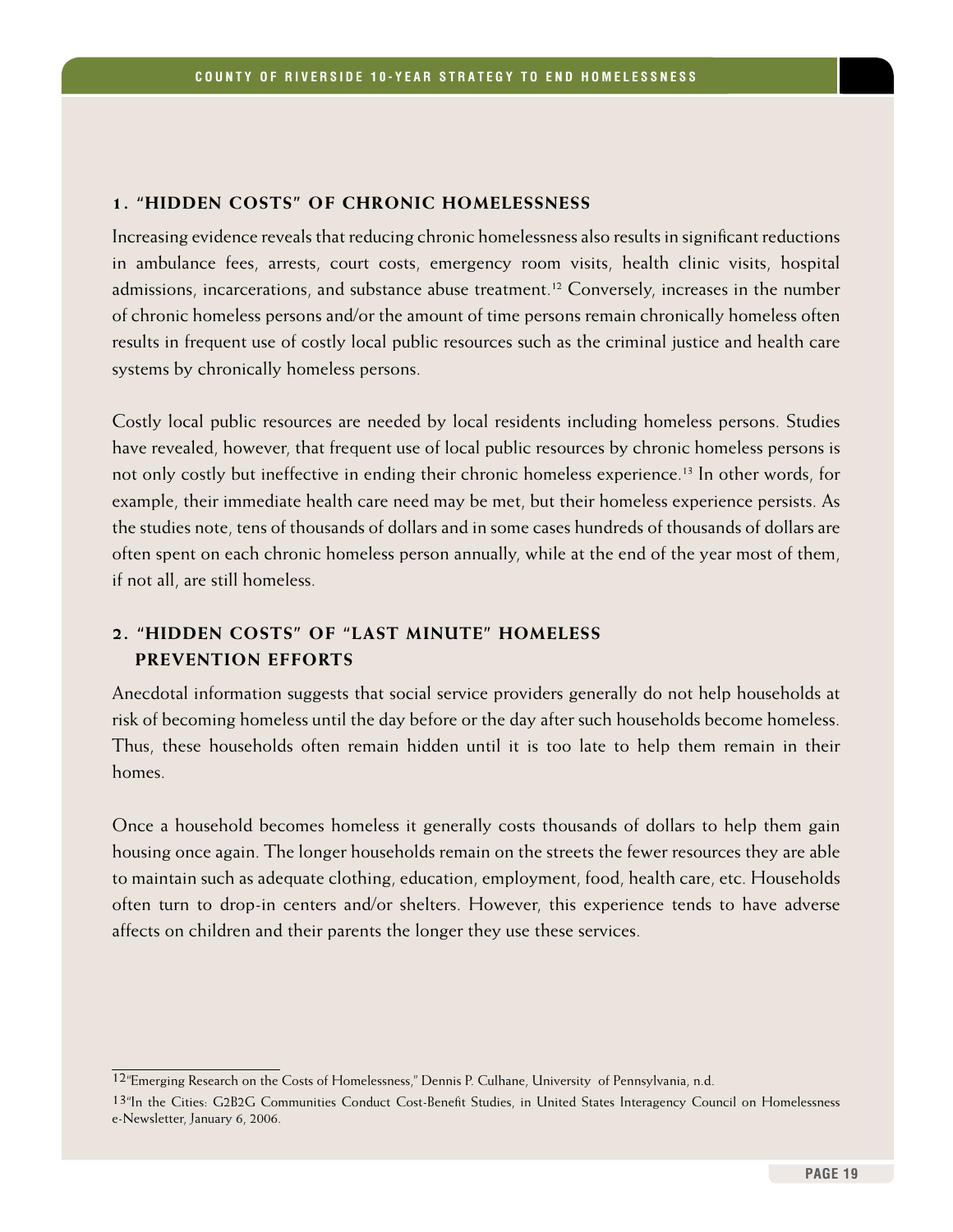#### **3. Cost-Offset Opportunities**

#### **Chronic Homelessness**

The studies noted above have concluded that it is less expensive to provide permanent supportive housing to chronically homeless persons than to continue to provide them services while they live on the streets year after year. Permanent supportive housing allows service providers to provide onsite and off-site services to help chronic homeless persons maintain their housing. Service provision often results in chronic homeless persons receiving a source(s) on income to pay a portion of their rent. In addition, their reliance on costly local public services is reduced because they are better able to take care of their health. In addition, their housing reduces incidences of arrest related to their lack of housing.

#### **Households At Risk of Becoming Homeless**

Helping households maintain their housing is less costly and more effective than helping households obtain housing after they become homeless. Once a household becomes homeless it generally costs thousands of dollars or more to help them gain housing once again depending on how long they remain homeless. It generally costs hundreds of dollars or less to provide them with the supplemental resources needed to maintain their housing while they seek additional resources to stay housed.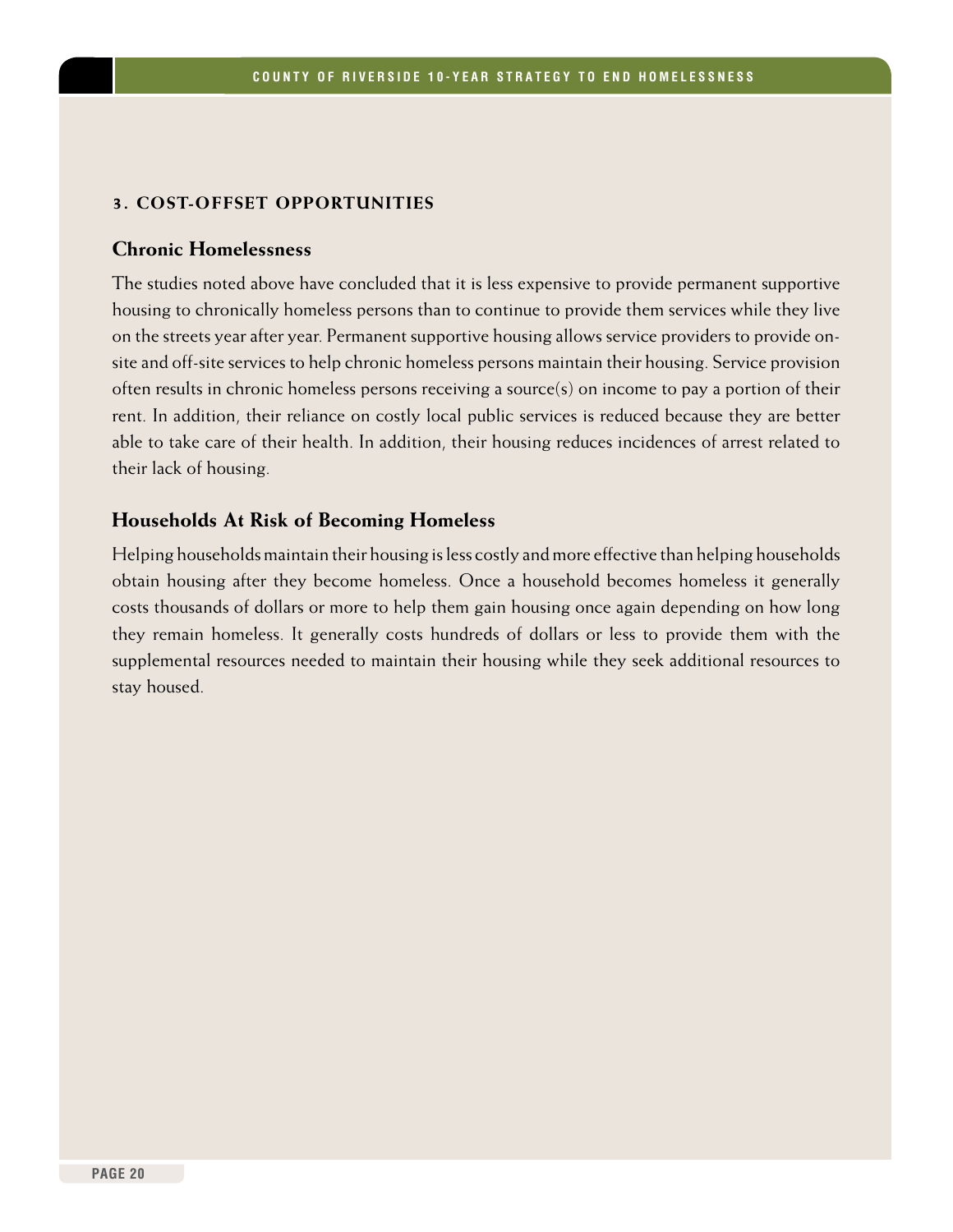# SUMMARY OF Recommendations

The recommendations noted in the Executive Summary are described in more detail in this section and also fall within the three (3) activities that were shaped by the "guiding principles" outlined in Appendix A.

# **A. Preventing New Episodes of Homelessness**

## **Recommendation #1: Homeless Prevention**

• implement a county-wide homeless prevention strategy designed to prevent at least half (50%) of the 7,000 households that become homeless each year from becoming homeless during the first five (5) years of implementation of this plan.

The Working Group concluded that there is a continuous cycle of homelessness each year during which large numbers of persons exit homelessness only to be replaced by a large number of other persons who lose their housing and become homeless. This cycle involves approximately 7,000 households consisting of about 20,000 adults and children who become homeless annually. These residents can be divided into two (2) groups for a given year:

- a) 10% or 2,000 residents who are mostly single individuals and who will be homeless for the whole year and are likely to be chronically homeless;
- b) 90% or 18,000 residents (6,000 households) who will not remain homeless for the whole year because of the combined efforts and resources of these residents and homeless service providers that helped them obtain housing.

The Working Group, however, also concluded that 18,000 more persons (6,000 households) will become homeless during the following 12 months and replace those who are no longer homeless as part of a continuous cycle of homelessness. As a result, the Working Group recommends that a county-wide homeless prevention program be implemented that will prevent at least half (50%) of the 6,000 households who become homeless each year from becoming homeless during the first five (5) years of implementation of this strategy.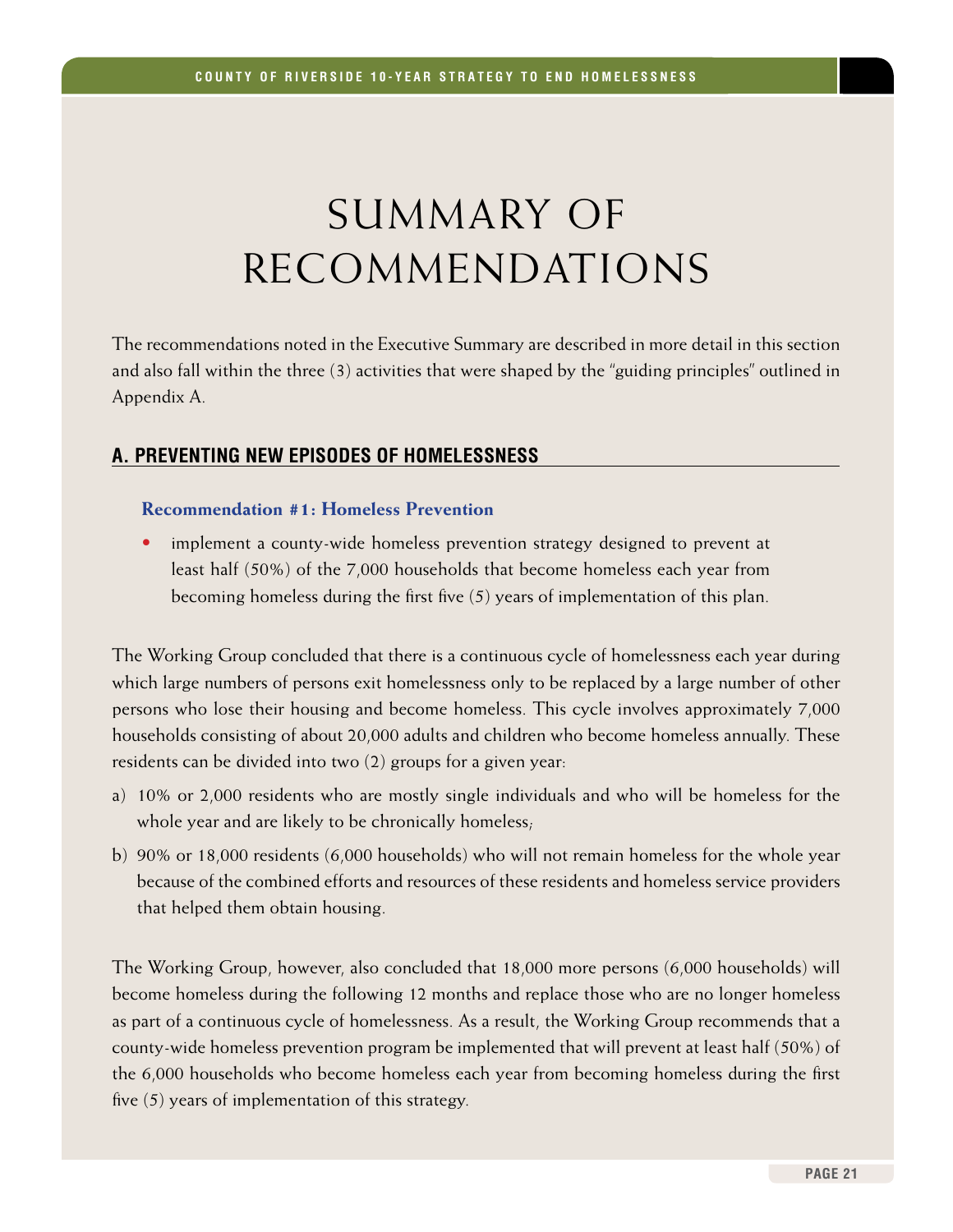The Working Group recommends that a coordinated/collaborative homeless prevention strategy be developed and implemented to address the diverse needs of each supervisorial district. The group further recommends that community-based services be based on "best practices models" such as "one-stop access centers."

Households at risk of becoming homeless will be eligible to receive a wide-range of supplemental resources available "under one roof" in order to maintain their housing. Prior to receiving resources, an intake and assessment will be completed that will verify eligibility and identify the needs of each household. Households must be residents of the jurisdiction

Six thousand households (6,000) will become homeless during the following 12 months and replace those who are no longer homeless as part of a continuous cycle of homelessness.

in which the program is operating, show proof of residency, and proof of low income status. In addition, recipients may be required to work with a case manager on a long-term basis.

#### **Recommendation #2: Discharge Planning**

• establish county-wide protocols and procedures to prevent people from being discharged from public and private institutions of care into homelessness that will help decrease the number of persons being discharged into homelessness by at least 10% annually.

Federal research has established that a significant portion of the national homeless population includes individuals who are discharged from public and private institutions of care into situations that immediately result in homelessness.<sup>14</sup> Such institutions include health care facilities, psychiatric care facilities, corrections programs and institutions, and the foster care system. The federal McKinney-Vento Act requires that any governmental agency receiving funding may not receive HUD McKinney funds unless they develop and implement, to the extent practicable, policies for persons leaving publicly funded institutions or systems of care to prevent persons from being discharged immediately into homelessness.

<sup>14&</sup>quot;Evaluability Assessment of Discharge Planning and the Prevention of Homelessness: Full Report," U. S. Department of Health and Human Services, September, 2005.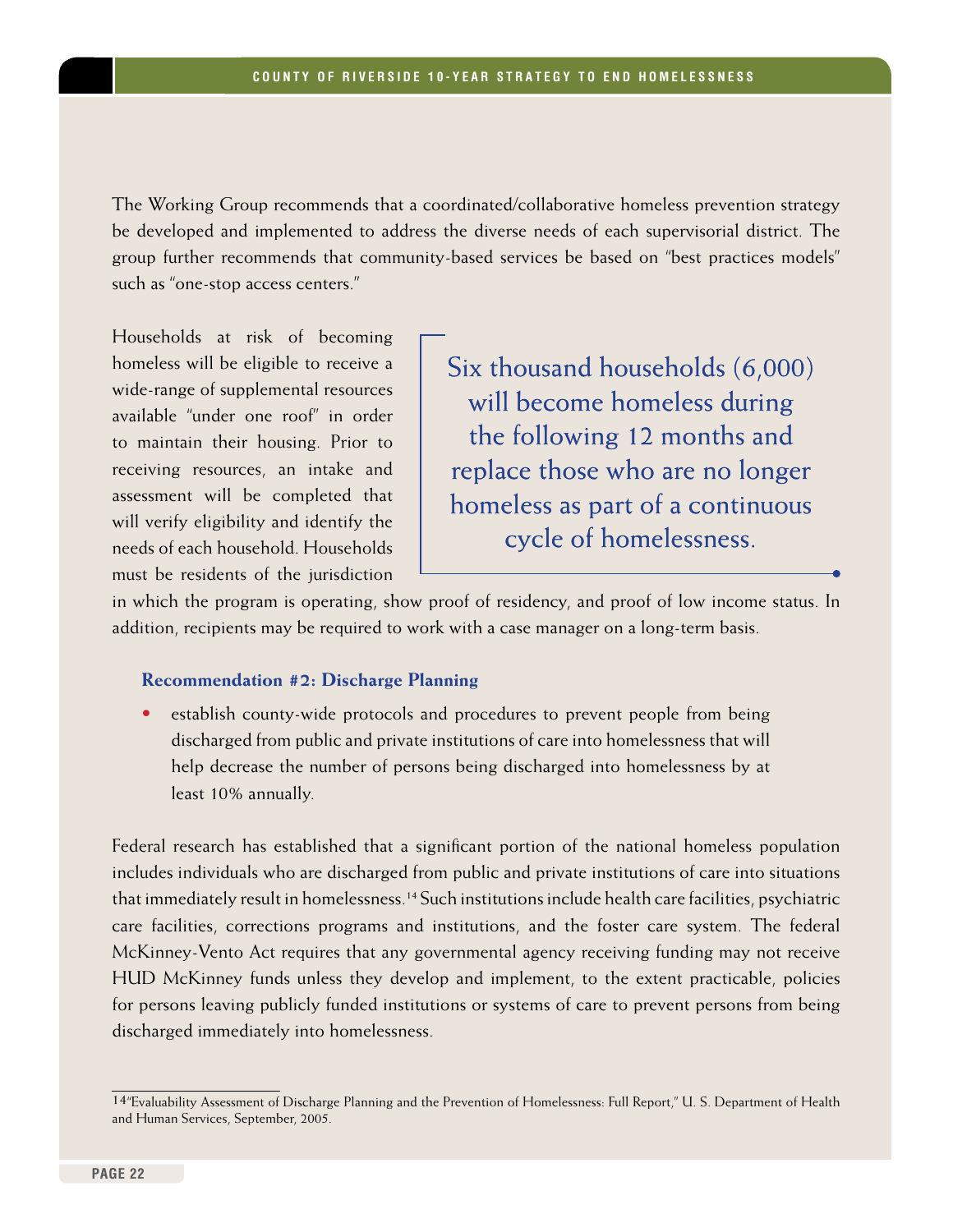Communities across the country have established new protocols and procedures in their 10 year plans to prevent people from being discharged from public and private institutions into homelessness. In 2004, the Housing and Homeless Coalition for Riverside County adopted a "zero tolerance policy" resolution concerning persons being released or discharged from publicly funded institutional programs into homelessness. The resolution requested that the Board of Supervisors initiate a countywide jurisdictional planning process involving the appropriate directors, managers and policy makers in order to establish strategies to develop and implement a zero tolerance discharge policy for County institutions of care.

The Working Group recommends that the local interagency coordinating body called for in this plan take on the charge of establishing strategies to improve coordination among publicly and privately funded institutions of care and local service agencies in the County of Riverside. This effort will contribute to the initial goal of reducing homelessness within the County by 50% during the first five (5) years of the strategy's implementation.

#### **B. Ending Chronic and Episodic Homelessness**

#### **Recommendation #3: Street Outreach**

• expand street outreach programs throughout the County that bring social services directly to chronically homeless persons in a more "assertive" way in order to 1) decrease the number of chronic homeless individuals each year by at least 10% and 2) help prevent additional persons from living on the streets for one (1) year or more during the first five (5) years of implementation of the strategy.

Chronically homeless persons are often the most visible and easily identifiable homeless individuals in a community. They primarily reside in public or private places not meant for human habitation such as cars, parks, river bottoms, parking lots, abandoned properties, etc. Chronic homeless persons are often the hardest-to-reach and most-difficult-to-serve of all homeless sub-populations and they have been generally unable or unwilling to participate in traditional supportive services. In addition, such persons often are the "hardest-to-reach" because their homeless situation is often compounded by severe mental illness, substance abuse and/or health care problems, including non-compliance with prescribed medications. The later contributes to their inability and/or unwillingness to access or participate in traditional housing or supportive services. As a result, such persons often become "chronically homeless" as defined by HUD.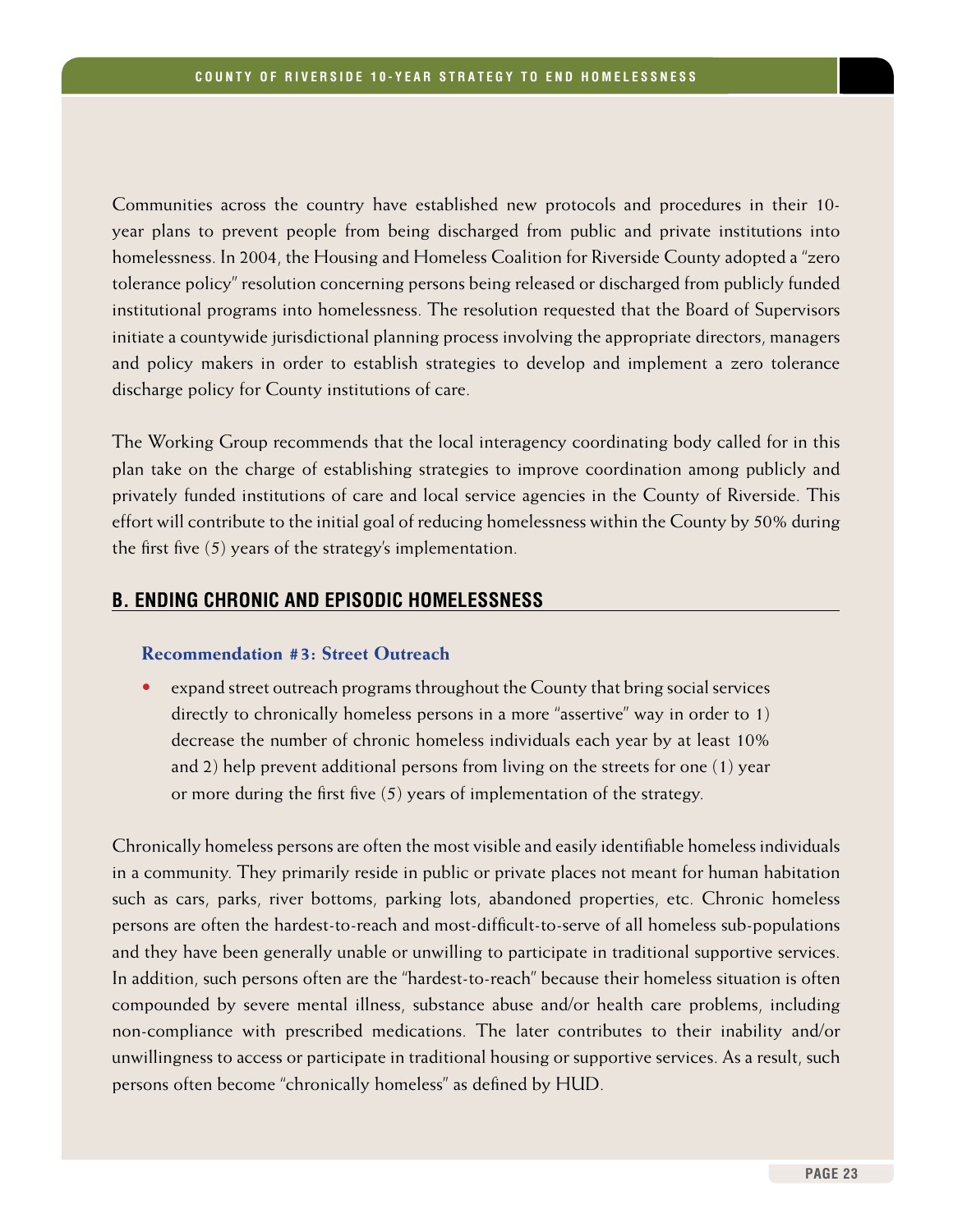Therefore, because chronic homeless persons have complex needs and resistance to homeless services, a comprehensive and flexible array of specialized services and related supportive efforts must be readily available to assist them through an assertive street outreach program. Street

outreach programs serve as a "portal of entry" for severely mentally ill and other chronically homeless individuals to move beyond their homeless situation and into the continuum of care. Services are provided in an assertive, yet nonintrusive, low demand approach by staff in order to re-engage chronically homeless persons with needed treatment and services.

Guiding Principle: The longer a person lives on the streets the greater the likelihood that the problems that caused and/or prolong their homeless experience will intensify.

There is consensus among jurisdictions nationwide that the deployment of street outreach teams are a crucial step in connecting chronically homeless persons living on the street to necessary supportive services and housing. Two models of outreach are generally being promoted as best practice approaches: 1) an "assertive community treatment" outreach model, and 2) a facilitybased "in-reach" model. The main component of these models is the development of a coordinated approach to effectively engage the target population involving multidisciplinary teams of practitioners working together to:

- 1) locate people on the streets and in facilities;
- 2) establish relationships;
- 3) assess their situation and service needs; and
- 4) link them to appropriate supportive services.

Linkage to supportive services goes beyond mere referral and the provision of transportation to clients. Outreach staff personally help link clients to, and navigate through, the local continuum of care system and work with case management staff of local service providers to construct and implement an appropriate coordinated case management plan designed to help clients exit life on the streets and obtain permanent housing opportunities.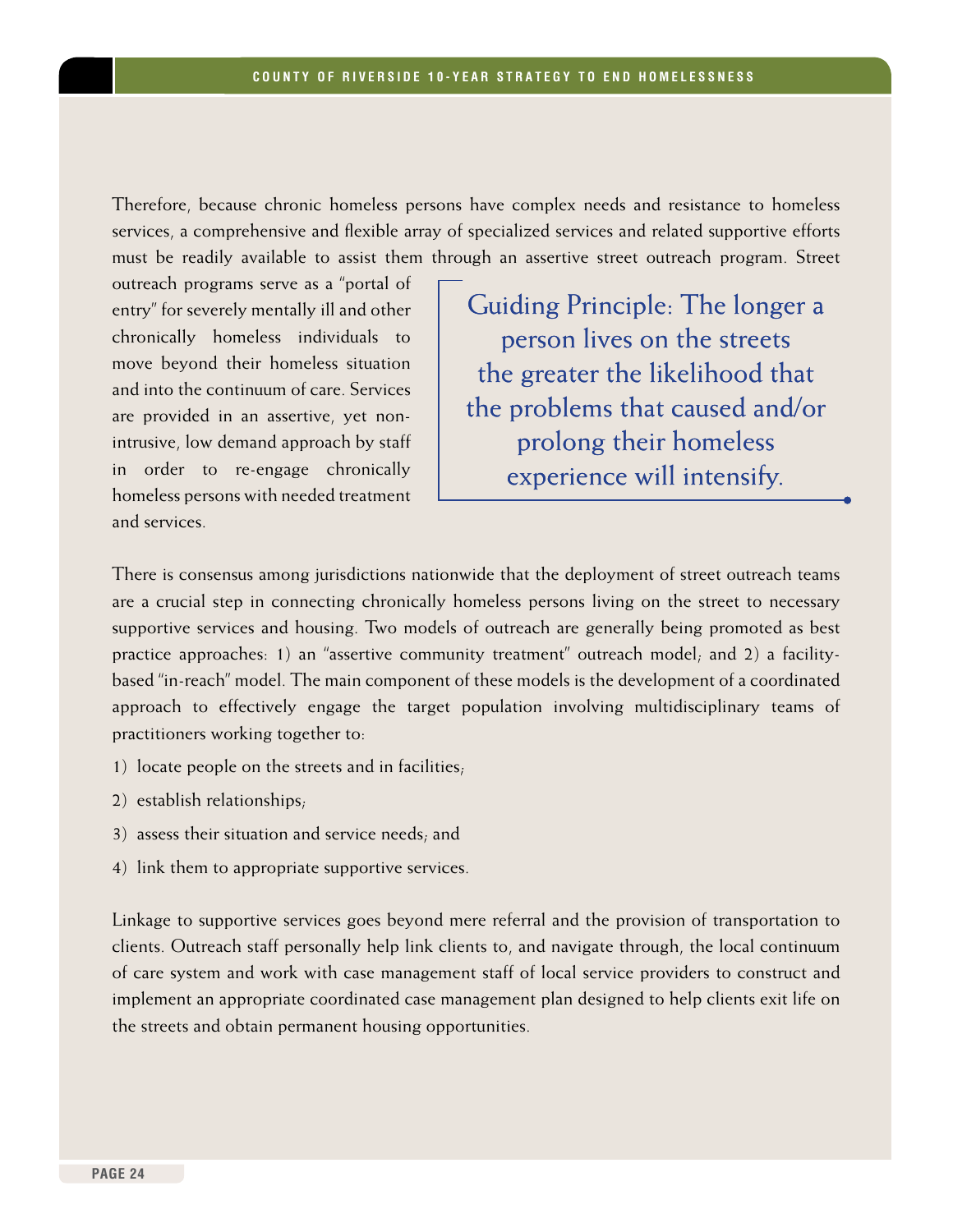#### **Recommendation #4: Shelter Beds**

• create 150 additional shelter beds throughout the County for individuals living on the streets and encourage participation in a case management plan during the first five (5) years of implementation of the strategy.

The recommendation for 150 additional shelter beds is based on the number of persons who were counted as homeless in the County on January 24, 2007 which was approximately 4,500 persons. Of these persons, 2,700 or more than half (60%) were unsheltered single adults.

Of the approximately 2,700 unsheltered single adults living on the streets on a given day, approximately half (50%) or 1,350 persons are single individuals who are chronically homeless.15 Recommendations concerning these persons are outlined above under Recommendation #3 which also notes that chronically homeless persons are more responsive to interventions and social services support while living in permanent supportive housing, rather than while living in temporary shelters.

The other half (1,350) of unsheltered single adults living on the streets are not chronically homeless and are often in need of shelter in order to obtain permanent affordable housing instead of permanent supportive housing. These persons have a wide-range of social service needs and a wide-range of case management services that are needed in order to meet their needs such as domestic violence recovery, education, employment, health care, mental health care, substance

Guiding Principle: implementing a "rapid exit" strategy that focuses on early identification and resolution of shelter resident's "barriers to housing" and providing case management facilitates their return to permanent housing.

abuse, and veteran services. They also need time to establish the resources (e.g., credit history, move-in costs, employment stability) necessary to obtain and maintain permanent housing.

<sup>&</sup>lt;sup>15</sup>This percentage is based upon the fact that approximately 50% of unsheltered individuals on a given day in Los Angeles County, Long Beach, Riverside County, and Pasadena are chronically homeless.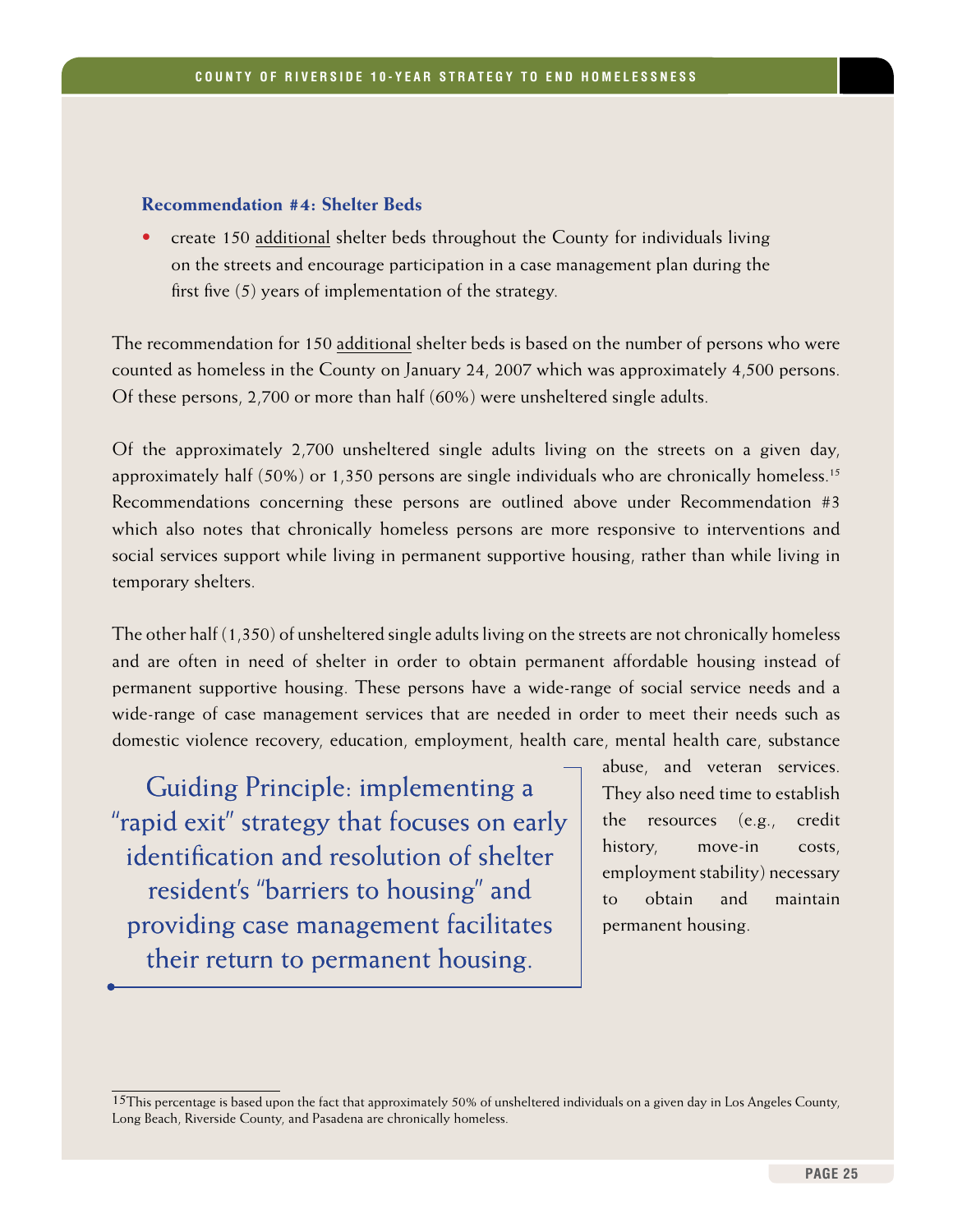As a result, the Working Group has determined that 150 additional shelter beds are needed for residents who should be required to develop a case management plan with a case manager as a condition to admission. The average length of stay in shelters has been about 90 days which means that 150 persons per every 90 days or 600 persons annually could receive the necessary services to move from shelter to permanent affordable housing. This will reduce the number of unsheltered single adults living on the streets who are not chronically homeless by nearly half (50%) within a year after the beds were established.

#### **Recommendation #5: Transitional Housing**

• create 75 additional transitional housing units consisting of 225 beds to serve families who are living on the streets and encourage participation in a case management plan during the first five (5) years of implementation of the strategy.

The Working Group also recognizes that transitional housing programs have been very effective in helping families end their homeless experiences. On a given day, approximately 120 families are in transitional housing programs throughout the County. During the same day, however, around 300 families are living on the streets or in motels and are in need of transitional housing.<sup>16</sup>

Guiding Principle: families need longer periods of residency than the average shelter residency of 90 days in order to establish the resources to obtain and maintain permanent housing

As defined by HUD, transitional housing should allow residents to stay up to two (2) years and have access to on-site and/ or off-site social services such as employment, health care, housing placement, mental health care, substance abuse, and veteran benefits. Their service needs should be coordinated with case manager(s) and among agency providers.

In addition, they need time to establish the resources (e.g., credit history, move-in costs, employment stability) necessary to obtain and maintain permanent housing.

Implementing a "rapid exit" strategy that focuses on early identification and resolution of transitional housing resident's "barriers to housing" and along with case management facilitates their return to

<sup>16</sup>Statistics were taken from "Homeless Population and Subpopulations" and "Housing Inventory Charts" tables of the "County of Riverside 2006 Continuum of Care Application."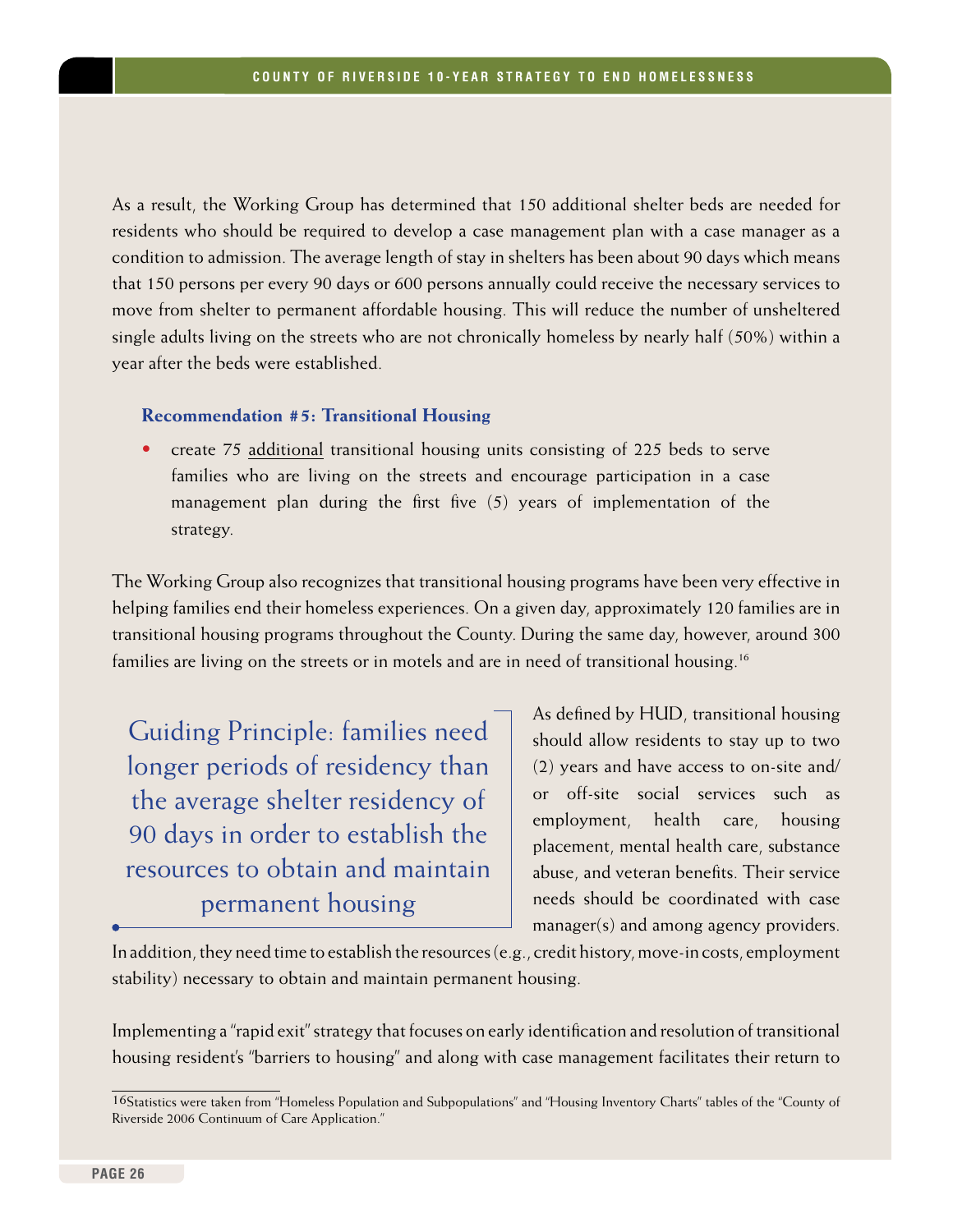permanent housing. The Working Group believes that an average length of stay of six (6) months could be an adequate period of time for families to obtain permanent affordable housing. Thus, 75 additional transitional housing units would serve 150 families during the course of a year and reduce the number of families living on the streets or in motels by 50%.

#### **Recommendation #6: Permanent Supportive Housing**

• create at least 500 beds or units of permanent supportive housing for chronic homeless persons during the first five (5) years of implementation of the strategy.

The Working Group has determined that chronically homeless persons are more responsive to interventions and social services while living in permanent supportive housing, than when living in temporary shelters. A large majority of the chronically homeless are mentally ill persons who are the "most visible" and "hardest-to-reach" because of their severe mental illness is often compounded by substance abuse and health care problems including non-compliance with prescribed medications. These conditions contribute to their inability and/or unwillingness to access or participate in emergency shelters and other similar programs with other persons.

Permanent supportive housing is for residents in need of on-site and/or off-site social services such as health care, mental health care, and substance abuse treatment. Also, these services should be coordinated with case manager(s) and among agency providers. There are approximately 2,700 persons living on the streets on a given day and approximately half (50%) or 1,350 persons are single individuals who are chronically homeless and in need of permanent supportive housing.

Thus, the Working Group recommends that at least 500 beds or units of permanent supportive housing be developed for chronic homeless persons in order to reduce the number of chronic homeless by nearly half during the first five (5) years of implementation of the strategy. Permanent supportive housing often include units within multi-family residences such as apartment buildings or Single Room Occupancy (SRO) complexes and bedrooms within group living facilities such as sober living homes.

#### **Recommendation #7: Permanent Affordable Housing**

• develop 1,500 units of permanent affordable housing for extremely low, very low, and low-income families and individuals during the first five (5) years of the implementation of this strategy.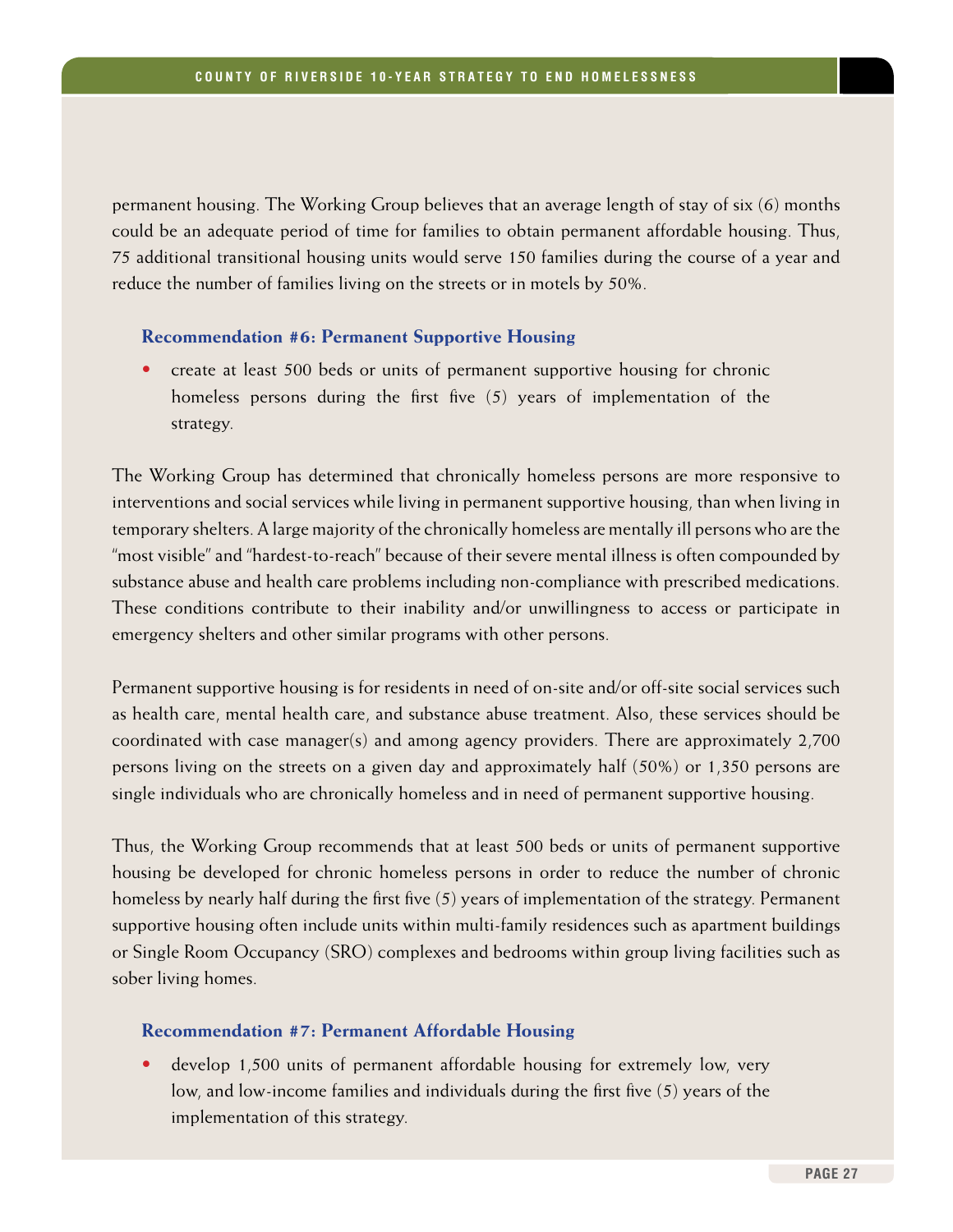The Working Group recommends that 1,500 units of permanent affordable housing be developed for low-income families and individuals during the first five years of the strategy's implementation. About half of the units should be for individuals that could benefit from single-room occupancy housing. The other half would be for families in need of multiple bedroom units. New sources of funding for development are noted in the following two (2) recommendations.

#### **Recommendation #8: Homeless Management Information System**

• engage full participation from all homeless prevention, emergency shelter, transitional housing, permanent support housing, and related supportive service programs in the County of Riverside Homeless Management Information System during the first five (5) years of implementation of the strategy.

The County of Riverside has committed to ensuring that 75% of all emergency shelter, transitional housing, and permanent support housing beds/units will be included in its Homeless Management Information System (HMIS) by the end of 2008. This commitment was made to the U.S. Department of Housing and Urban Development (HUD) through the County's 2006 Continuum of Care Application that was submitted to HUD in May, 2006.

HMIS, which was initiated in 2004, is a networked computerized record-keeping system that allows homeless service providers to collect uniform client information over time. The system enables providers to collectively perform a number of activities that include: 1) decreasing duplicative intakes and assessments; 2) streamlining referrals; 3) coordinating case management; 4) tracking client outcomes; and 5) preparing financial and programmatic reports for funders. Data gathered through HMIS also helps with future program planning and evaluation. Shared information assists service providers with trends and outcomes. Outcome measurements help programs determine the merit of specific interventions and modify case management programming accordingly.

Client information is accessible via the Internet and provides authorized users access to the data significantly increasing response time to service requests. Such information is integrated into an overall case management plan. As clients move along, so does their information. For instance, if a client is placed in an emergency shelter, the client's information is available to emergency shelter staff. If a client is placed in transitional housing or permanent supportive housing after leaving emergency shelter, information sharing through HMIS continues and allows transitional housing or permanent supportive housing staff to continue to implement and improve the current case management plan of the client.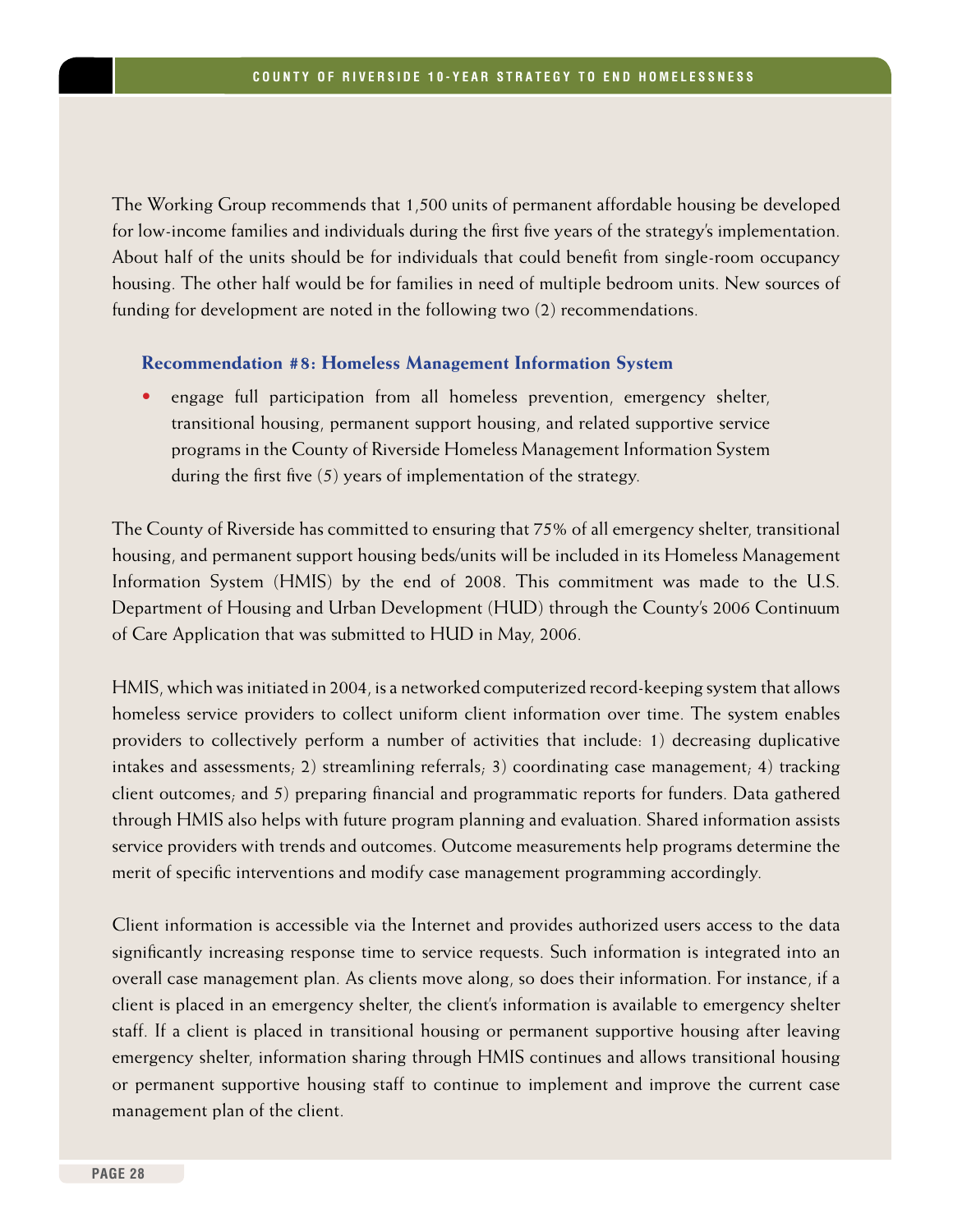Currently, about 45% of all emergency shelter beds, 30% of all transitional housing beds, and 20% of all permanent supportive housing beds are participating in HMIS. The Working Group recommends that efforts be made to ensure that 75% of all emergency shelter, transitional housing, and permanent support housing beds participate in HMIS by the end of 2008. The Working Group also recommends full participation of all homeless prevention and related supportive service programs in the County of Riverside Homeless Management Information System.

#### **Recommendation #9: Mainstream Resources**

• create a streamlined benefits application system featuring a single application process for multiple programs in order to expedite enrollment and access to available resources for homeless and at risk to homeless individuals and families during the first two (2) years of implementation of the strategy.

Local and national studies reveal that less than one–third (33%) of homeless and at risk of becoming homeless persons receive "mainstream resources" which consists of federal and state government assisted benefit programs.17 Such programs receive several hundred billion dollars each year appropriated by Congress for mainstream assistance programs. These resources provide lowincome persons (including individuals and families who are homeless) with payments and supportive services for needs such as food, health care, housing, job training, and nutrition services.

The data noted above reveals that only a limited number of chronic homeless persons access mainstream benefit programs such as: Food Stamps, Medicaid; Social Security Disability Income (SSDI); Supplemental Security Income (SSI); and Veteran's Benefits. In order to reverse this development, case managers need to ensure that chronic homeless persons successfully obtain the benefits for which they are eligible. While some chronic homeless persons may have already attempted to access some of the resources for which they are eligible, they often have failed to follow through with documentation and other responsibilities required for securing benefits.

Creating a streamlined benefits application system featuring a single application process for multiple programs in order to expedite enrollment and access to available resources for homeless and at risk of becoming homeless individuals and families would increase the number of homeless

<sup>17&</sup>quot;Ending Chronic Homelessness: Strategies for Action," U. S. Department of Health and Human Services, March 2003, pgs. 10 -1 19; "County of Riverside 2004/2005 Homeless Assessment," Institute for Urban Research and Development, pgs. 24 – 27.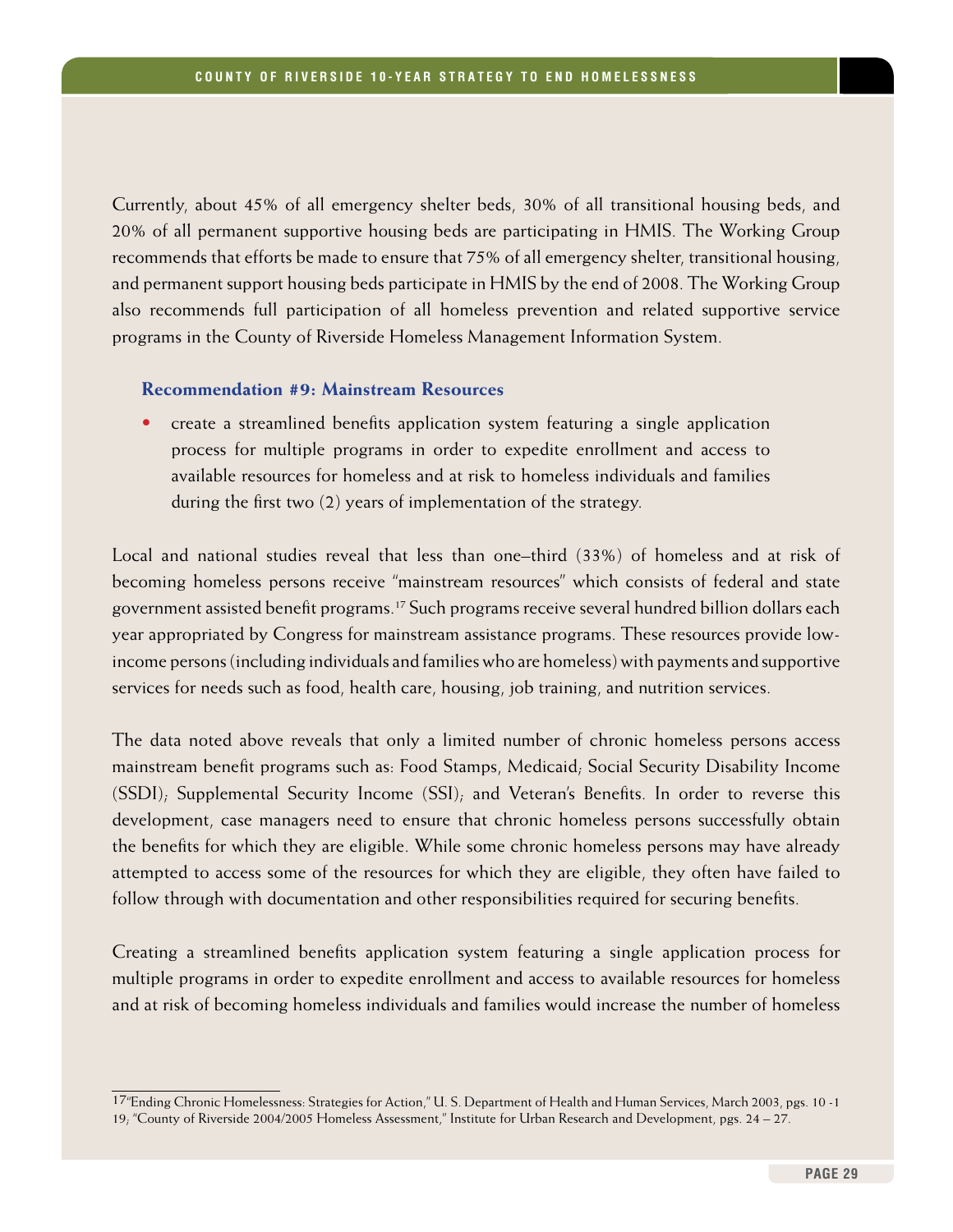persons receiving mainstream resources. Often homeless persons are eligible to receive multiple mainstream resources and a single application process would enhance their opportunity to receive multiple mainstream resources for themselves and, if applicable, family members.

The Working Group is also recommending that case managers need to make sure that chronic homeless persons enroll, obtain, and maintain mainstream resources. They need to work with chronic homeless persons to successfully obtain benefits by making sure that they make necessary appointments and have adequate transportation. They also need to make sure chronic homeless persons bring all proper documentation (including helping clients obtain necessary documentation if needed) and help them complete written applications either by assisting them with filling out the application or following up with staff of the mainstream resource program. Case managers also need to make certain that chronic homeless persons follow through with any other necessary requirements before and after obtaining mainstream resources.

In addition, one or more members of at risk of becoming homeless households may not be receiving mainstream resources though they are eligible to do so. For example, an individual with a severe disability may be eligible to receive Social Security Disability Insurance or parents with children may be eligible to receive Temporary Assistance for Needy Families. Often, these benefits are supplemented by food and health care assistance. The county-wide homeless prevention program noted in Recommendation #3 should provide resources to help at risk households to obtain and maintain mainstream resources.

# **D. Developing Resources to Combat Homelessness**

The Working Group recommends that 1,500 units of permanent affordable housing be developed for low-income families and individuals during the first five years of the strategy's implementation. About half of the units should be for individuals that could benefit from single-room occupancy housing. The other half would be for families that would be in need of multiple bedroom units. New sources of funding for development are noted in the following two (2) recommendations.

#### **Recommendation #10: Housing Trust Fund**

• create a Housing Trust Fund that receives an ongoing dedicated source(s) of public funding to support 1) production and preservation of affordable housing including housing for extremely low, very low, and low income households; 2) homeless prevention activities; and 3) ancillary supportive services during the first year of implementation of the strategy.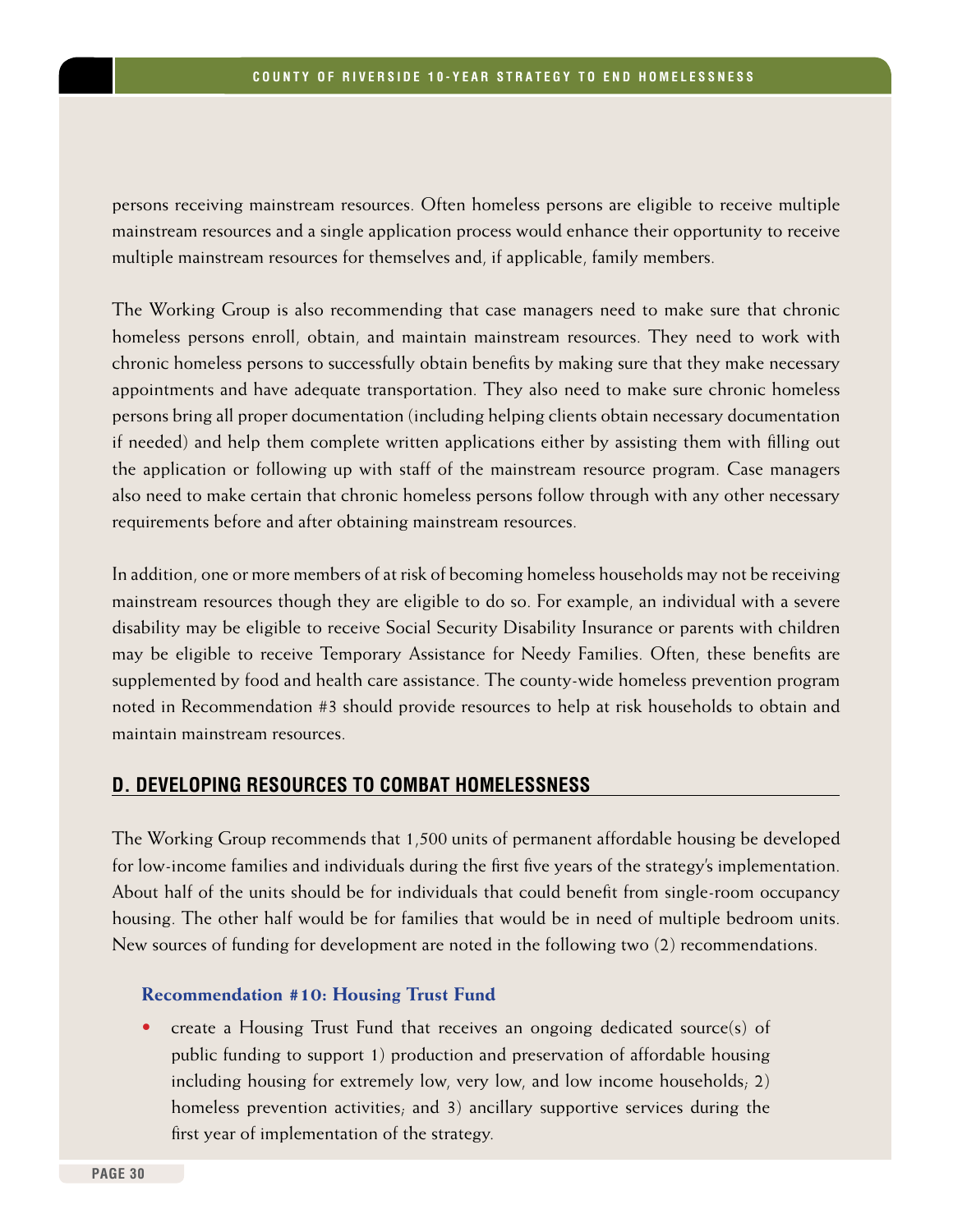There are at least six (6) counties within the State of California that have created housing trust funds.<sup>18</sup> Their funds are received through an ongoing dedicated source(s) of public funding to support the production and preservation of affordable housing. The public source of funding is usually committed through legislation or ordinance.

The Working Group recommends that these funds be used for a variety of purposes including, but not limited to:

- producing affordable housing including permanent supportive housing;
- preserving affordable housing through maintenance and repairs,
- supporting homebuyer assistance through down payment and mortgage assistance and interest subsidies;
- providing safety net housing which includes increasing emergency shelter and transitional housing beds;
- assisting nonprofit housing developers with pre-development funds;
- granting "matching" funds that other public or private resources may require;
- encouraging projects to serve low income households by giving priority status to projects serving low income households;
- favoring projects that provide at least 30 years of long-term affordability by giving priority status to projects providing 30 years of long-term affordability; and
- encouraging projects to provide units accessible to those with disabilities and meet the requirements of the Americans with Disabilities Act (ADA) and applicable local laws by giving priority status to projects providing accessible units.

#### **Recommendation #11: Inclusionary Housing Practices**

• encourage Riverside County and local jurisdictions to explore inclusionary housing practices that promote housing creation with incentives such as zoning bonuses, expedited permits, reduced fees, cash subsidies, or other enticements for developers who build affordable housing for homeless individuals and families.

<sup>18</sup>See the Center for Community Change web site http://www. communitychange.org/issues/housingtrustfunds for a list of jurisdictions that have created housing trust funds.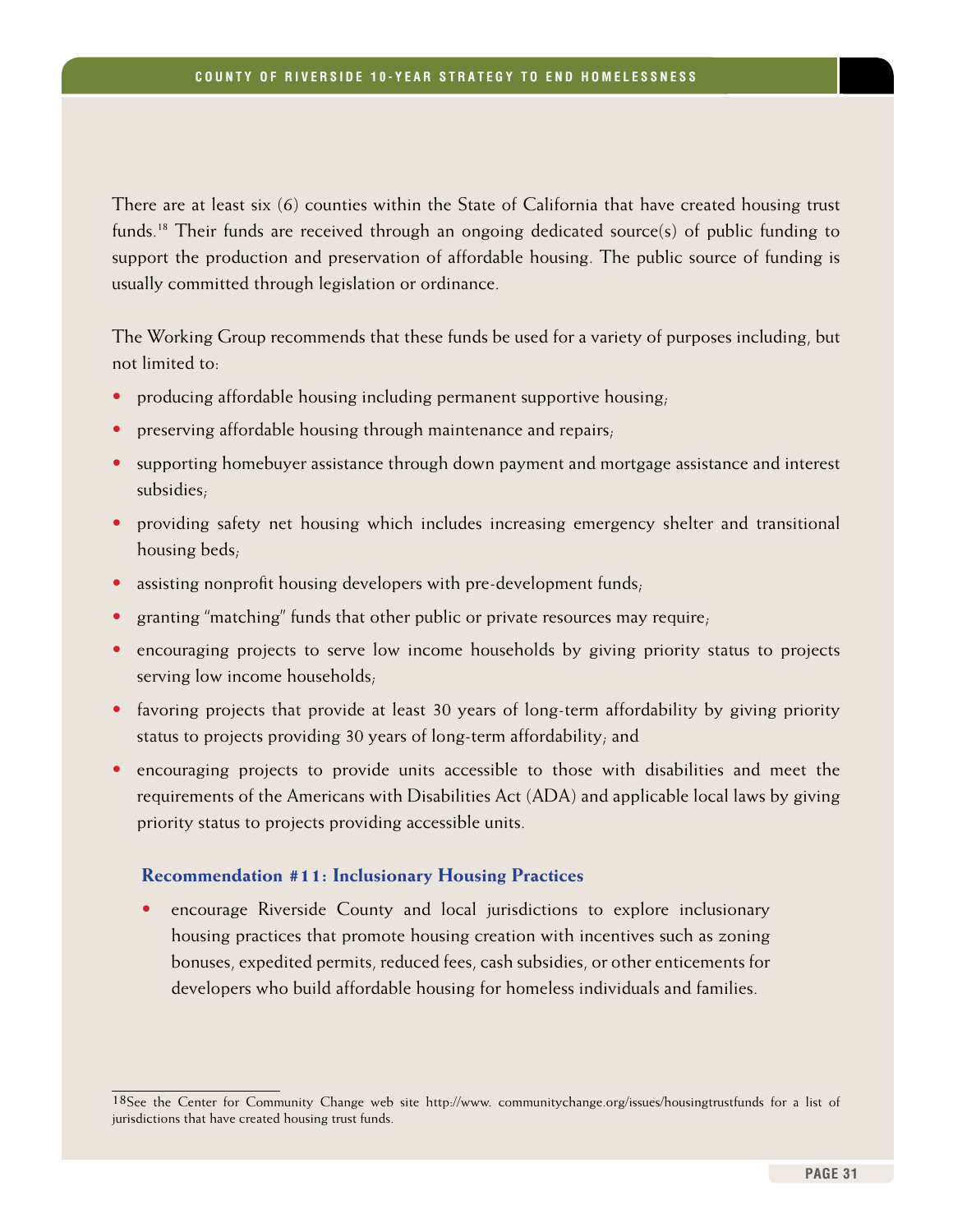Inclusionary housing has created over 34,000 affordable homes and apartments in California over the past 30 years. Currently, there are more than 100 cities and counties in California that have adopted an inclusionary housing policy which represents nearly a 50 percent increase since 1994. There are no jurisdictions, however, in the County of Riverside that have adopted an inclusionary housing policy.<sup>19</sup>

The Working Group believes an inclusionary housing policy helps to produce new, quality affordable housing units. The policy also allows for affordable units to be integrated into market rate developments creating inclusive communities. The Working Group also believes that integrated developments give lower-income families the opportunity to benefit from the amenities of newer neighborhoods—schools, parks, stability and security—where new developments are often built. Such a policy also helps overcome one of the greatest barriers to better housing opportunities for lower-income families—opposition to the construction of affordable housing.

Other benefits from an inclusionary housing policy include:

- producing affordable "workforce" housing for middle income workers;
- supporting the creation of mixed income communities;
- preventing rising prices from driving out low and moderate income residents; and
- leveraging the expertise and capacity of the private market to develop affordable housing.

<sup>19&</sup>quot;Inclusionary Housing in California: 30 Years of Innovation," California Coalition for Rural Housing, 2003, p. 2.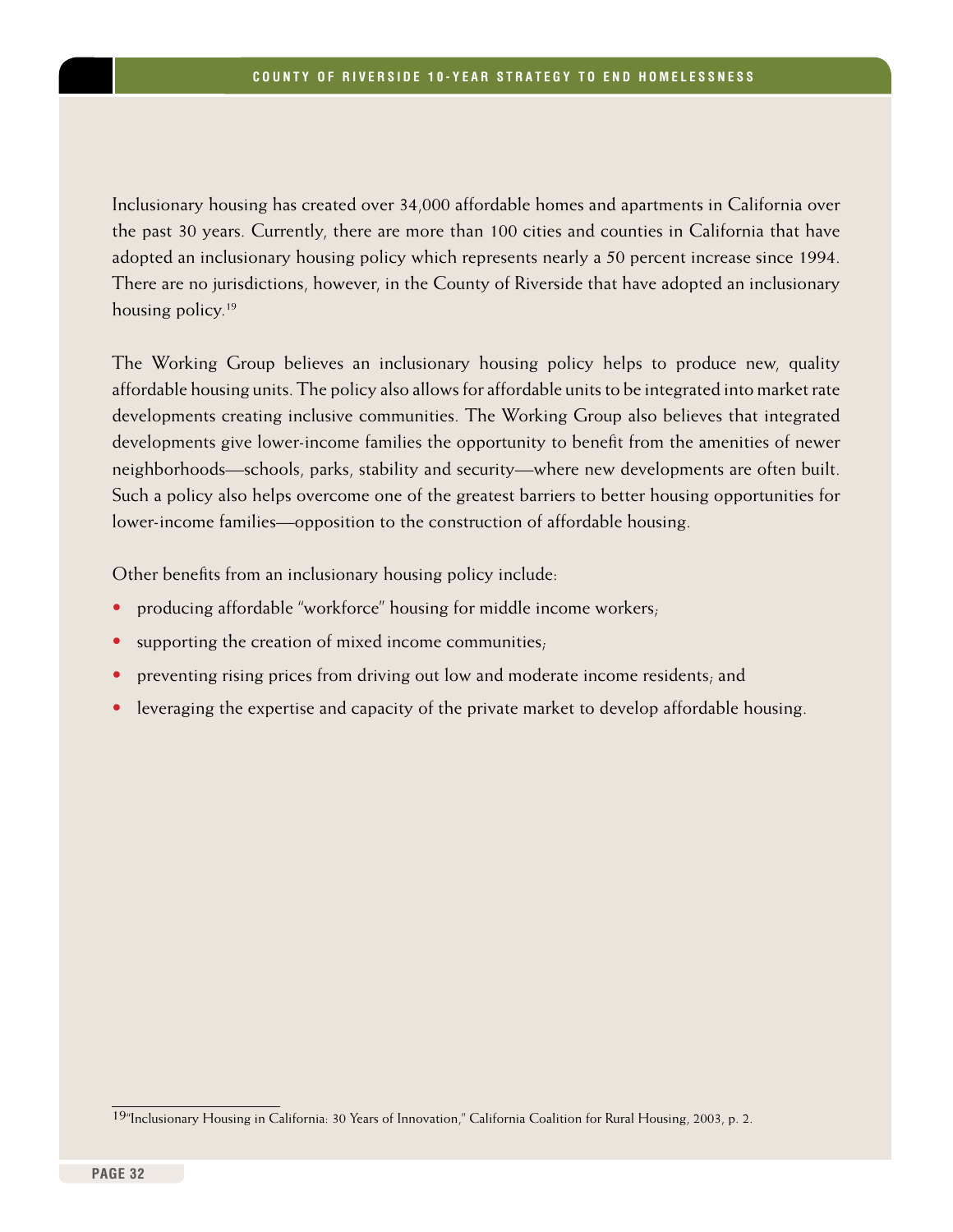# SUMMARY OF NEXT STEPS

A summary of next steps evolve around three (3) primary actions that include:

- A. Implementing the Recommendations;
- B. Communicating the Recommendations; and
- C. Funding the Recommendations.

## **A. Implementing the Recommendations**

#### **Role of Local Coordinating Bodies**

In order to ensure that the recommendations and related activities are implemented, coordinated, and evaluated, the Working Group recommends that the Board of Supervisors request the partnership of existing interagency bodies best positioned to carry out these responsibilities. Given the geographic diversity of Riverside County it may be necessary to divide these responsibilities among two bodies – one serving the eastern region and the other the western region.

For example, in the eastern county, the Board may choose to explore a partnership with the Coachella Valley Association of Governments (CVAG). CVAG provides staff and maintains a standing committee (Homelessness Committee) charged with planning for and responding to the needs of local homeless people. This interagency committee is comprised of electeds and staff from the County and jurisdictional Cities, homeless service providers, advocates and members of the Region D Continuum of Care planning body.

The precedent for this recommendation begins with the passing of the Stewart B. McKinney Homeless Assistance Act (now known as the McKinney-Vento Homeless Assistance Act) in 1987 which consisted of the U.S. Congress establishing the Interagency Council on Homelessness as part of the Domestic Policy Council of the White House to coordinate the Federal response to homelessness. In 2002, President Bush charged the Council with developing new strategies to better coordinate the nation's response to homelessness, including as the first priority, the President's goal of eliminating chronic homelessness by 2012.

The Council has begun to meet its mandate by improving the coordination of the activities of federal agencies involved in assisting homeless families and individuals and to concentrate more effort into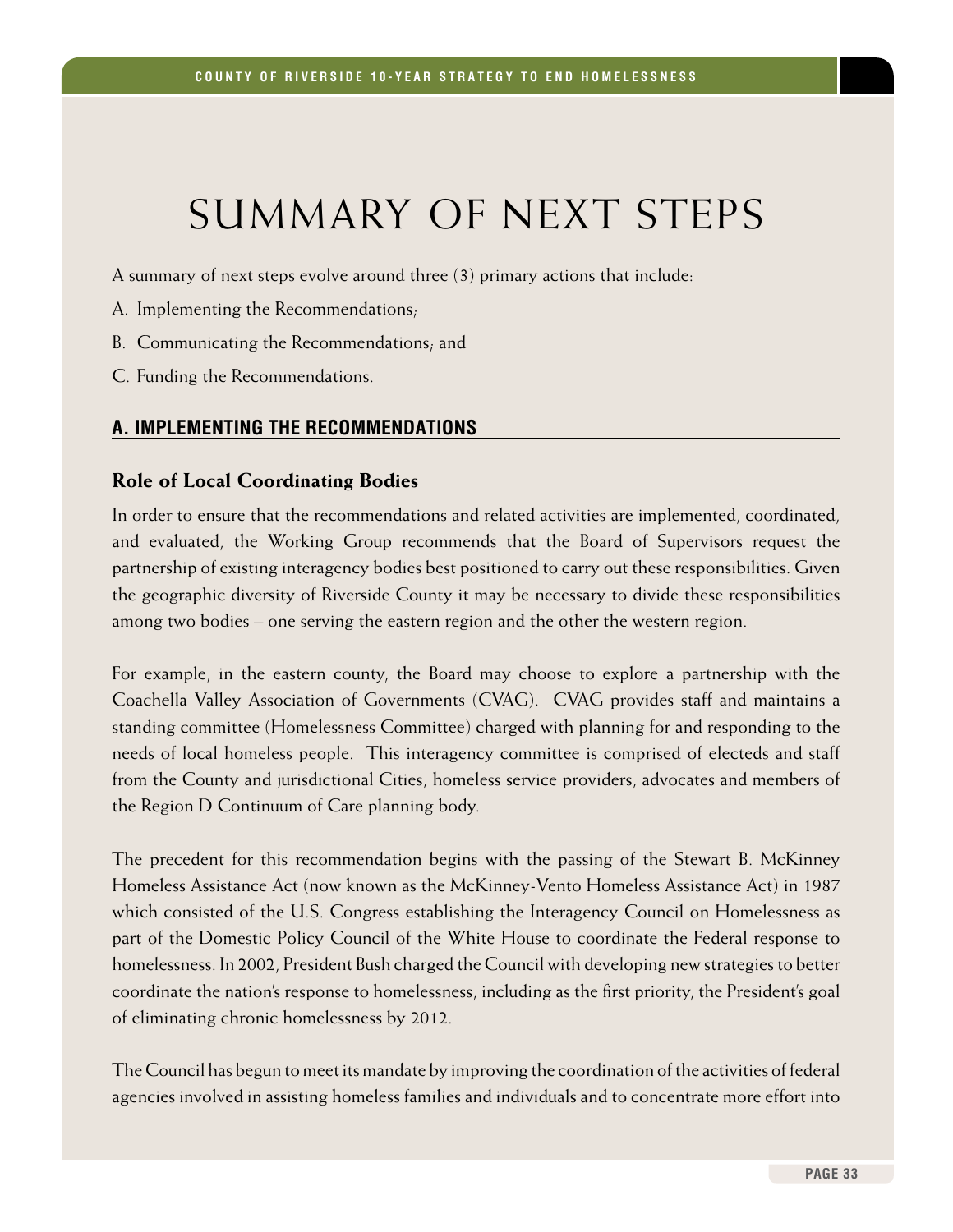the prevention of homelessness. Understanding that homelessness is affected by factors that cut across Federal agencies, including housing costs, job readiness, education, substance abuse, and mental health, the Council is made up of the heads of 18 federal agencies including the secretaries of Agriculture, Commerce, Defense, Education, Energy, Health and Human Services, Homeland Security, Housing and Urban Development, Interior, Labor, Transportation, and Veterans Affairs along with the Attorney General and other agency leaders.

The mission of the U.S. Interagency Council on Homelessness is to coordinate the federal response to homelessness and to create a national partnership at every level of government and every element of the private sector to reduce and end homelessness in the nation. The Council is responsible for planning and coordinating the Federal government's activities and programs to assist homeless people and making or recommending policy changes to improve such assistance. The Council works to improve access to, and coordination of, federal investments among its Council member departments and to ensure the effectiveness of federal activities and programs. The Council also provides technical assistance and evidence-based best practice information to partners at every level of government, as well as the private sector including replicating the Interagency Council model at the state and local government levels.

#### **Housing and Homeless Coalition for Riverside County**

The Working Group recommends that the Housing and Homeless Coalition for Riverside County play a key role in ensuring that the recommendations and related activities are implemented, coordinated, and evaluated. The Housing and Homeless Coalition for Riverside County (Coalition) has served as the body responsible for coordinating the continuum of care planning process in Riverside County since 1995. The Coalition is comprised of representatives from several dozen public and private agencies, local governments, and community residents including homeless and formerly homeless individuals that are committed to facilitating a well-coordinated Continuum of Care planning process throughout the County. The mission of the Coalition is to assess the need for homeless and affordable housing services and to develop and recommend a continuum of care plan for the County on behalf of at risk and homeless individuals and families.

The Housing and Homeless Coalition for Riverside County (Coalition) has served as the body responsible for coordinating the continuum of care planning process in Riverside County since 1995. The Coalition is comprised of representatives from several dozen public and private agencies, local governments, and community residents including homeless and formerly homeless individuals that are committed to facilitating a well-coordinated Continuum of Care planning process throughout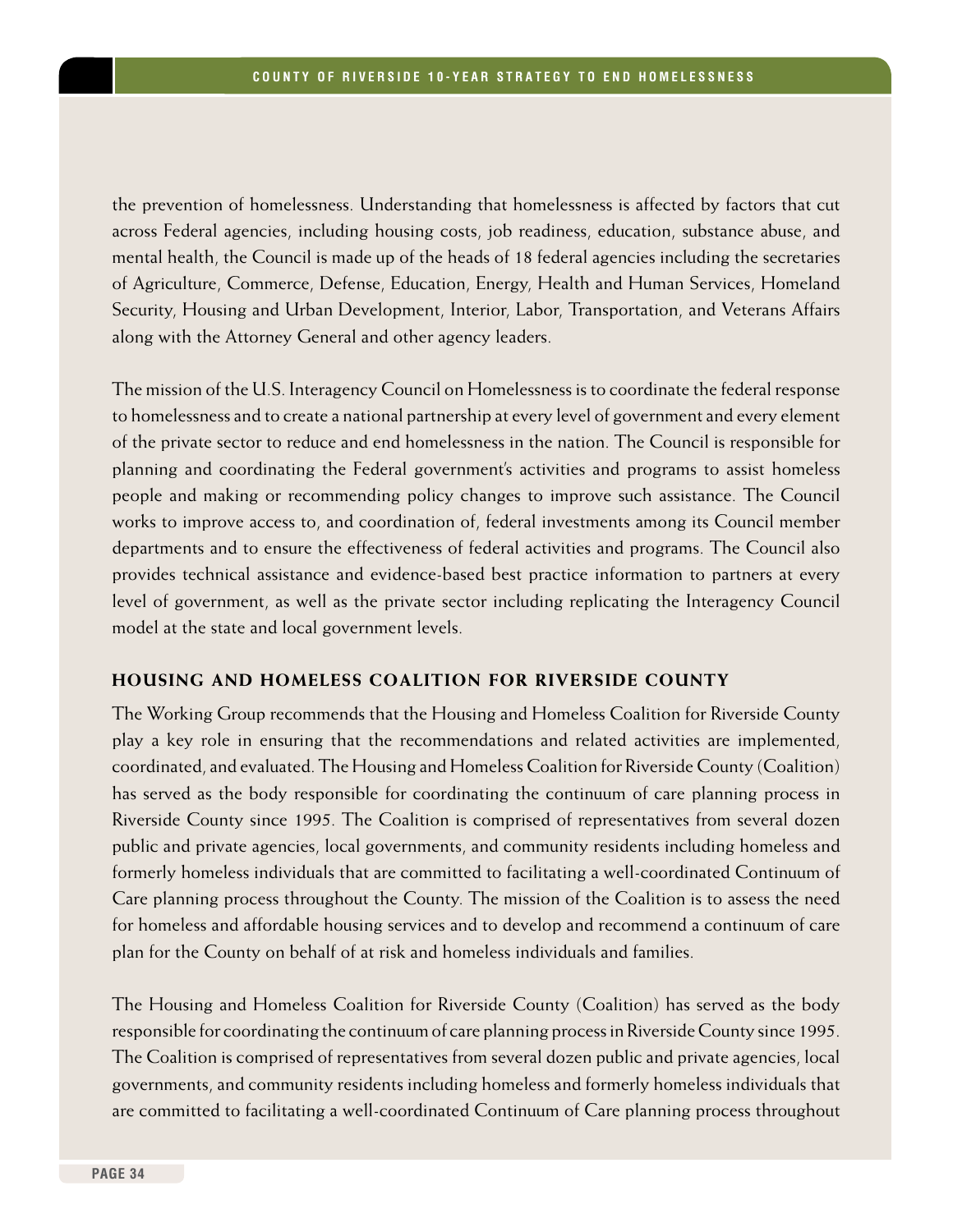the County. The mission of the Coalition is to assess the need for homeless and affordable housing services and to develop and recommend a continuum of care plan for the County on behalf of at risk and homeless individuals and families.

The Coalition represents a community-based approach focused on actively planning, developing, and implementing a community-wide strategy designed to address the service and housing needs of the county's homeless population. A central function of the Coalition has been to coordinate the annual planning and implementation process designed to meet the required goals, objectives, and activities required by HUD in order to be competitive nationally for Continuum of Care Homeless Assistance funding awarded annually under the HUD SuperNOFA process. HUD required goals, objectives, and activities coordinated by the Coalition have included:

- 1. ensuring that there is a wide-range of public and private agency representatives including homeless and formerly homeless persons actively involved in the Coalition's plenary and committee meetings;
- 2. implementing a planning process to develop a strategy to end homelessness (specifically targeting chronic homelessness);
- 3. identifying unmet need in the county's continuum of care system and develop and prioritize services to fill gaps;
- 4. implementing and evaluating a discharge planning policy for persons leaving publicly funded institutions or systems of care in order to prevent the discharge of persons from immediately resulting in homelessness;
- 5. implementing a plan to ensure that all homeless persons are individually assisted to identify, apply for, and obtain benefits under mainstream health and social services programs;
- 6. conducting a point-in-time count of sheltered and unsheltered homeless persons at-least every two-years;
- 7. conducting a survey among sheltered and unsheltered homeless persons that includes questions about employment, housing needs, health care, mental health care, substance abuse, etc. at least every three-years;
- 8. implementing a homeless management information system; and
- 9. identifying current barriers and issues surrounding housing affordability and recommend solutions to current barriers limiting the production of affordable housing including supportive housing.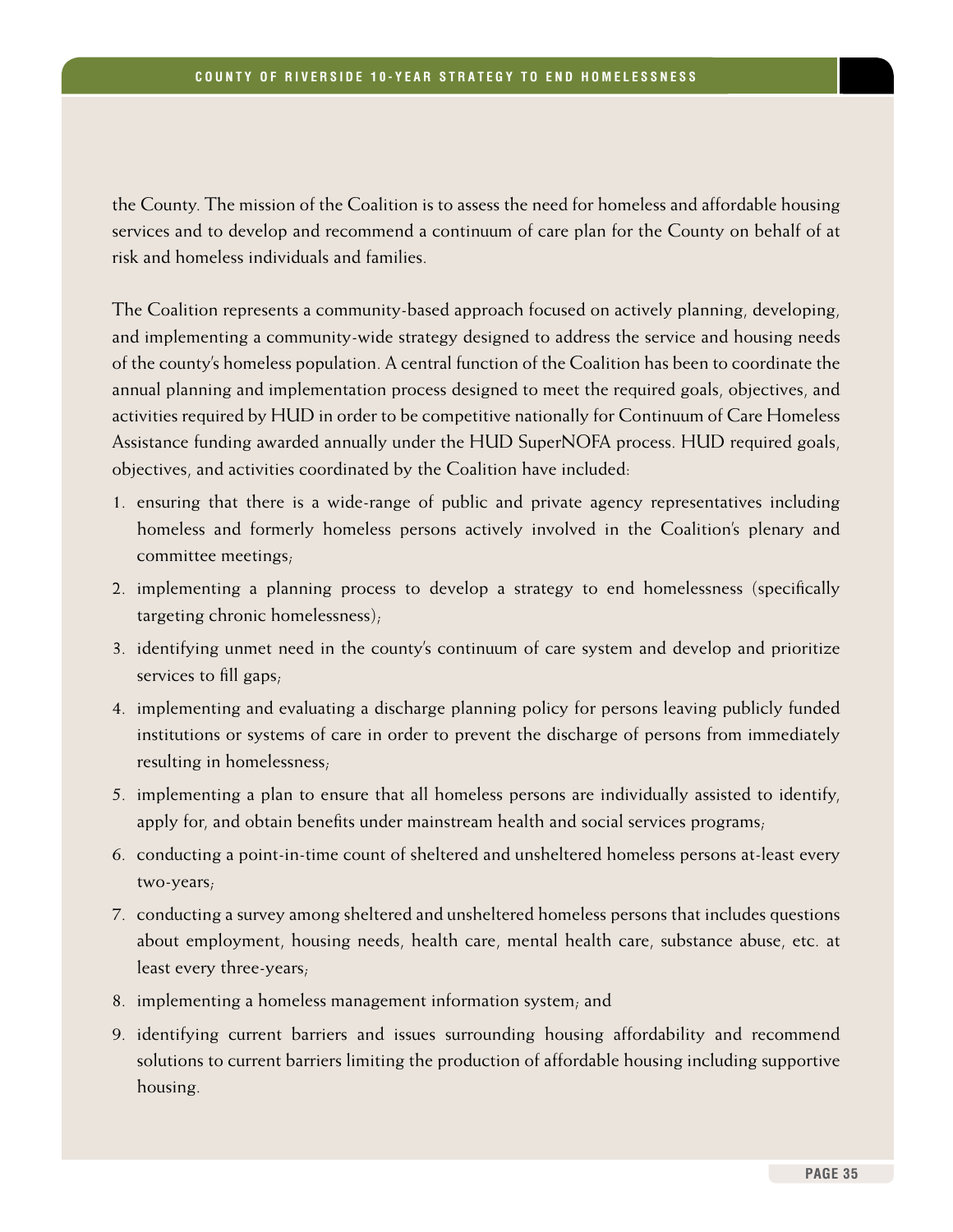The central focus of the Coalition during the last year has been the development of the goals and strategies recommended in this plan. In order to ensure continuity and on-going focus concerning the implementation of this plan, the Working Group recommends that the Board of Supervisors appoint the Housing and Homeless Coalition for Riverside County as an advisory body to the local interagency coordinating body. The Working Group further recommends that the elected Co-Chairs of the Coalition's four (4) regional bodies serve as standing members of the local interagency coordinating body.

#### **Role of Faith Community**

The faith community has a history of providing resources to homeless families and individuals. Past efforts have included providing emergency assistance, shelter, transitional housing, and affordable housing. Resources have included donations of non-financial gifts, financial gifts, and in-kind services through volunteers. Thus, the Working Group recommends identifying and supporting coordinating bodies within regions throughout the county whose purpose would be to enlist local support from the faith community in order to help implement the goals and recommendations in this report.

Coordinating bodies would consist of members of various religious traditions who would meet on an on-going basis. Their charge would be to focus efforts and resources to help implement the goals and recommendations in this report. For example, Recommendation #3, which is a countywide homeless prevention strategy designed to reduce the number of households who become homeless by half during the first five (5) years of implementation of this strategy, is in need of a wide-range of supplemental resources in order to prevent households from becoming homeless. The coordinating bodies could help members of the faith community focus on providing such resources.

Other recommendations in this report concern programs and activities that have long been supported by members of the faith community. Such programs and activities can be found in recommendations 4, 5, 6, and 7. Coordinating bodies would help ensure that these recommendations would be made known to the faith community to encourage them to provide, or continue to provide, their resources towards these recommendations.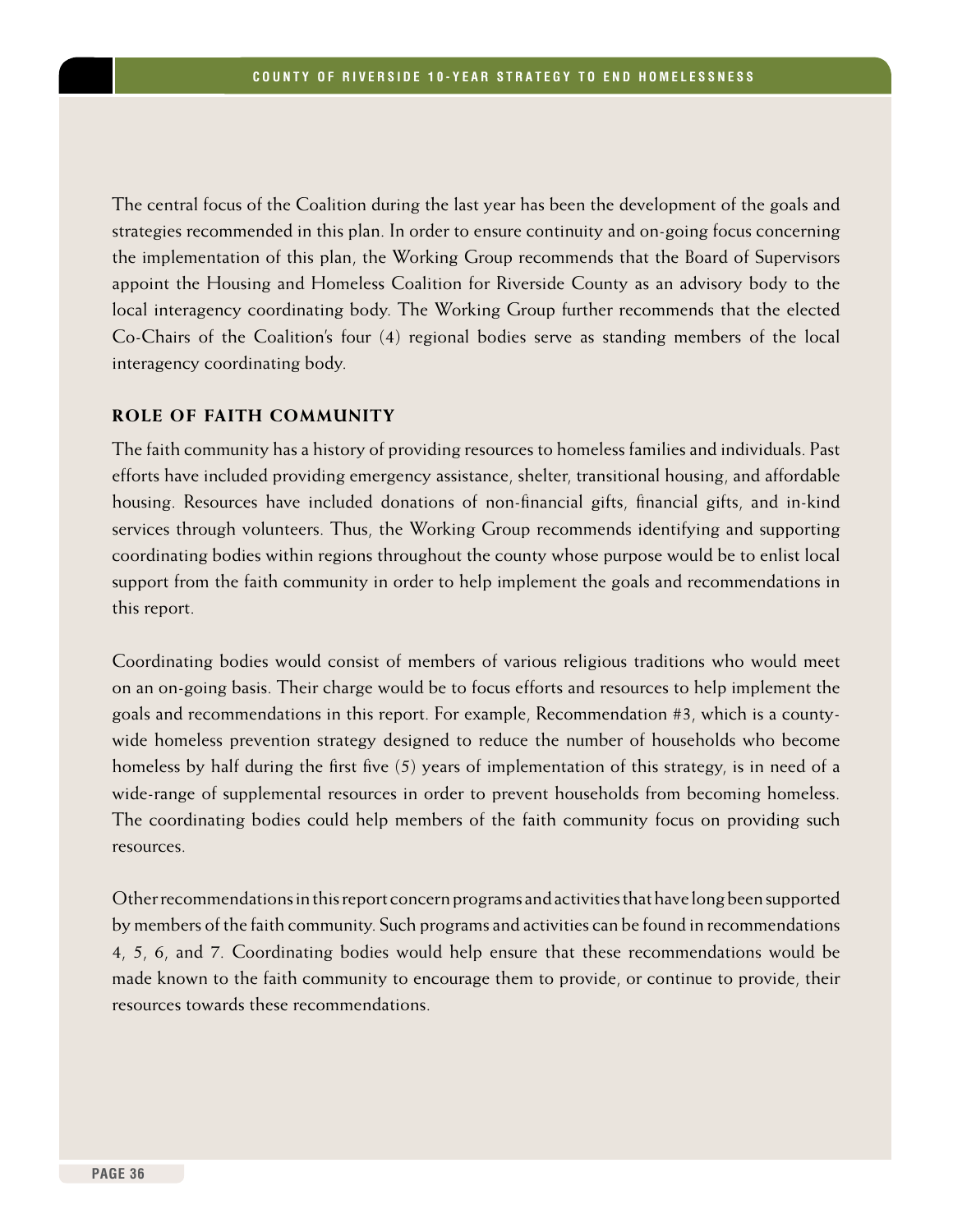#### **Role of Private Enterprise**

The Working Group recommends that efforts would be made to make private enterprise aware of the goals and recommendations in this report in order to increase involvement and funding support from private enterprise that will be used to implement the goals and recommendations in this report.

Involvement such as in-kind services and funding should be directed towards staffing, administration, and/or direct services for new programs such as the homeless prevention program. In-kind services or funding should also be directed towards staffing, administration, and/or direct services for existing emergency shelter and transitional housing programs.

## **B. Communicating the Recommendations**

The Working Group believes that community involvement has to be further fostered in order to meet the two initial goals of this strategy which is 1) to reduce homelessness within the County by 50% during the first five (5) years of implementation of this strategy and 2) to successfully carry out the recommendations in this report. To date, community involvement has consisted of the efforts of many representatives from a wide-range of community groups that have included:

- Businesses;
- Coalitions and Committees;
- Community Service Clubs:
- Corporations;
- Educational Institutions,
- Faith-Based Agencies:
- Financial Institutions
- For-Profit Organizations;
- Housing Developers:
- Local Government;
- Neighborhood Associations;
- Non-Profit Organizations; and
- Private Foundations.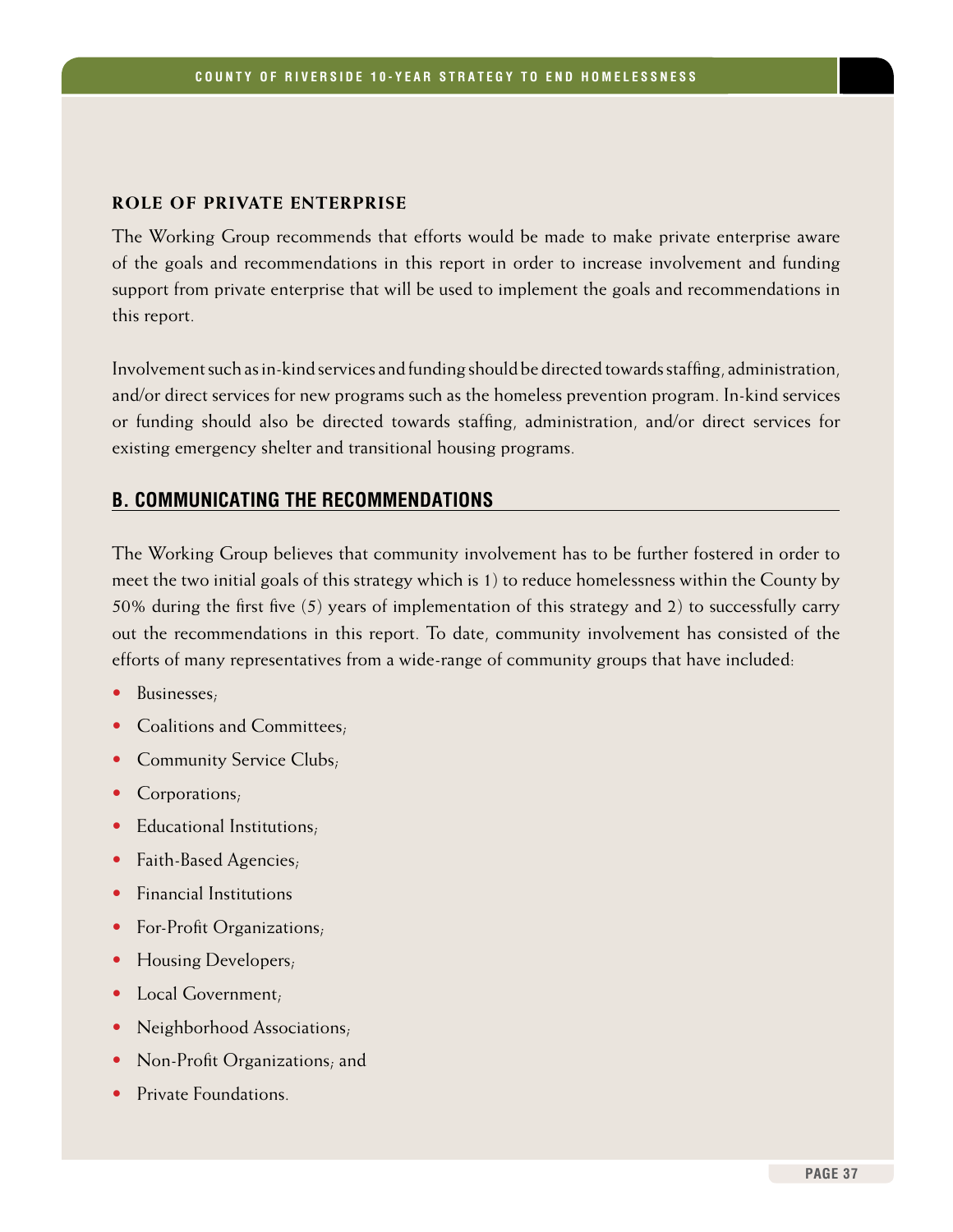#### **COUNTY OF RIVERSIDE 10-YEAR STRATEGY TO END HOMELESSNESS**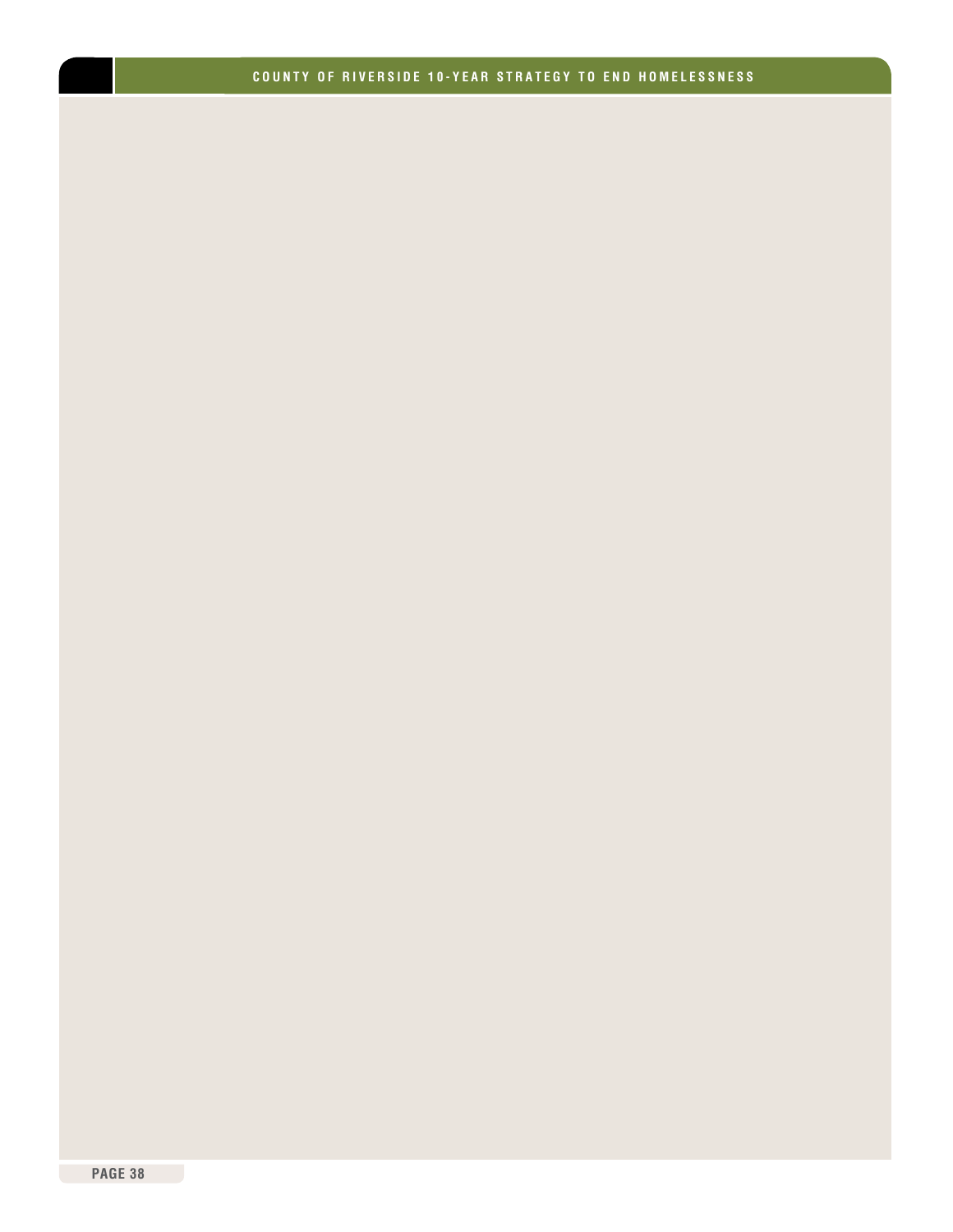In order to further community involvement the Working Group is proposing the implementation of an education campaign to make the community aware of the findings, guiding principles, goals, and recommendations of this report. The Working Group also recommends that an education campaign that includes a speaker's bureau be implemented to make the community aware of the findings, guiding principles, goals, and recommendations of this report.

#### **Findings**

It is important that the community know the extent of homelessness within the county. As noted in this report, there are approximately 4,500 adults and children who are homeless on a given day throughout the county and about 20,000 who experience homelessness annually. In addition, there are thousands of households who are at risk of becoming homeless throughout the year. The Working Group believes that knowing the extent of the problem will help generate more community support towards solving homelessness.

It is also important that the community know that there is a continuous cycle of homelessness. There are large numbers of persons who exit homelessness each year thanks to the resources and social service efforts of many local organizations and individuals. These persons, however, are replaced by a large number of other persons who lose their housing and become homeless. This cycle involves approximately 7,000 households consisting of about 20,000 adults and children who become homeless annually. The Working Group believes that knowing the extent of the problem will help generate more community support towards solving the problem of at risk of becoming homeless and in particular towards the homeless prevention program which is a key component to ending homelessness throughout the county.

#### **Guiding Principles**

The guiding principles used in this report were formulated from the actions of other jurisdictions throughout the country that enabled them to reduce homelessness within their communities. As a result, the Working Group came up with recommendations that take an overall different approach to ending homelessness within the county than in past years. The committee believes educating the public about this overall approach will result in greater community participation toward ending local homelessness.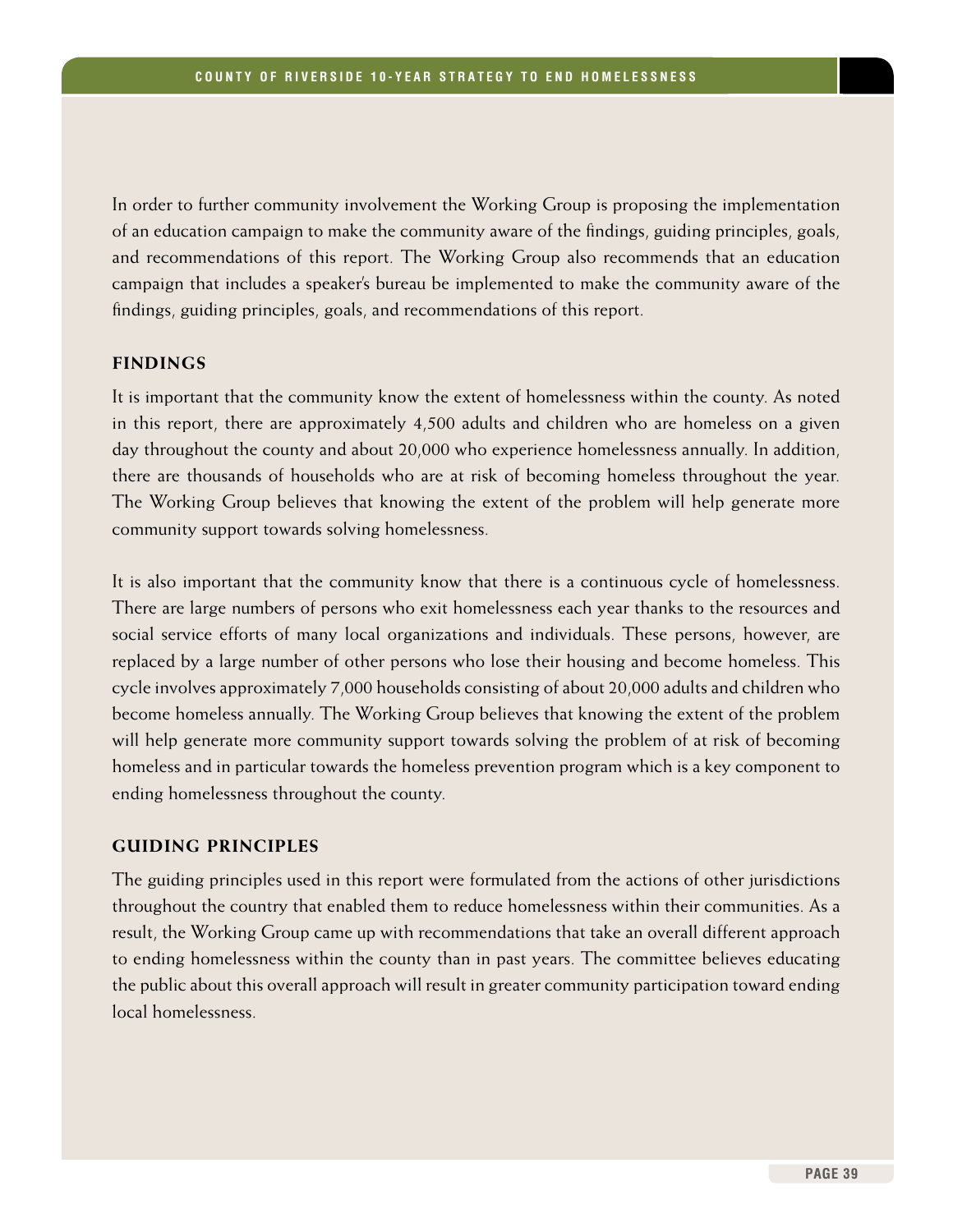## **Goals**

The initial goal of this report is to reduce homelessness within the county by 50% during the first five (5) years of implementation of this strategy. The Working Group recommends that this initial goal should be promoted throughout the county in order to encourage support from a widerange of community stakeholders including businesses, community service groups, corporations, faith-based agencies, for-profit agencies, local government, neighborhood groups, non-profit organizations, and private foundations.

#### **Recommendations**

The community should be made aware of the recommendations of this report. The recommendations provide the County with an opportunity to break a continuous cycle of homelessness that has left thousands of households homeless each year and hundreds of persons living on the streets incessantly year after year. Public awareness often generates public support which will ensure that the recommendations and related activities are implemented successfully.

In summary, the Working Group is recommending that community involvement be further fostered by coordinating an effective communication strategy about the findings, guiding principles, goals, and recommendations of this report. The committee believes that the most effective way of communicating the strategy to the public is through a "speakers group." This group would consist of individuals who are familiar with the strategy and its recommendations and who would present this report to local groups. Local groups would be identified by community stakeholders such as elected officials, businesses, community service groups, faith-based organizations, and non-profit agencies.

#### **C. Funding the Recommendations**

The Working Group recommends implementing a funding strategy that would expand on existing resources presently used for the provision of homeless services in the County and provide the necessary resources to carry out the recommendations made in this report. This funding strategy would include, but not be limited to, a) private foundation grants; b) public agency grants; and c) dedicated sources of funding.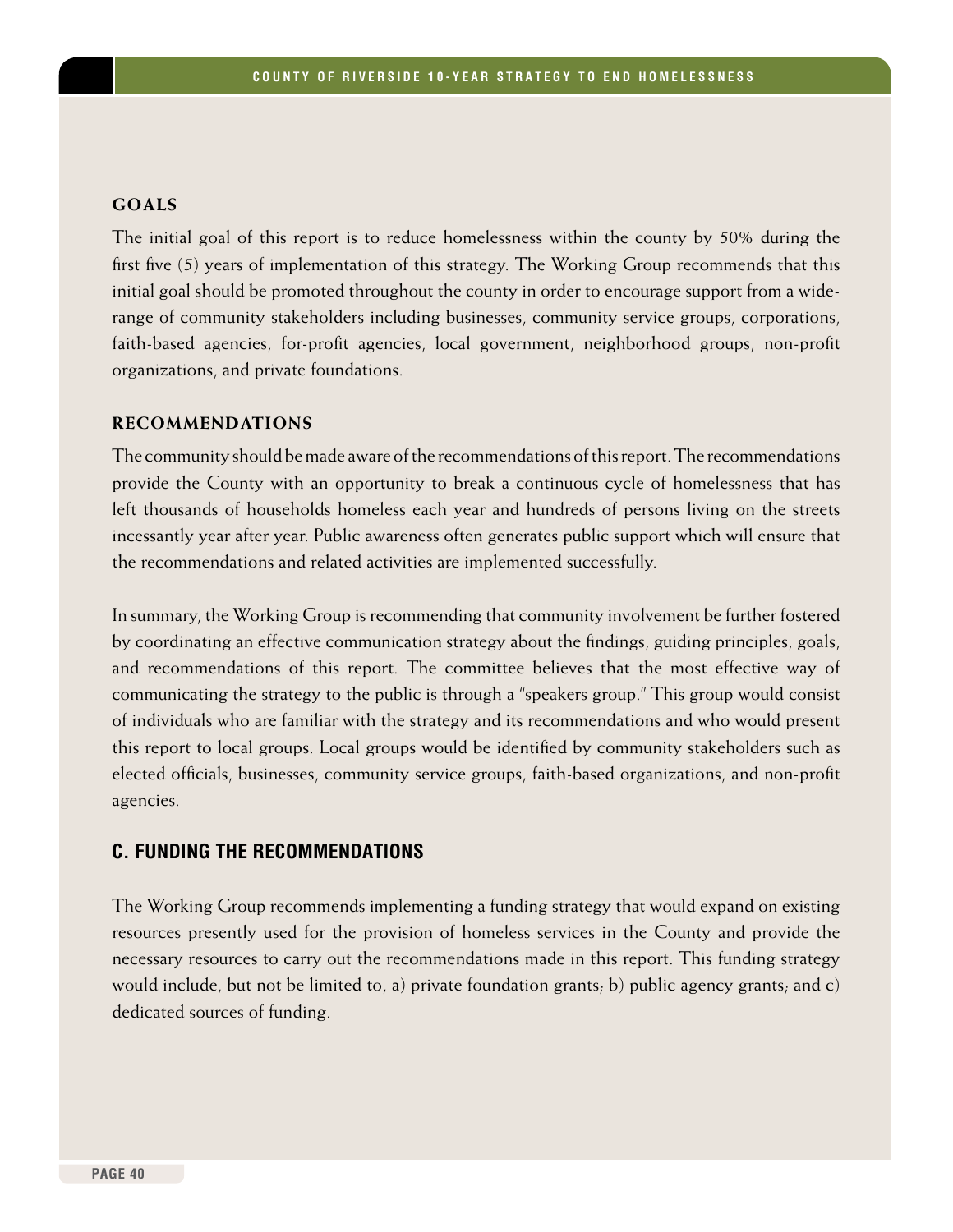#### **Private Foundation Grants**

The Working Group recommends that eligible non-profit organizations apply for funding from private foundations for one or more of the recommendations in this report. Those recommendations in this plan that have historically fallen within the priority areas of private foundations include:

- Homeless Prevention Activities;
- Institutional Capacity Building for Affordable Housing Developers;
- Case Management for Permanent Supportive Housing;
- Street Outreach Services;
- Emergency Shelter Services;
- Transitional Housing Services, and
- Community Advocacy and Education.

#### **Public Agency Grants**

The Working Group recommends that local government departments and non-profit agencies work together to continue to apply for, or begin to apply for, funding from the following sources of revenue (a list of specific funding programs for each of the sources of revenue below is listed in Appendix B):

#### **Federal:**

- i) HUD Homeless Assistance Programs;
- ii) Department of Health and Human Services;
- iii) Veterans Administration; and
- iv) Federal Emergency Management Agency.

#### **State:**

- i) Department of Aging;
- ii) Department of Community Services and Development;
- iii) Department of Education;
- iv) Department of Health Services;
- v) Department of Housing and Community Development;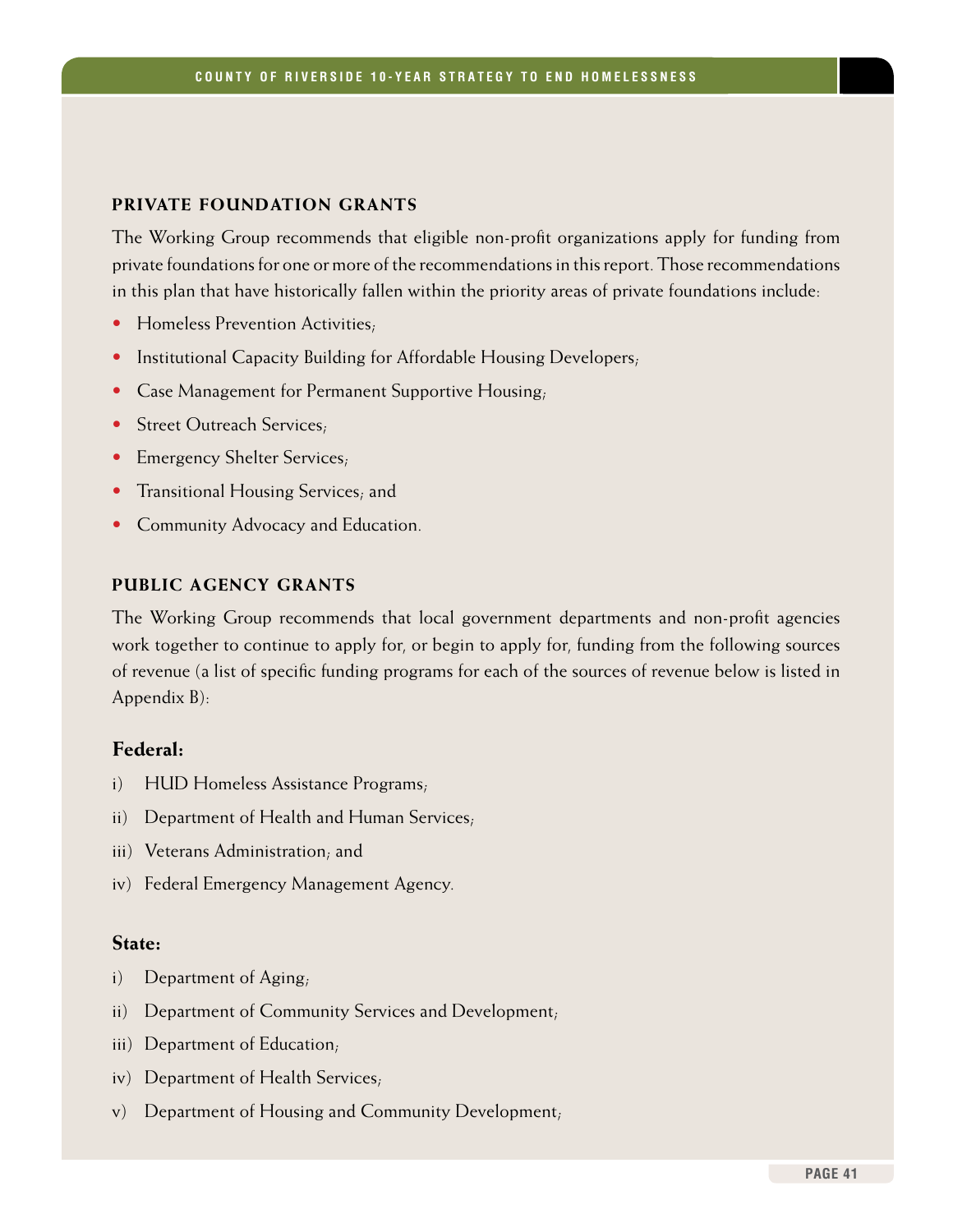- vi) Department of Mental Health;
- vii) Department of Social Services;
- viii) Department of Veteran Affairs;
- ix) Employment Development Department;
- x) Health and Human Services Agency;
- xi) Housing Finance Agency;
- xii) Office of Criminal Justice Planning; and
- xiii) State Treasurer's Office.

#### **Dedicated Sources of Funding**

The purpose of this recommendation is to identify various dedicated funding source(s) that could be used to finance the recommendations in this report. Historically, a wide-range of local fees and taxes have been identified and/or implemented to alleviate poverty or initiate recovery from public disasters such as hurricanes, floods, fires, etc. Local fees have been attached to permit issuance, housing development, commercial development, and taxes that have been attached to property, gas, resorts, and food/beverage.

There have been an increasing number of jurisdictions that are considering developing dedicated funding source(s) that could be used to finance the recommendations in its 10-year strategies. Two local jurisdictions have recently noted dedicated sources of funding in their 10-year strategies. The City of Pasadena committed to identifying "a dedicated stream of funding that can be used to help finance the recommendations in (its) report" as stated in its recently completed plan.

The City of Long Beach is considering a recommendation in their 10-year plan to collect between one-half percent (.5%) and one percent (1%) tax on the sale of food and beverages to help fund their strategy to end homelessness. The recommendation is based upon a national best practices model from Miami-Dade County, Florida where the Board of County Commissioners established a one-percent food and beverage tax dedicated to homeless purposes and administered by a County Homeless Trust. Established in 1993, the County Homeless Trust has collected over \$97 million dollars in food and beverage tax proceeds which they have combined with over \$250 million in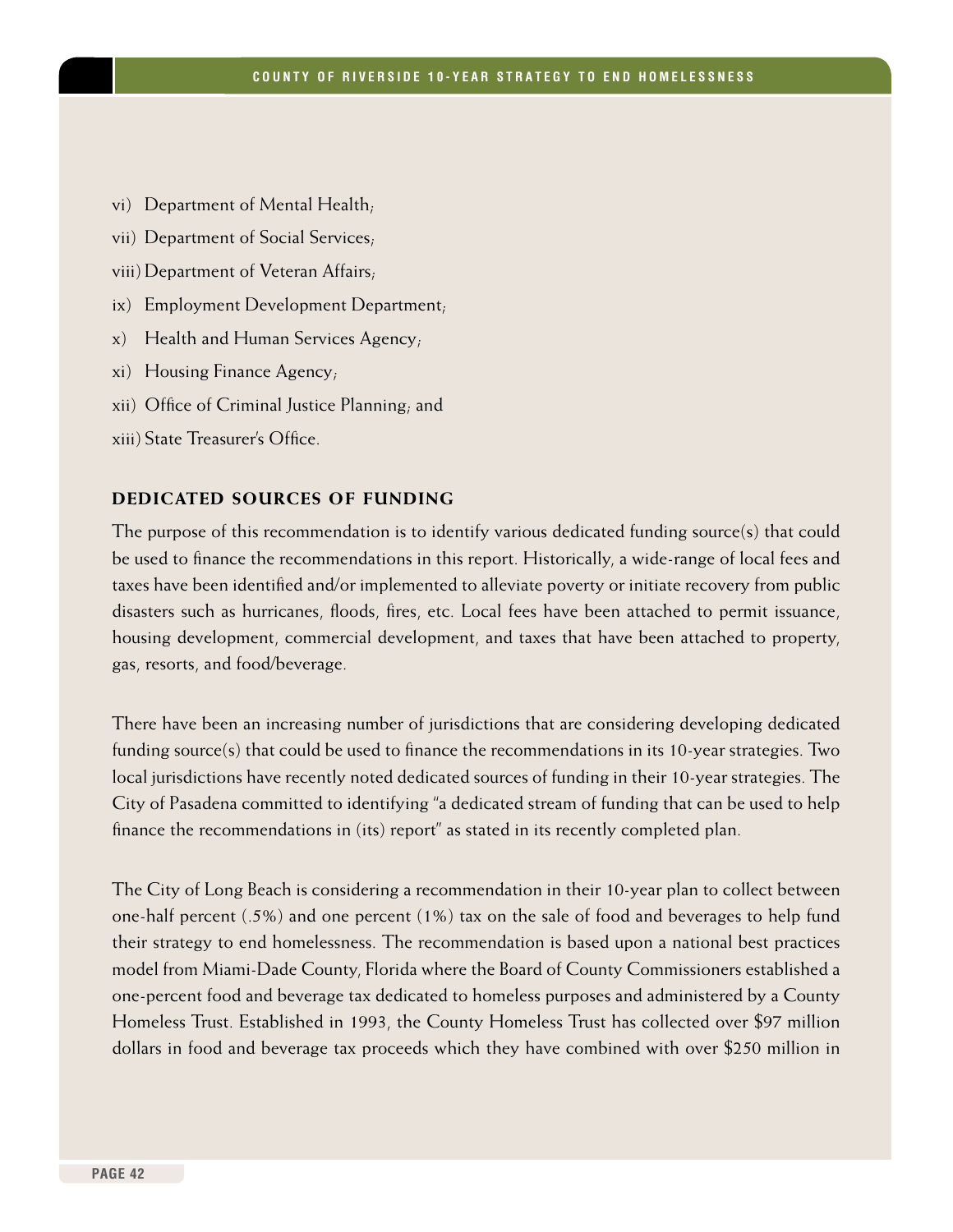federal, state and private sector funding to implement their community Homeless Plan that has resulted in a 70% reduction in their homeless population over the last ten years.

In summary, the Working Group recommends that the local interagency coordinating body identify potential dedicated source(s) of funding to help finance the recommendations in this report.

## **D. Determining the Costs of Recommendations**

The strategy also provides a cost benefit analysis that primarily reveals three things: 1) the "hidden costs" of chronic homelessness; 2) the "hidden costs" of "last minute" homeless prevention efforts; and 3) cost-offset opportunities.

#### **1. "Hidden Costs" of Chronic Homelessness**

Increasing evidence reveals that reducing chronic homelessness also results in significant reductions in ambulance fees, arrests, court costs, emergency room visits, health clinic visits, hospital admissions, incarcerations, and substance abuse treatment.<sup>20</sup> Conversely, increases in the number of chronic homeless persons and/or the amount of time persons remain chronically homeless often results in frequent use of costly local public resources such as the criminal justice and health care systems by chronically homeless persons.

Costly local public resources are needed by local residents including homeless persons. Studies have revealed, however, that frequent use of local public resources by chronic homeless persons is not only costly but ineffective in ending their chronic homeless experience.<sup>21</sup> In other words, for example, their immediate health care need may be met, but their homeless experience persists. As the studies note, tens of thousands of dollars and in some cases hundreds of thousands of dollars are often spent on each chronic homeless person annually, while at the end of the year most of them, if not all, are still homeless.

#### **2. "Hidden Costs" of "Last Minute" Homeless Prevention Efforts**

Anecdotal information suggests that social service providers generally do not help households at risk of becoming homeless until the day before or the day after such households become homeless. Thus, these households often remain hidden until it is too late to help them remain in their

<sup>20&</sup>quot;Emerging Research on the Costs of Homelessness," Dennis P. Culhane, University of Pennsylvania, n.d.

<sup>21&</sup>quot;In the Cities: G2B2G Communities Conduct Cost-Benefit Studies, in United States Interagency Council on Homelessness e-Newsletter, January 6, 2006.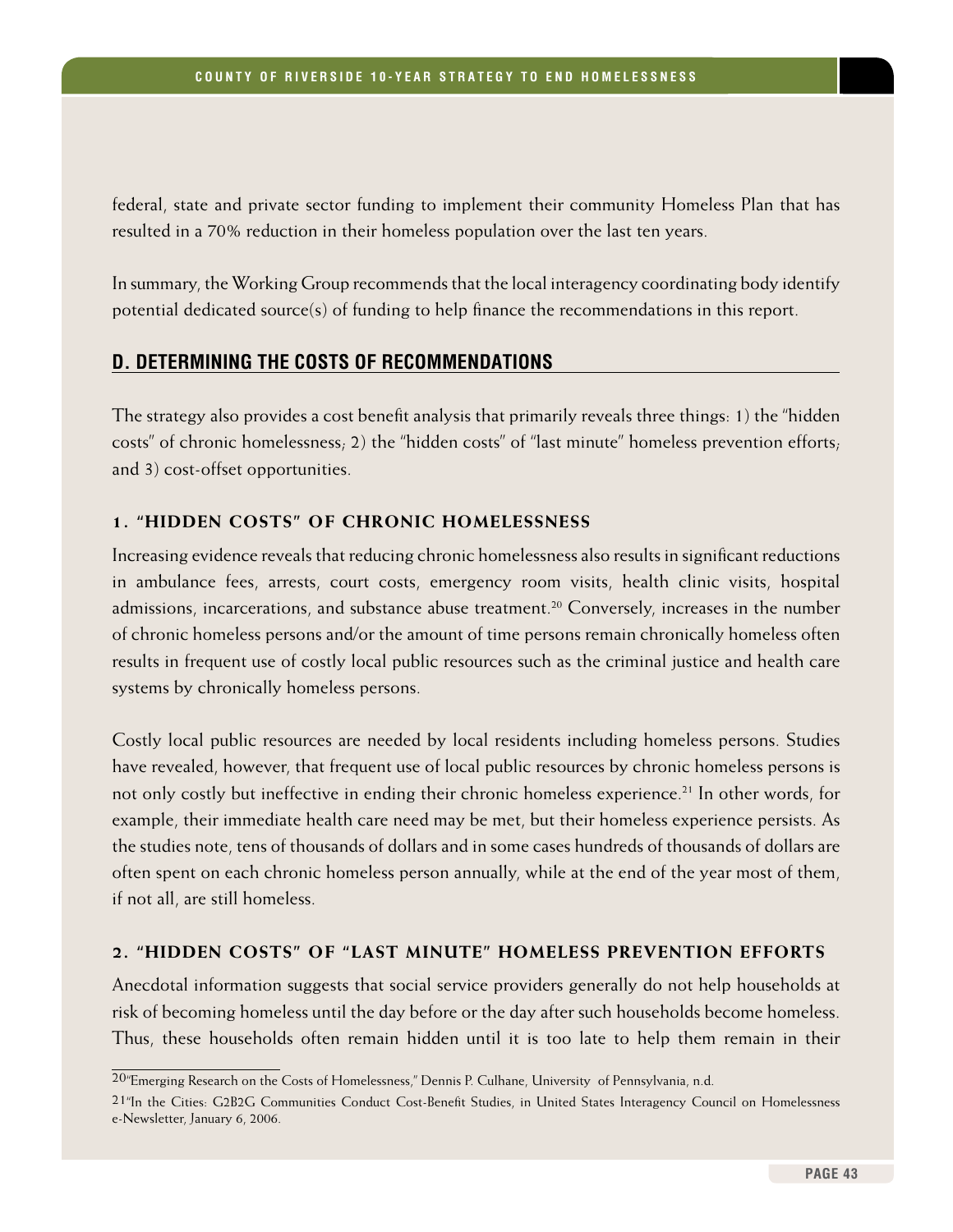# Appendix A List of Guiding Principles

The Working Group's recommendations were influenced by certain facts or "guiding principles" that are based upon local and national social service experiences and supported by recent local and national studies concerning homelessness. The guiding principles, and related homeless service and housing activities, fall under the first two (2) primary activities that frame this report and are as follows:

# **A. Preventing New Episodes of Homelessness**

#### **Homeless Prevention**

- 1. helping households maintain their housing is less costly and more effective than helping households obtain housing after they become homeless;
- 2. preventing persons from being discharged from public and private systems of care (e.g., hospitals, jails, foster care) into homelessness by implementing discharge protocols and procedures is less costly and more effective than helping individuals obtain services and housing after becoming homeless;

# **B. Ending Chronic and Episodic Homelessness**

#### **Basic Emergency Services**

3. redirecting basic emergency services and activities such as distributing food and clothing in parks to residential and non-residential homeless programs is a more effective way of helping people end their homeless experience;

### **Street Outreach**

- 4. understanding that the longer a person lives on the streets the greater the likelihood that the problems that caused and/or prolong their homeless experience will intensify;
- 5. bringing social services directly to chronically homeless mentally ill persons living on the streets is a more effective way of providing treatment than initially bringing these same persons to the services;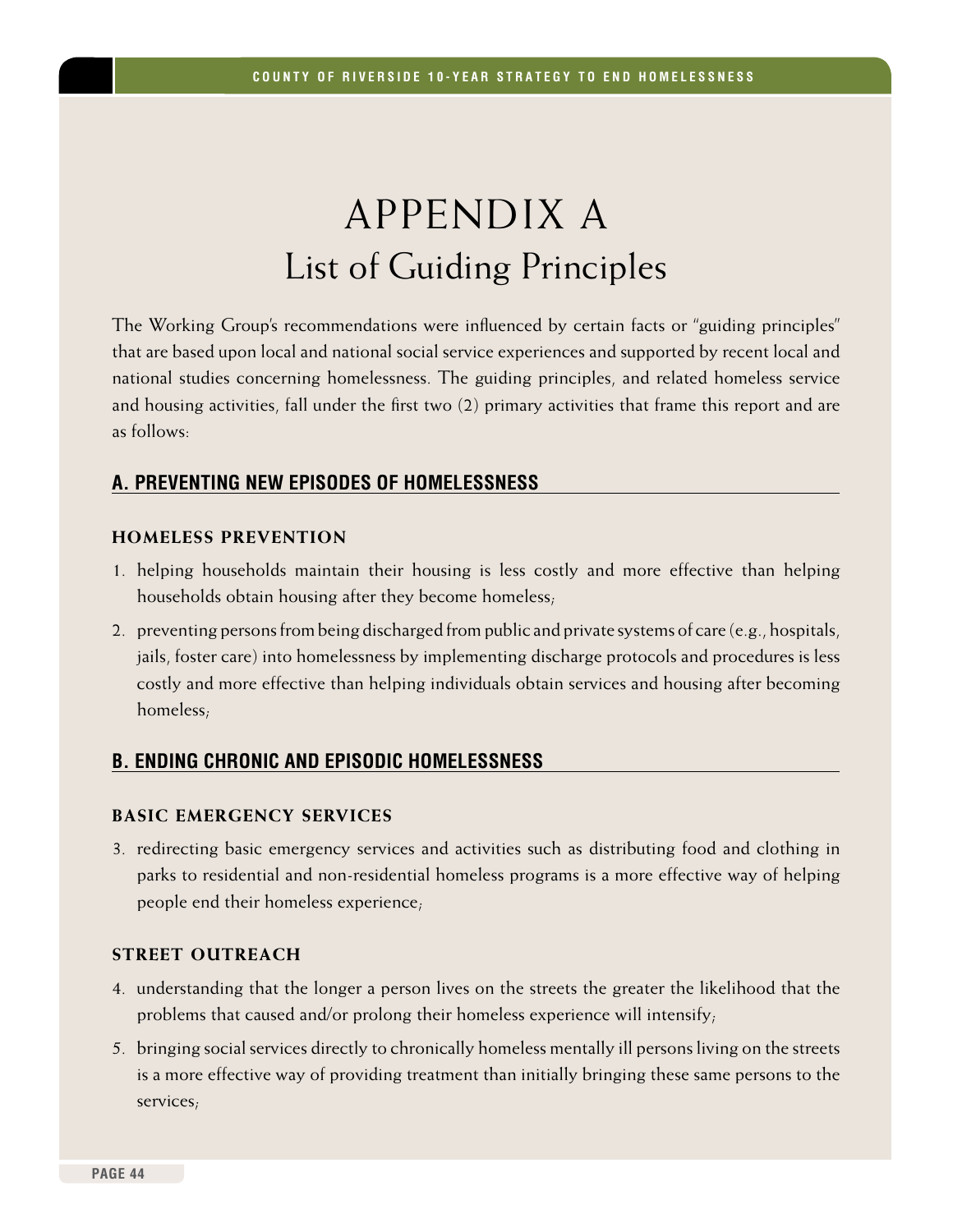## **Case Management**

- 6. recognizing that homeless persons have a wide-range of social service needs and that a widerange of case management services including domestic violence, education, employment, health care, mental health care, substance abuse, and veteran benefits is needed in order to meet their needs;
- 7. centralizing non-residential program-based case management services linked to housing options within a "one-stop" location is a more effective means of service provision than having homeless persons navigate various services throughout cities and the county;

#### **Emergency Shelter**

- 8. allowing homeless persons to stay in shelters on an on-going basis without a case management plan is costly and often does not help them acquire the skills and resources necessary to obtain and maintain permanent housing and live self-sufficiently;
- 9. permitting lengthy stays in mass shelters have adverse affects on children and their parents;
- 10.implementing a "rapid exit" strategy that focuses on early identification and resolution of resident's "housing barriers" and providing the case management and other assistance necessary facilitates their return to permanent housing;

#### **Transitional Housing**

11.acknowledging that families and individuals with disabilities need longer periods of residency (up to two (2) years) than the average shelter residency of 90 days in order to establish the resources (e.g., credit history, move-in costs, employment stability) to obtain and maintain permanent housing;

#### **Permanent Supportive Housing**

12.recognizing that at least one-third of homeless individuals 1) have a permanent disability; 2) are unemployable; and 3) need on-going supportive services.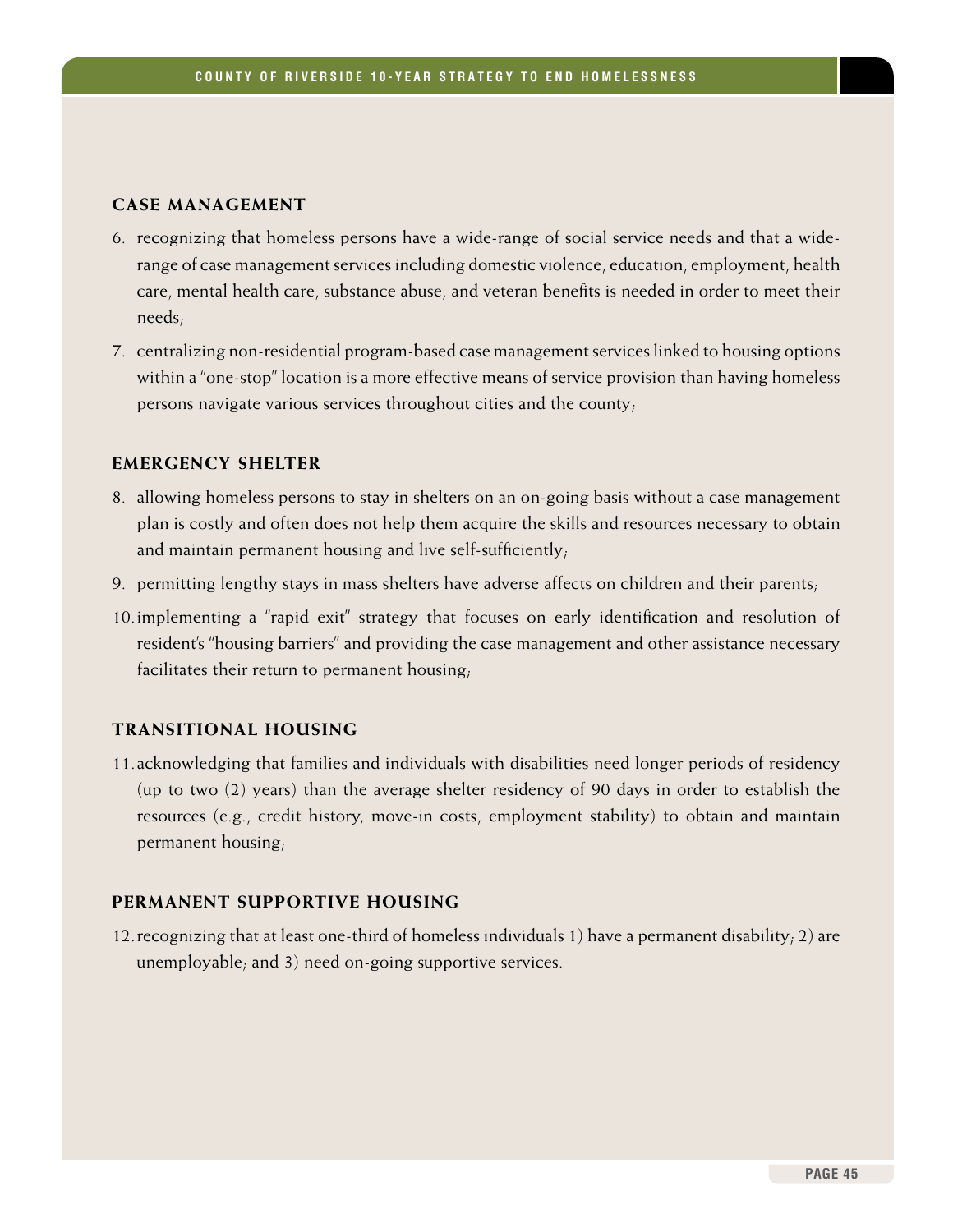#### **Permanent Affordable Housing**

- 13.acknowledging that households should not spend more than 30% of their monthly income on their basic housing needs which includes rent/mortgage and utilities;
- 14.understanding that persons residing in shelters and transitional housing programs should receive sufficient case management services and complete a case management plan before moving into housing and receive follow-up care for at least one (1) year.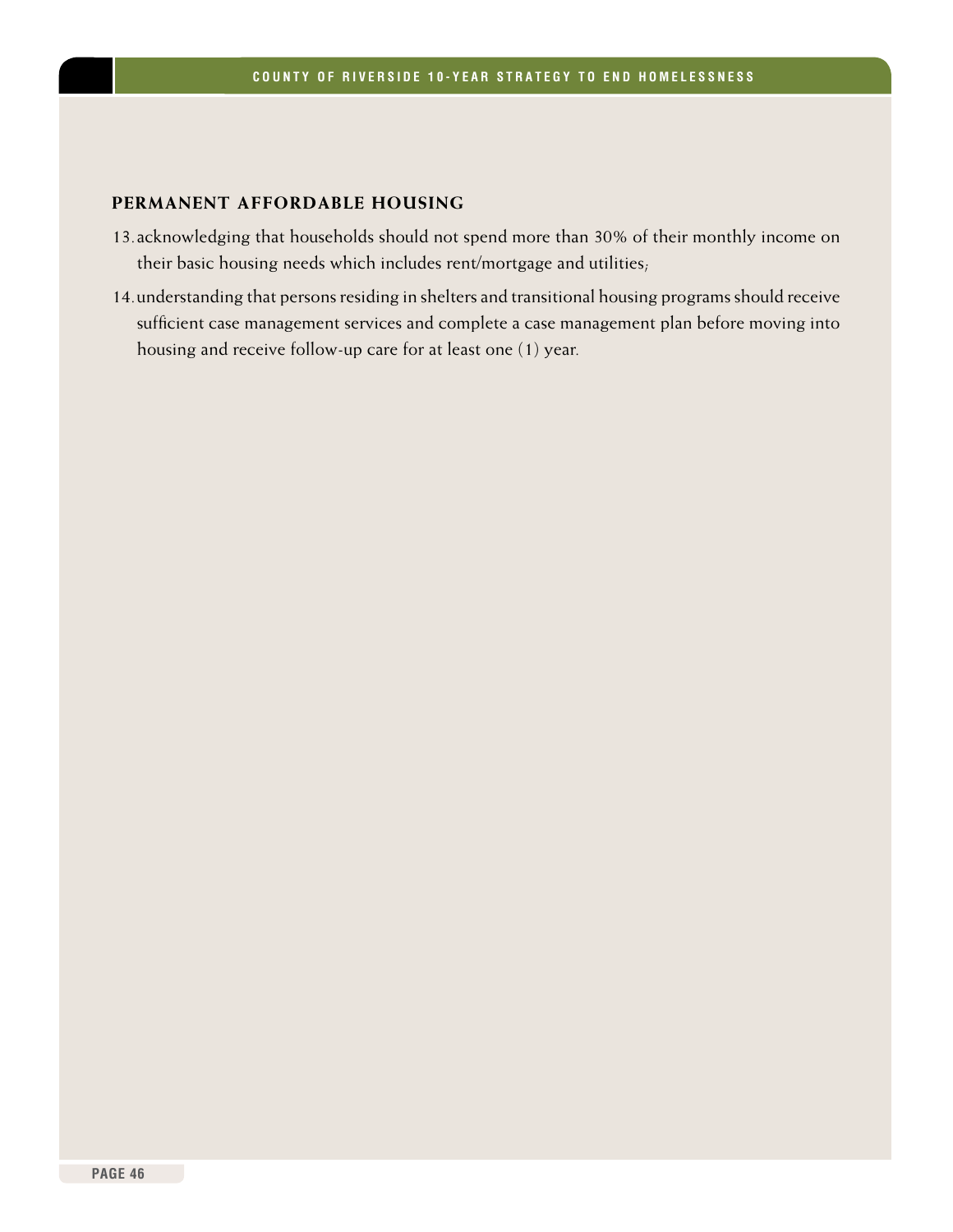# Appendix B List of Public Funding Sources and Programs

# **I. Federal Funding Sources and Programs**

#### **HUD Homeless Assistance Programs**

HUD administers five targeted programs that can be used to fund the development, operation, and supportive services of emergency, transitional, and permanent housing for people who are homeless. Descriptions of these funding sources follow.

- **• Emergency Shelter Grants** are formula grants to states and local governments for the purpose of providing emergency and transitional housing, and are coordinated through the Consolidated Plan, a 5-year comprehensive housing plan required of communities to access HUD housing resources.
- **• Supportive Housing Program (SHP)**, **Shelter Plus Care (S+C)**, and **Section 8 Moderate Rehabilitation Single Room Occupancy (SRO)** program funds are awarded through an annual competition that requires communities to engage in a coordinated strategic planning process and to submit a comprehensive Continuum of Care plan to address homelessness.
- **•** SHP funds may be used for the development and operation of transitional and permanent housing, and for supportive services,
- **•** S+C funds may be used to provide rental assistance for permanent housing, with required matching funds for supportive services;
- **•** Section 8 SRO funds can be used for rental assistance in single-room-occupancy dwellings.

HUD also administers Housing for People who are Homeless and Addicted to Alcohol.

**•** Approximately 10 two-year grants are expected to be awarded under a new \$10 million Housing for People who are Homeless and Addicted to Alcohol initiative created by Congress in PL 108- 7. This initiative is designed to provide supportive housing assistance to chronically homeless persons who have been living on the streets for at least 365 days over the last five years and have a long term addiction to alcohol (serial inebriates). To be eligible for assistance under this program, clients must be living on the streets at the time of initial contact and will have no history of living in transitional or permanent housing over the last five years. Grantees will be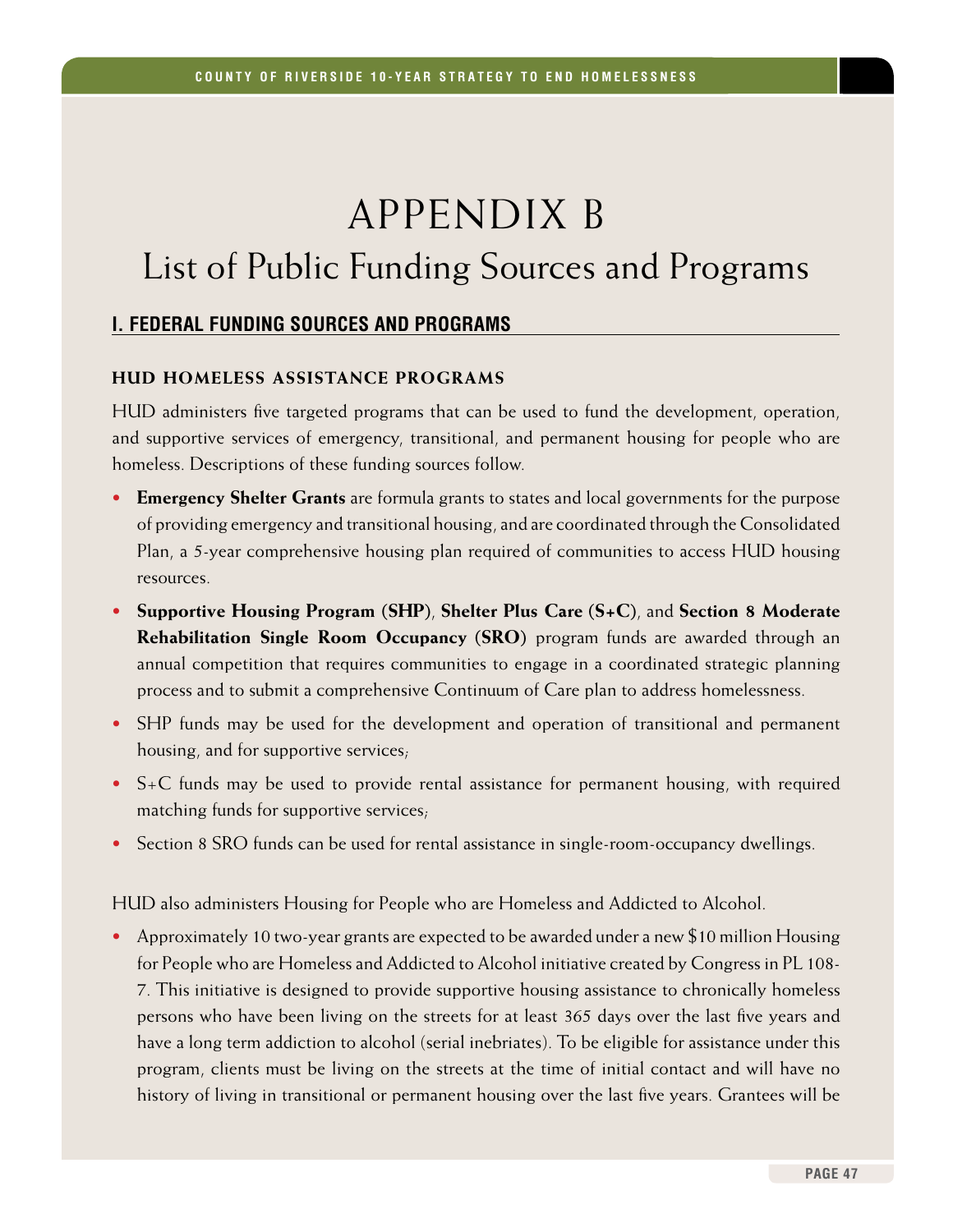expected to partner with local law enforcement, court systems and other relevant institutions to identify eligible clients for the program. To be eligible for funding consideration, a project must be located within a Continuum of Care that has at least 100 people who are chronically homeless and unsheltered as reported by the Continuum of Care or a recent official count.

In addition, there are other HUD programs that are designed to expand affordable housing opportunities for low-income people or people with disabilities, including those who are homeless.

- **Public Housing** is developed, owned, and managed by public housing agencies (PHAs) under contract with HUD. HUD provides a subsidy to cover operating and management costs of the units, and tenants generally pay 30 percent of their incomes toward rent. PHAs are allowed to establish local preferences for income targets and tenant selection and must submit a 5-year plan that outlines these preferences and demonstrates their consistency with the local needs and strategies identified in the consolidated plan;
- **The Housing Choice Voucher Program**, formerly referred to as the Section 8 program, is the largest Federal program targeted to very low-income households, including people with disabilities (TAC, 2002). Administered through state or local PHAs, the program offers four types of assistance: tenant-based rental assistance; project-based rental assistance; homeownership assistance; and down payment assistance. Tenant-based assistance is the most common form, offering subsidies that allow tenants to pay 30 percent of their income toward housing costs in a unit of their choice;
- **The Home Investment Partnerships program (HOME)** is specifically designed to expand the supply of affordable housing for low and very low-income people. Program funds are controlled through the consolidated plan and awarded via formula grant to states and local jurisdictions. Partnerships among government and nonprofit organizations and private industry are required to develop and manage safe, decent, affordable housing. Funds may be used for homeownership, rental housing production, and tenant-based rental assistance, and are easily combined with funds from HUD's Homeless Assistance Programs;
- **Housing Opportunities for Persons with AIDS (HOPWA)** supports the provision of both housing and services for people with HIV or AIDS. Funds are awarded by block grant to states and large metropolitan areas and can be used for a variety of activities, including housing information and coordination assistance; acquisition, rehabilitation, and leasing of property; rental assistance; operating costs; supportive services; and technical assistance  $(TAC, 1999)$ ;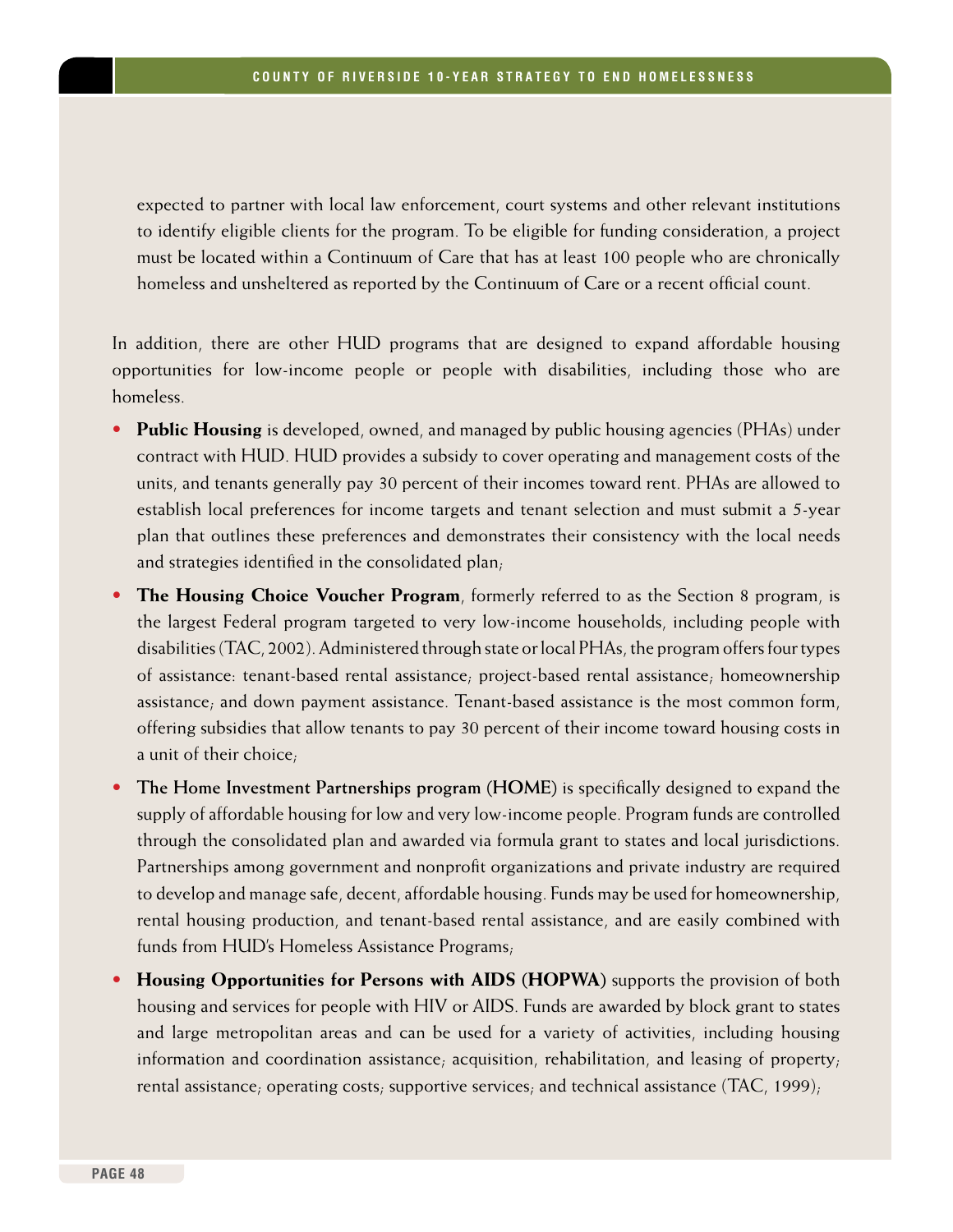- **Community Development Block Grants (CDBG)** are formula grants to states and to "entitlement communities" (as defined by HUD) to provide decent housing and suitable living environments for moderate and low-income people. CDBG funds also are controlled through the consolidated plan and can be used for housing rehabilitation or construction, including shelters and transitional housing facilities, and for supportive services such as counseling, employment, and health care;
- **The Section 811 Supportive Housing for Persons with Disabilities Program** awards funds competitively to community based nonprofit organizations to develop and operate supportive housing for people with disabilities. Funds may be used for new construction, rehabilitation, or acquisition; for project-based rental assistance; and for supportive services to address the health, mental health, or other needs of people with disabilities.

#### **Department of Health and Human Services**

Department of Health and Human Services (HHS) administers three programs specifically designed to meet the needs of people who are homeless and who may have serious mental health and/or substance use disorders.

- **The Health Care for the Homeless (HCH)** program, administered by the Health Resources and Services Administration, awards grants to community-based organizations—including community health centers, local health departments, hospitals, and nonprofit community coalitions—to improve access to primary health care, mental health services, and substance abuse treatment. HCH funds support the provision of primary health care, substance abuse treatment, outreach, case management, provision of or referral to mental health services, and assistance in obtaining housing and entitlements (HRSA BPHC, 2001);
- **The Projects for Assistance in Transition from Homelessness (PATH)** program, administered by SAMHSA's CMHS, awards formula grants to states and territories to support communitybased services for people with serious mental illnesses and/or substance use disorders who are homeless or at risk of homelessness. PATH funds can be used to support a range of services, including outreach, screening and assessment, case management, mental health services, and substance abuse treatment, provision of or linkage to supportive services, and a limited set of housing services;
- **The Grants for the Benefit of Homeless Individuals (GBHI)** program, administered by SAMHSA's Center for Substance Abuse Treatment, provides funds to develop and expand mental health and substance abuse treatment services for people who are homeless. Grants are awarded to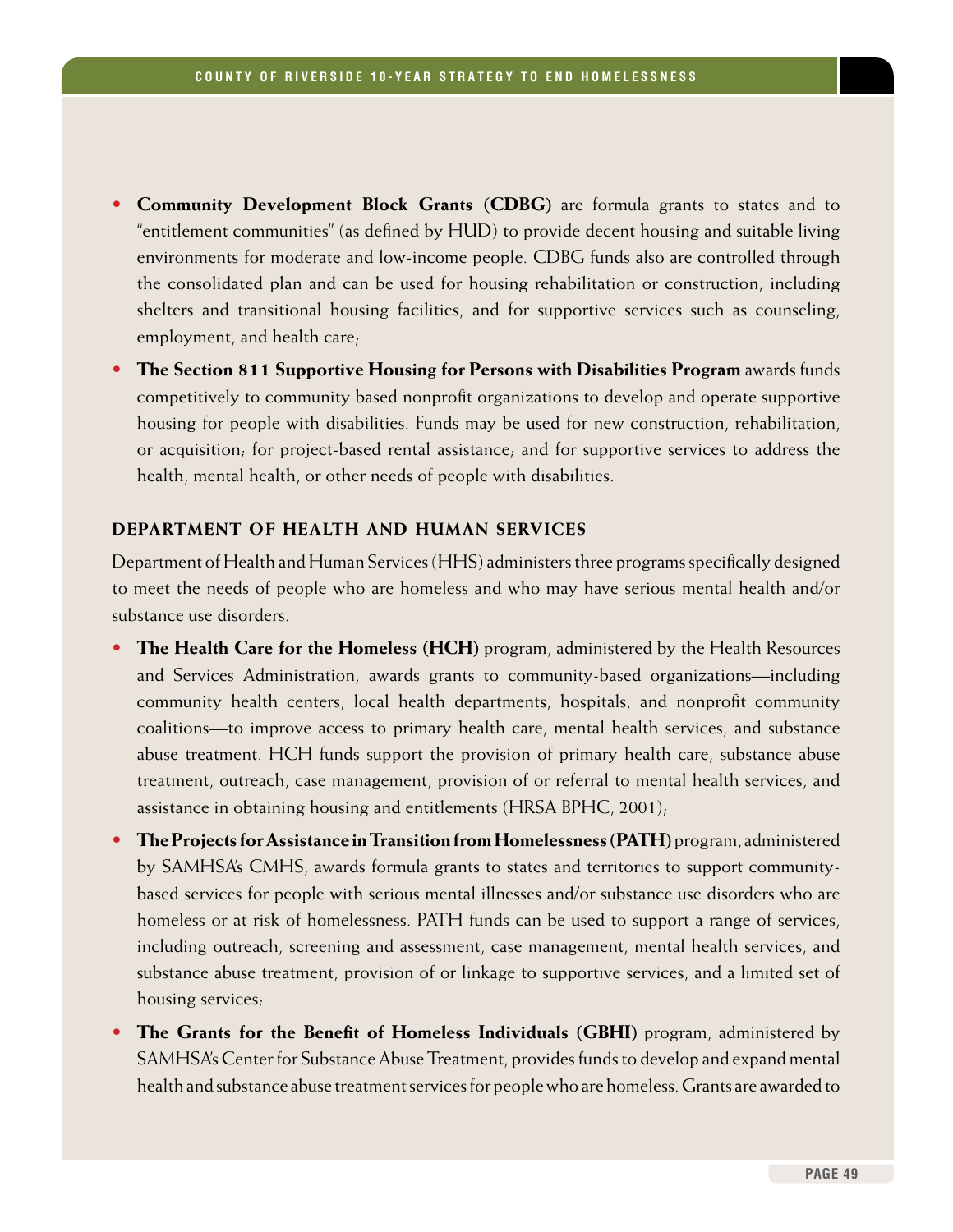local public and nonprofit agencies to provide either substance abuse services, mental health services, or both, allowing communities the flexibility to provide the services they believe to be the most urgent.

HHS also administers a number of mainstream resource programs, for which homeless people may be eligible, that also can be used to provide services and supports.

- **Community Mental Health Services Block Grant** funds are formula grants to states and territories to create comprehensive, community-based systems of care for adults with serious mental illnesses and children with severe emotional disturbances. Funds are used at the discretion of states to provide services such as health, mental health, rehabilitation, employment, housing, and other supportive services. Most states provide services specific to adults with serious mental illnesses who are homeless. In some cases, states have used block grant funds to provide services in supportive housing. Mental health block grant funds also may be used to provide services for individuals with substance use disorders within certain guidelines;
- **Substance Abuse Prevention and Treatment Block Grants** also are formula grants to states and territories, in this case, to fund alcohol prevention and treatment activities, prevention and treatment related to other drugs, and primary prevention programs. All individuals who have alcohol or substance use problems are eligible for services, including people who are homeless, or persons with co-occurring substance use disorders;
- **Community Health Centers**, supported by discretionary project grants, provide preventive and primary care services to medically underserved populations; many have specific programs designed to serve individuals who are homeless;
- **Community Services Block Grants** are formula grants to states to support a range of services designed to address poverty and to promote self-sufficiency among low-income members of communities, including those who are homeless;
- **Social Services Block Grants**, also formula grants to states, can be used to support a range of services to prevent, reduce, and eliminate dependency and increase self-sufficiency among community residents.

#### **Veterans Administration**

The Veterans Administration (VA) administers several programs that specifically meet the needs of veterans with mental illnesses and/or substance use disorders that are homeless.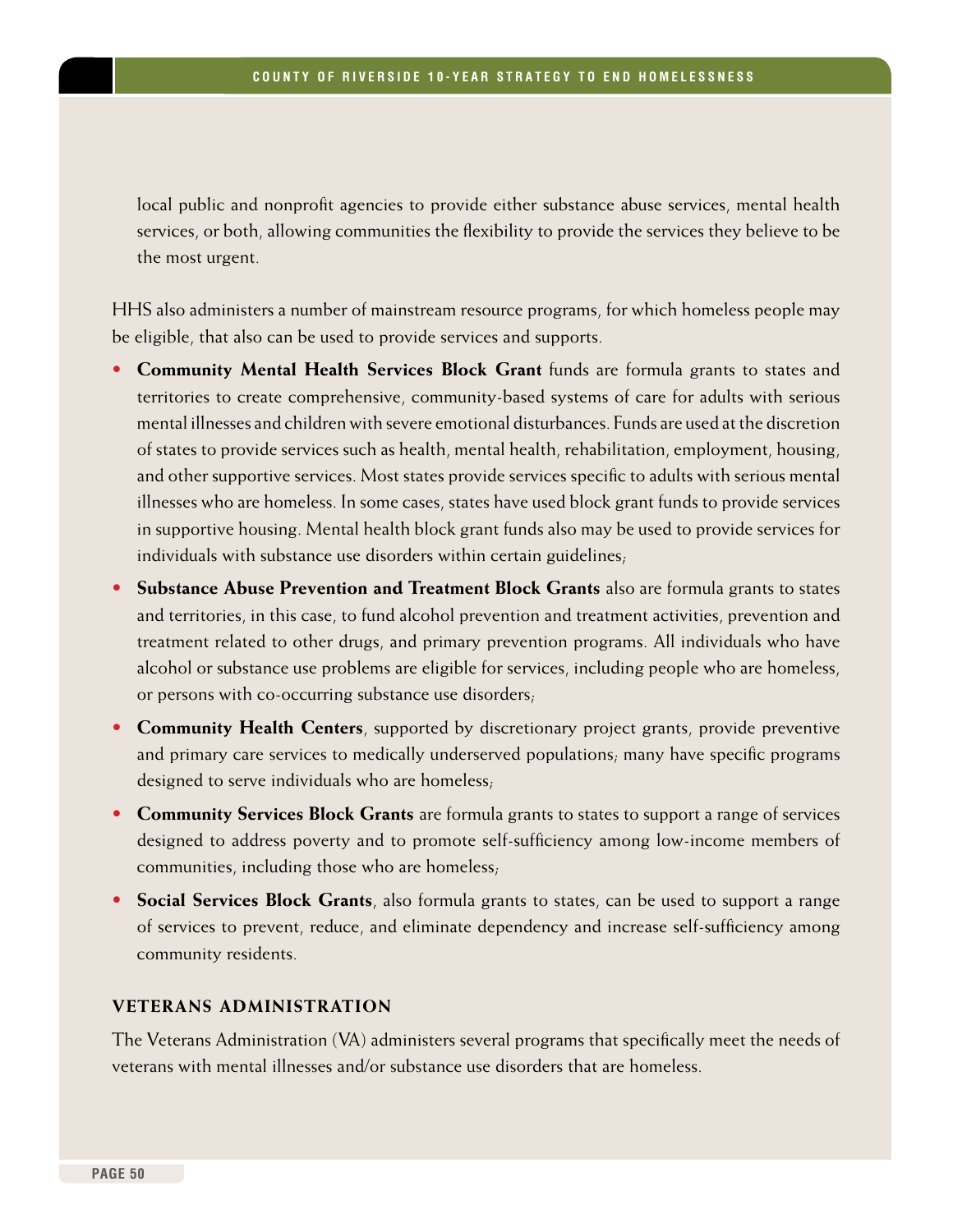- **The Domiciliary Care for Homeless Veterans** program provides funds to VA medical centers to support the delivery of health, mental health, substance abuse, and other social services in residential treatment settings for veterans who are homeless;
- **The Homeless Chronically Mentally Ill Veterans program** supports mental health services, substance abuse treatment, case management, and other rehabilitative services in communitybased residential treatment settings for veterans with chronic mental illnesses who are homeless;
- **The Health Care for Homeless Veterans program** supports outreach and assessment, treatment, case management, and referral to community-based residential care for veterans with serious mental illnesses and substance use disorders who are homeless;
- **The HUD-VA Supported Housing program**, administered jointly with HUD, provides permanent supportive housing and treatment for veterans with serious mental illnesses and substance use disorders who are homeless;
- **Urban Homeless Veterans' Reintegration Program (HVRP)** are intended to address two objectives: (1) to provide services to assist in reintegrating homeless veterans into meaningful employment within the labor force, and (2) to stimulate the development of effective service delivery systems that will address the complex problems facing homeless veterans. Successful applicants will design programs that assist eligible veterans by providing job placement services, job training, counseling, supportive services, and other assistance to expedite the reintegration of homeless veterans into the labor force.

# **Federal Emergency Management Agency**

The Federal Emergency Management Agency (FEMA) administers the Emergency Food and Shelter Program.

#### **Emergency Food and Shelter Program**

The Emergency Food and Shelter Program was created in 1983 to supplement the work of local social service organizations within the United States, both private and governmental, to help people in need of emergency assistance. Such assistance primarily includes funding for food and shelter.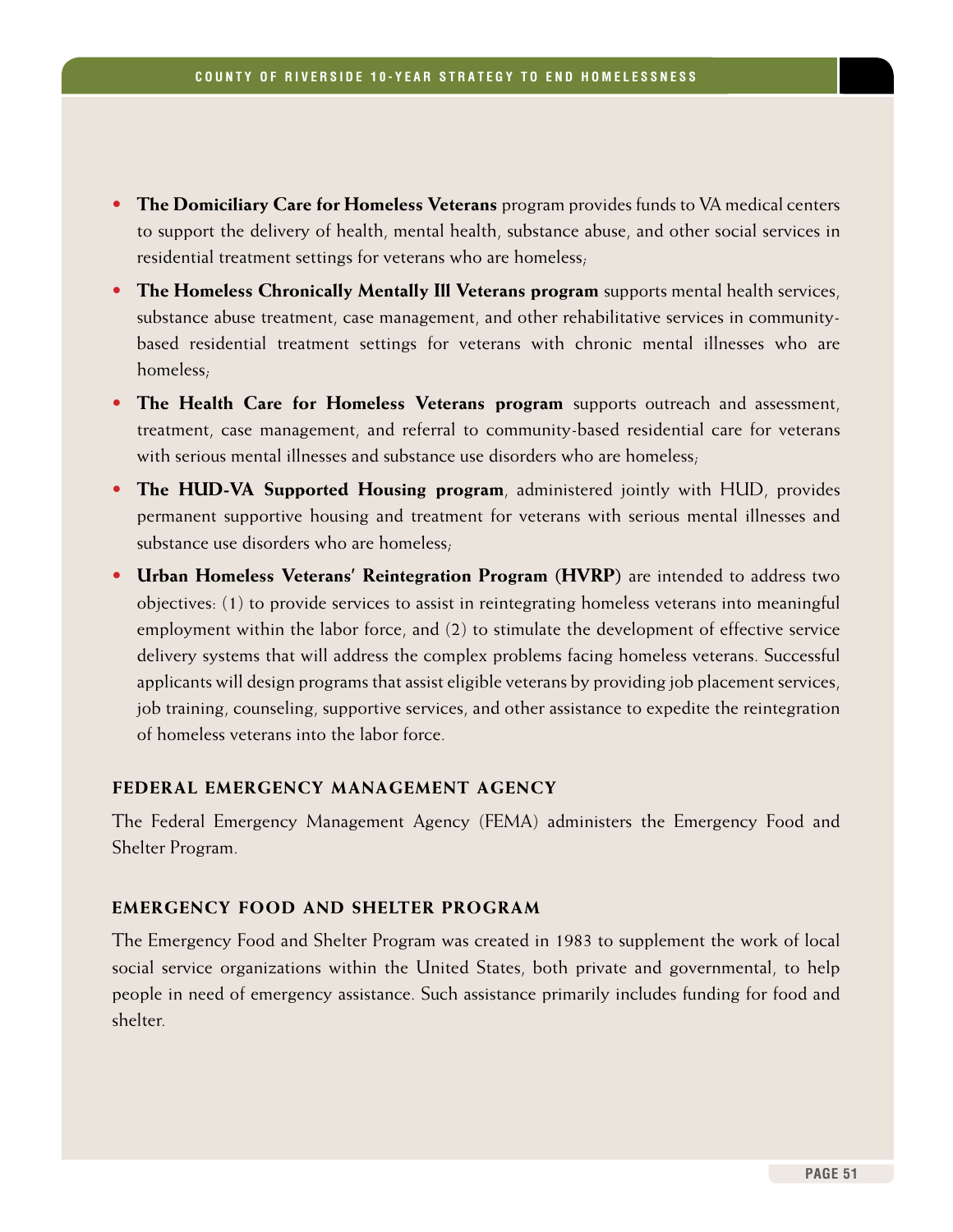## **II. State Funding Sources and Programs**

State government administers many of the Federal programs mentioned above. They can either provide services themselves or can contract with local providers to offer services with these funds. In addition, the state uses its own resources for programs specifically designed to meet the housing and support service needs of people who are homeless. Funding sources and programs include:

#### **Department of Aging**

- Utilizes a combination of state and federal funds for several local programs that serve persons who are, or are at risk of becoming, homeless, including legal services to assist in fighting evictions and help for low-income and disabled seniors in obtaining cash assistance;
- Funds local information and referral services targeted to seniors that provide referrals to emergency shelter.

#### **Department of Community Services and Development**

• Community Service Block Grant Funds—Provides funds used by many local community action agencies to provide emergency shelter and other types of emergency services for the homeless.

#### **Department of Education**

• Adult Education for the Homeless Program—Provides financial assistance to educational agencies for the purpose of implementing a program of literacy training and basic skills remediation for homeless adults. Program emphases include literacy improvement, self-esteem enhancement, job and education placement, increased education aspirations, and increased competency-based life skills. Services include, but are not limited to, assistance with food and shelter, alcohol and drug abuse counseling, individual and group mental health counseling, health care, child care, case management, job skills training, employment training, and job placement.

#### **Department of Health Services**

• Food, Shelter, Incentives, and Enablers Program (FSIE)—Funds are available to all local health jurisdictions for the provision of shelter and other services for persons with suspected or confirmed tuberculosis who are or are at risk of becoming homeless. Additional outreach,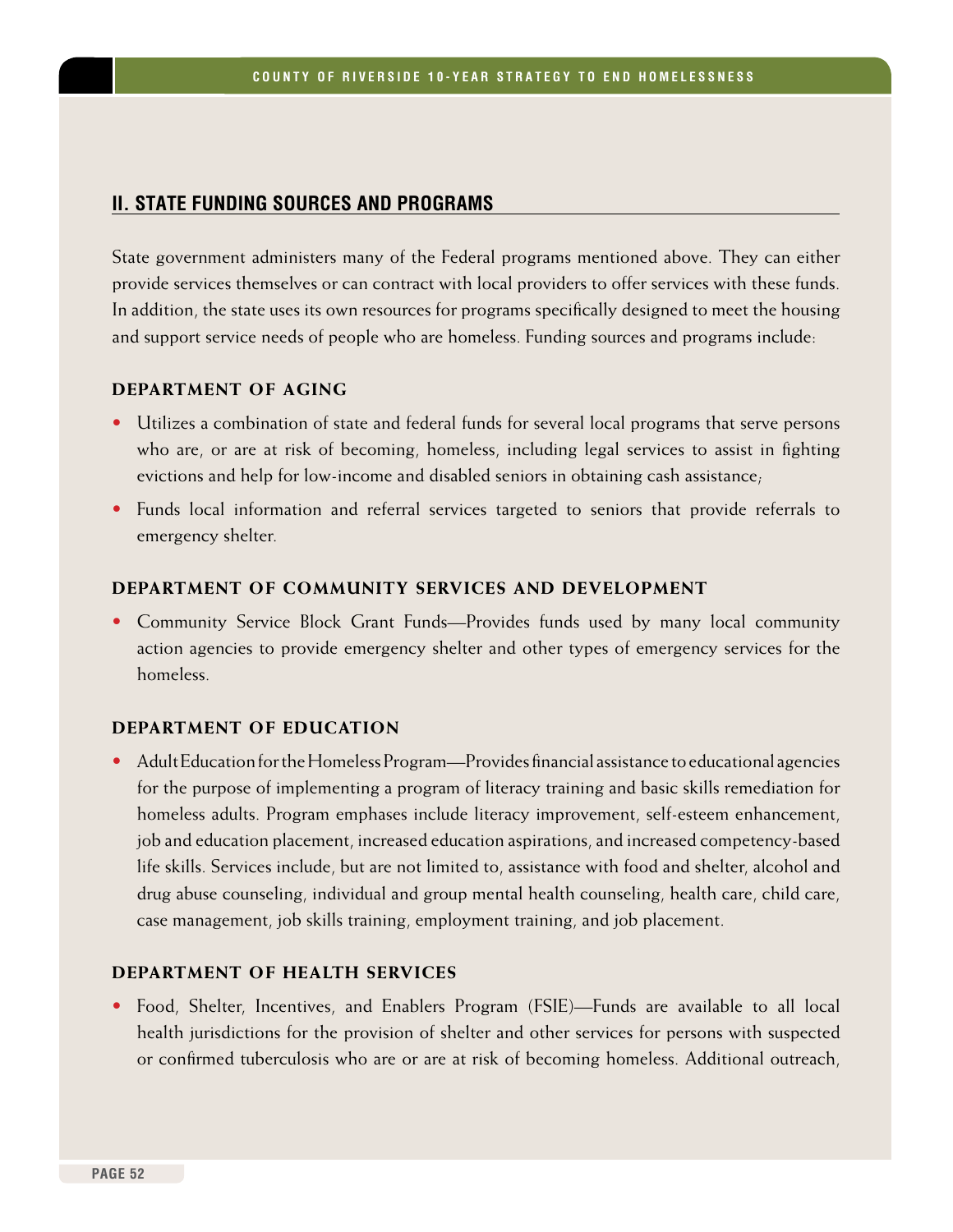assessment, and emergency housing allotments are made available through State TB Control Local Assistance Subvention Funds;

• Women, Infants, and Children (WIC)—Provides food packages to homeless women and children on a monthly basis, as well as referrals to other needed services.

#### **Department of Housing and Community Development**

- Emergency Housing and Assistance Program Operating Facility Grants—The purpose of the grant is to provide facility operating grants for emergency shelters, transitional housing projects, and supportive services for homeless individuals and families. Eligible Activities include providing direct client housing, including facility operations and administration, residential rent assistance, leasing or renting rooms for provision of temporary shelter, capital development activities of up to \$20,000 per site, and administration of the award (limited to 5 percent);
- Emergency Housing and Assistance Program Capital Development—The purpose of this source of funding is to fund capital development activities for emergency shelters, transitional housing, and safe havens that provide shelter and supportive services for homeless individuals and families. Eligible activities include acquiring, constructing, converting, expanding and/or rehabilitating emergency shelter, transitional housing, and/or safe haven housing and administration of the award (limited to 5 percent);
- **Proposition 1C, Housing Emergency Shelter Trust Fund Act of 2006**, was approved by voters in November 2006. This measure authorized the State to sell \$2.85 billion of general obligation bonds to fund 13 new and existing housing and development programs. The funds will assist eligible projects to build affordable and accessible housing for individuals with lower incomes, including people with developmental disabilities, in their communities over the next ten years.
- **Federal Emergency Shelter Grant Program (FESG)**—Allocates federal funds for homeless services to local governments and non-profits in small cities and counties. Eligible uses of FESG funds include homeless prevention, outreach, emergency shelter/transitional housing operations, and facility renovation, conversion, or major rehabilitation. In 2001, FESG funds provided 1,226,955 Person Shelter Days;
- **Multifamily Housing Program (MHP)**—Finances the development of affordable permanent rental and transitional housing. Over 30 percent of the units it assists are reserved for extremely low-income households. Since its creation in 1999, MHP has produced 3,279 units of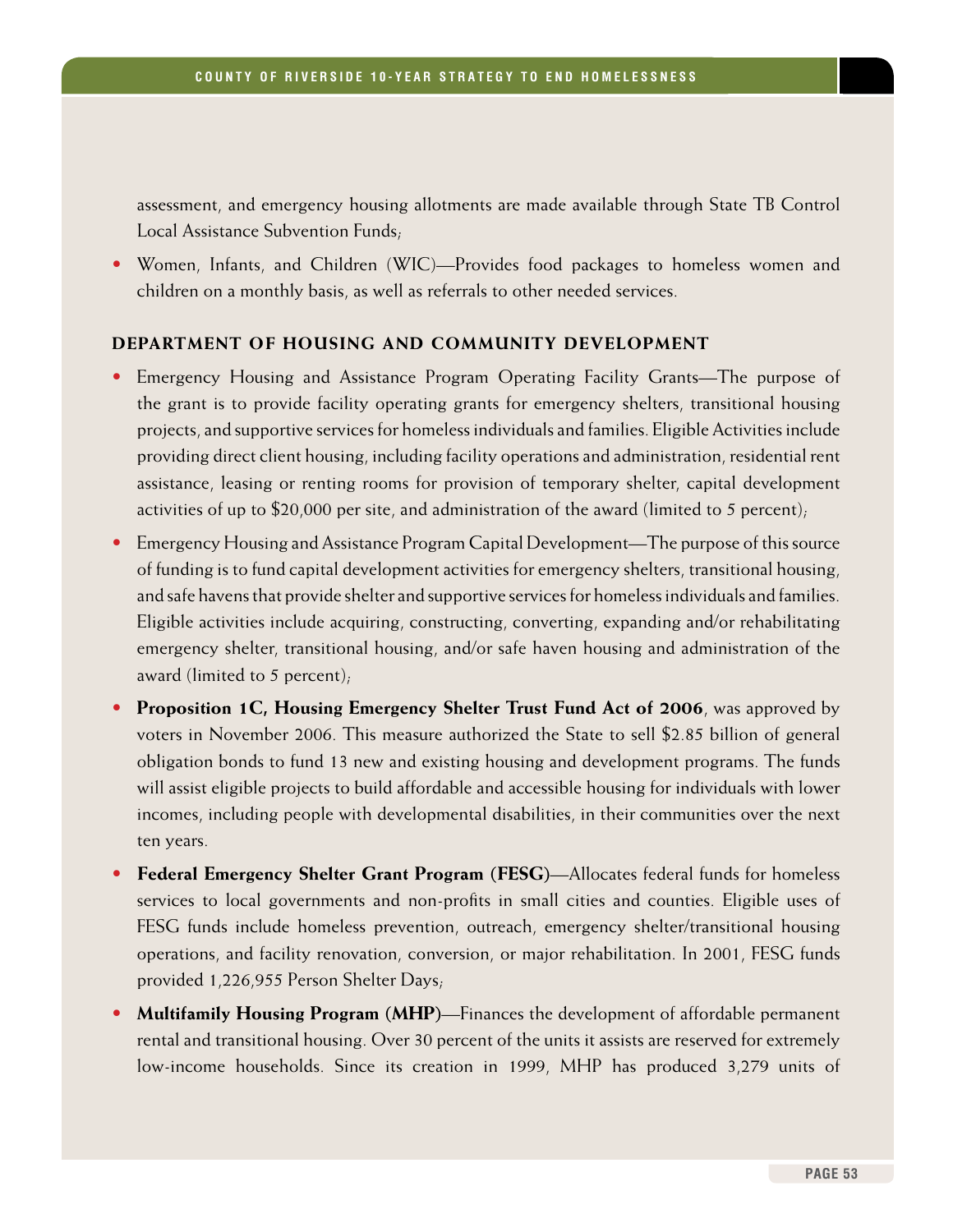permanently affordable housing, of which 531 are designated for persons who are homeless or at risk of homelessness, including emancipated foster youth and persons with chronic mental illness.

#### **Department of Mental Health**

- **Program for Assistance in Transition from Homelessness (PATH)**—In partnership with the federal government, administers funds to provide treatment services to persons with serious mental illness who are homeless or at imminent risk of becoming homeless. Twenty percent of PATH funds may be used to assist clients in obtaining or retaining housing;
- **Mentally Ill Offender Crime Reduction (MIOCR) Grant Program**—Provides funding to support the implementation and evaluation of locally developed demonstration projects designed to curb recidivism and reduce crime, jail crowding, and criminal justice costs associated with adult offenders with mental illness. Funds are granted to counties on a competitive basis based upon service needs identified in the Local Plan. Local Plans summarize existing services and identify needs for a cost-effective continuum of graduated responses, including prevention, intervention, and incarceration for mentally ill offenders who often are homeless or at risk of homelessness;
- **Supportive Housing Initiative Act (SHIA)**—Operated in partnership to provide grants to local governments and private non-profit organizations to provide permanent housing with support services to low-income homeless individuals and families with disabilities, including mental illness, HIV/AIDS, substance abuse, developmental disabilities, and other chronic health conditions. Requires that the services assist the tenant in retaining their housing, improving their health status, and maximizing their ability to live and work in the community;
- **The Integrated Services for Homeless Adults with Serious Mental Illness (AB 2034) program** addresses the mental health, housing and vocational needs of adults, 18 years and older, who have serious mental illness and face homelessness, incarceration, or hospitalization. A comprehensive array of services including outreach, supportive housing and other housing assistance, employment, substance abuse, and mental and physical healthcare including medications;
- • **The Mental Health Services Act (Proposition 63)** known as the Mental Health Services Act, will fund community mental health programs with voluntary outreach, access to medicines, and a variety of support services for children and adults with mental disorders. The initiative uses a model of integrated, recovery-based services, which includes outreach, medical care,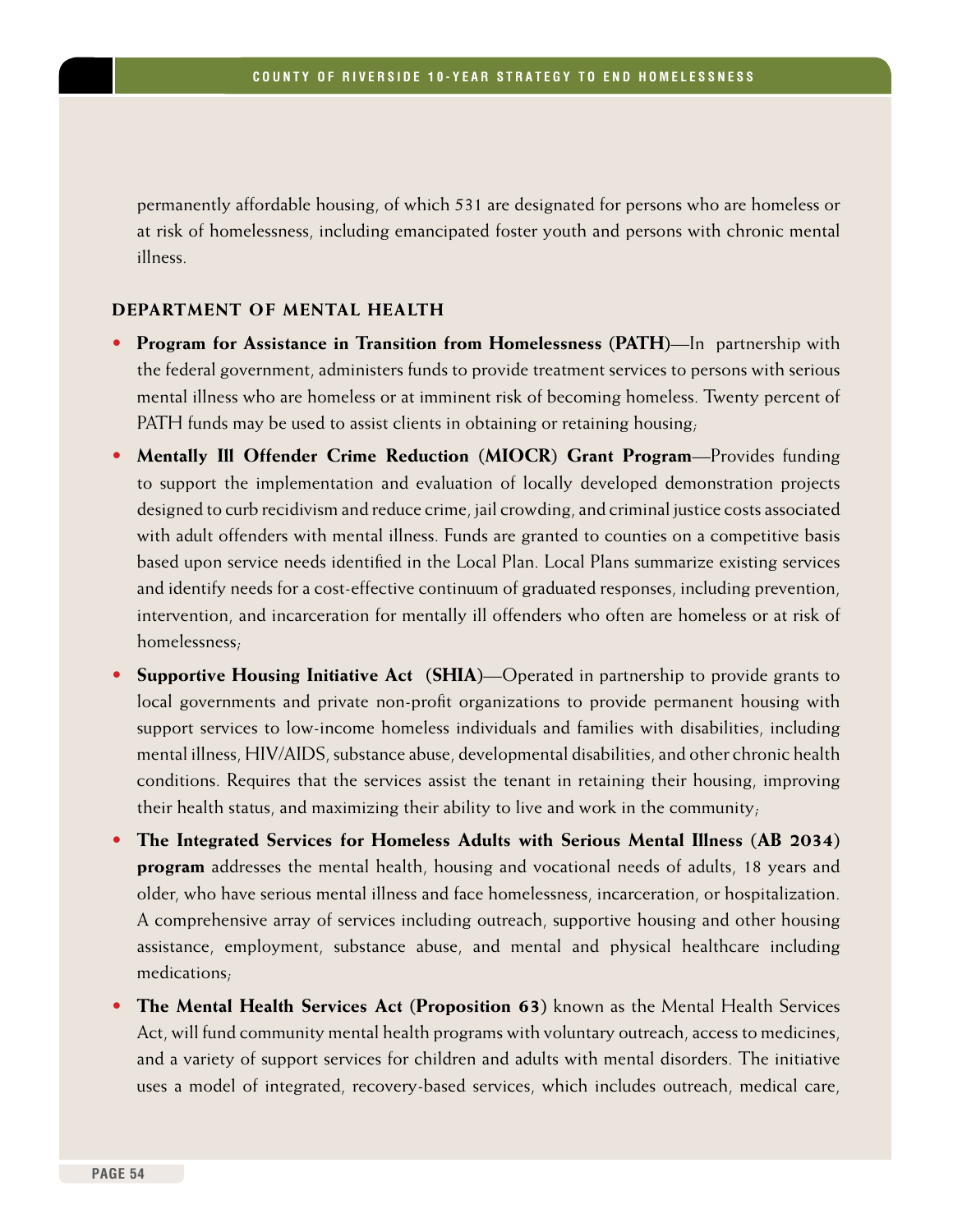short and long-term housing, prescription drugs, vocational training, and self-help and social rehabilitation. The measure's proponents believe that these programs will produce hundreds of millions in savings by reducing hospitalizations and incarcerations.

#### **Department of Social Services**

- **CalWORKs-Cash Assistance and Welfare-to-Work Program**—Provides temporary cash assistance to low-income families to assist in meeting their basic needs, including monthly housing costs. CalWORKs families also receive a variety of work support services to help them become employed and steadily increase their income so that they can achieve self-sufficiency;
- **The Transitional Housing Placement Program (THPP)**—Serves children who are in outof-home placements under the supervision of their county department of social services or their county probation department and who are actively participating in an independent living program (ILP). While each county has its own policies, all applicants must meet certain minimum criteria. As participants, foster/probation youth prepare for emancipation by learning to live independently under the close supervision and support of their caseworker, ILP coordinator, and foster care agency. Twenty-four counties have approved THPP programs;
- **SSI/SSP**—Federal Supplemental Security Income combined with the State Supplemental Payment is the primary source of income for many aged, blind, and disabled individuals in California who are unable to work at the level necessary to sustain themselves and to provide independently for their daily needs. The state provides SSP to assist individuals in paying for basic necessities such as food and housing. In the absence of such supports, many of these recipients would be homeless.

#### **Department of Veterans Affairs**

**Stand Downs—Typically one- to three-day events that provide services to homeless veterans** such as food, shelter, clothing, health screenings, benefits counseling, and referrals to a variety of other necessary services such as housing, employment, and substance abuse treatment. Stand Downs are organized by community-based veteran service organizations with cooperation from the Department of Veterans Affairs and a variety of other state, federal, private, and non-profit agencies.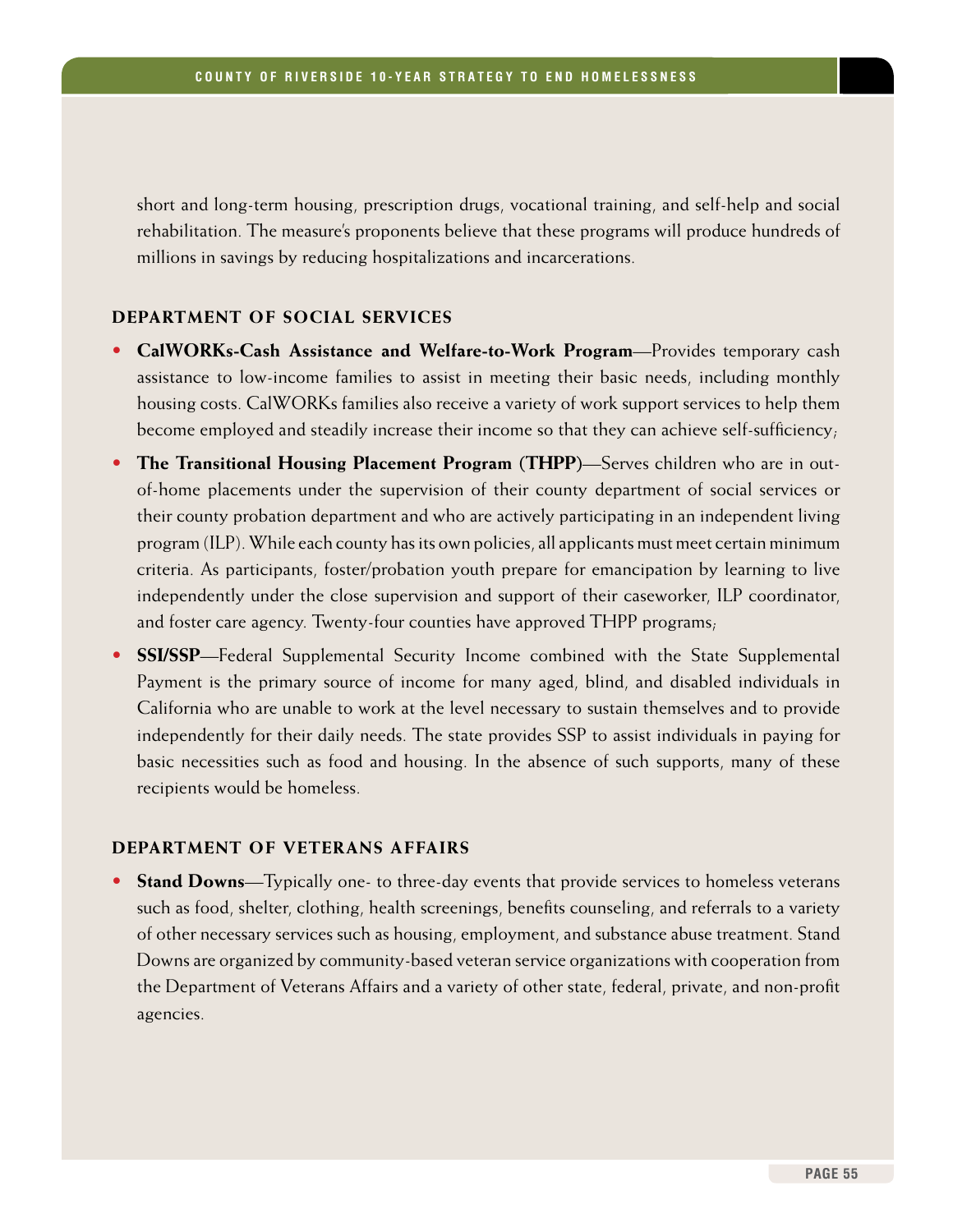#### **Employment Development Department**

• **Veterans Workforce Investment Program (VWIP)** and Governor's Discretionary WIA 15% Dollars—Provides services to the state's hardest-to-serve/hardest to employ veterans. Many of the veterans served are coping with mental disabilities, recovering from alcohol and drug addiction, homeless, and facing multiple barriers to employment. Of the 20 funded programs, half focus their resources on specifically on homeless veterans.

#### **Governor's Initiative**

• The Governor of California is supporting a 65 million imitative for supportive housing units to help the most in need through the Multifamily Housing Program (MHP). The initiative is in collaboration with state agencies, local, government, and the private sector.

#### **Housing Finance Agency**

• **Special Needs Permanent Loan Program**—Provides below-market rate financing to special needs and supportive housing projects. Interest rates are as low as 3% for a project with a mix of special needs and non-disabled residents, and as low as 1% for developments serving a 100% special needs population. Populations for this program are broadly defined to encompass individuals and families eligible for supportive housing programs. CalHFA has issued commitments for 12 projects under this program for a total of 455 units, including 266 special needs units.

#### **Office of Criminal Justice Planning**

- **Homeless Youth Emergency Services Program**—Funds two projects in Los Angeles and San Francisco providing runaway and homeless youth with the basic necessities required to help them leave the streets, including street outreach, crisis intervention, food, access to emergency shelter, follow-up counseling, case management, screening for basic health needs, long-term stabilization planning, and referrals to other public and private agencies;
- **Domestic Violence Assistance Program**—Provides funding to 85 battered women's shelters across the state. Through these shelters, victims can receive 24-hour crisis intervention and assistance with filing police reports, obtaining restraining orders, or seeking medical treatment. Many shelters are now offering transitional housing for women and their children who need additional time moving from a violent environment into a new safe one.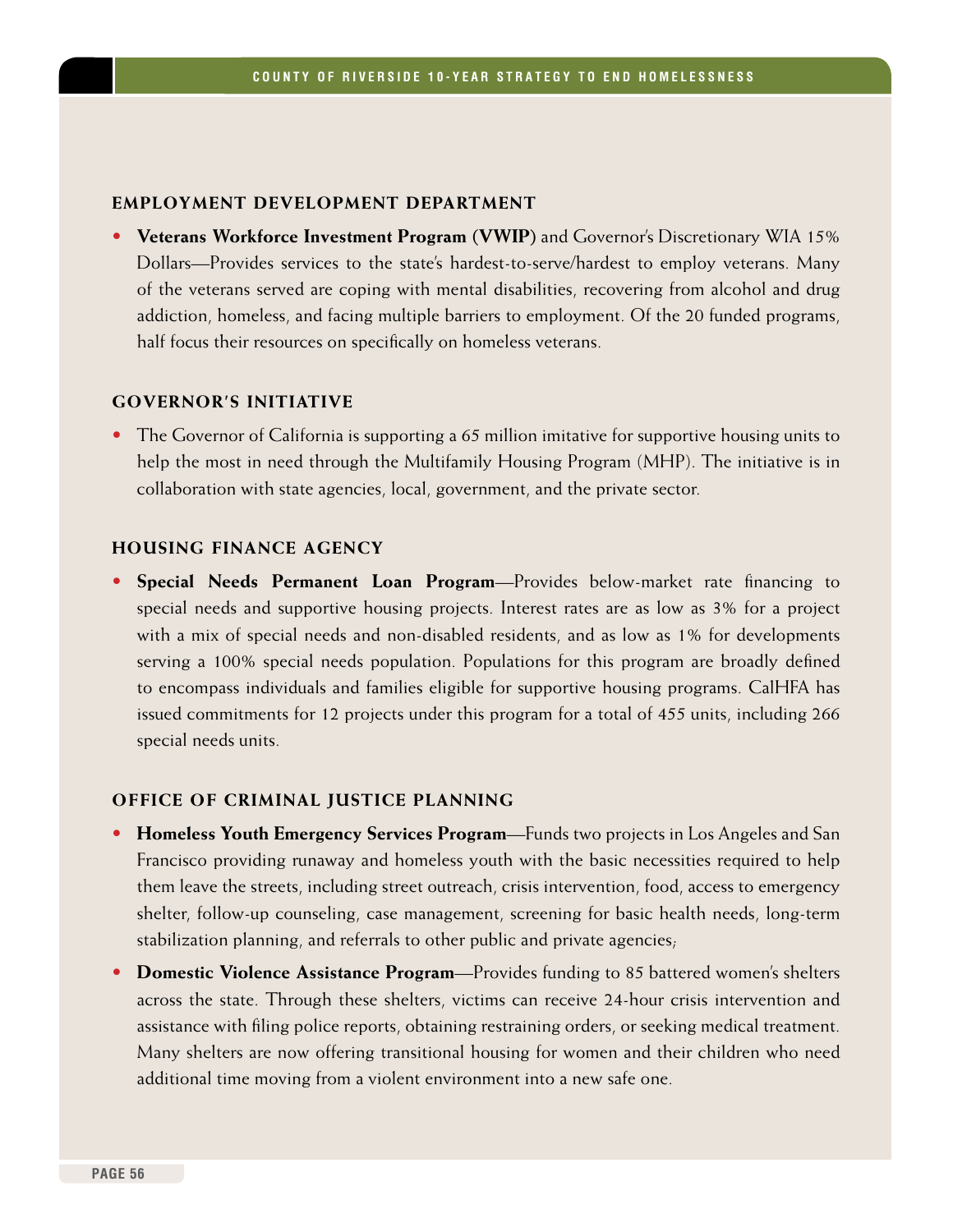#### **State Treasurer's Office**

• **State and Federal Low Income Housing Tax Credit Program (LIHTC)**—Provides the largest source of rental subsidies for the development of deeply affordable rental housing. Tax credits are frequently used in combination with SHIA funds. Homeless and special needs projects are awarded bonus points in the highly competitive allocation process. LIHTC devotes at least 5 percent of the annual federal tax credit to homeless developments, or about \$25 million annually for ten years. Additionally, some of these projects also are awarded state tax credits. In 2001, \$4.8 million in state credit was awarded to developments serving homeless populations.

### **III. Local (County and City) Funding Sources and Programs**

County governments administer many of the Federal programs mentioned above. They can either provide services themselves or can contract with local providers to offer services with these funds. In addition, many counties use their own resources for programs specifically designed to meet the housing and support service needs of people who are homeless. Funding sources and programs include:

- **Community Development Block Grants (CDBG)** are formula grants to states and to "entitlement communities" (as defined by HUD) to provide decent housing and suitable living environments for moderate and low-income people. CDBG funds also are controlled through the consolidated plan and can be used for housing rehabilitation or construction, including shelters and transitional housing facilities, and for supportive services such as counseling, employment, and health care;
- **Emergency Shelter Grants** are formula grants to states and local governments for the purpose of providing emergency and transitional housing, and are coordinated through the Consolidated Plan, a 5-year comprehensive housing plan required of communities to access HUD housing resources;
- **The Home Investment Partnerships program (HOME)** is specifically designed to expand the supply of affordable housing for low and very low-income people. Program funds are controlled through the consolidated plan and awarded via formula grant to states and local jurisdictions. Partnerships among government and nonprofit organizations and private industry are required to develop and manage safe, decent, affordable housing. Funds may be used for homeownership, rental housing production, and tenant-based rental assistance, and are easily combined with funds from HUD's Homeless Assistance Programs.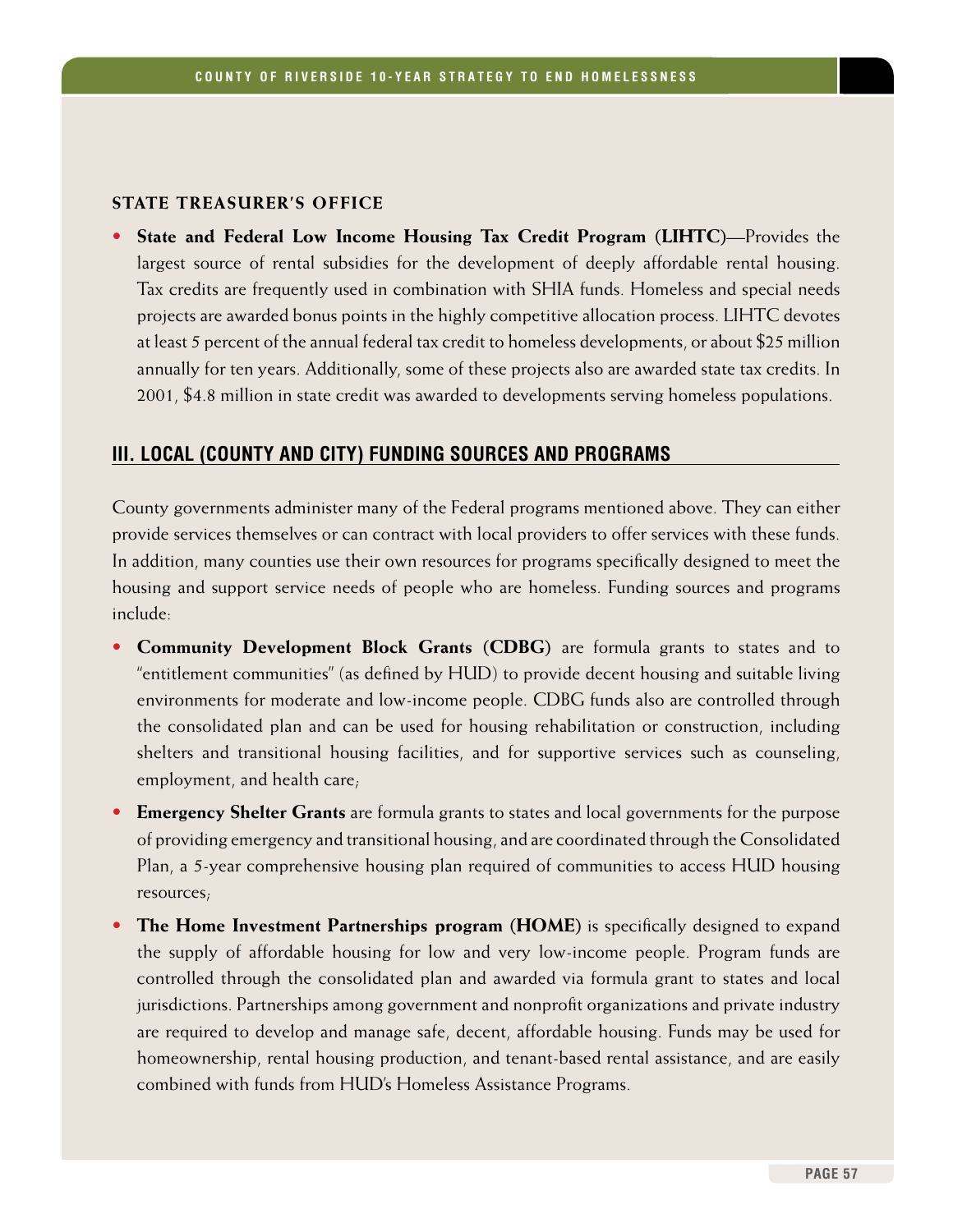City governments administer many of the Federal programs mentioned above as well. They can either provide services themselves or can contract with local providers to offer services with these funds. In addition, many cities also use their own resources for programs specifically designed to meet the housing and support service needs of people who are homeless. Funding sources and programs include:

- **Community Development Block Grants (CDBG)** are formula grants to states and to "entitlement communities" (as defined by HUD) to provide decent housing and suitable living environments for moderate and low-income people. CDBG funds also are controlled through the consolidated plan and can be used for housing rehabilitation or construction, including shelters and transitional housing facilities, and for supportive services such as counseling, employment, and health care;
- **Emergency Shelter Grants** are formula grants to states and local governments for the purpose of providing emergency and transitional housing, and are coordinated through the Consolidated Plan, a 5-year comprehensive housing plan required of communities to access HUD housing resources;
- **The Housing Choice Voucher Program**, formerly referred to as the Section 8 program, is the largest Federal program targeted to very low-income households, including people with disabilities (TAC, 2002). Administered through state or local PHAs, the program offers four types of assistance: tenant-based rental assistance; project-based rental assistance; homeownership assistance; and down payment assistance. Tenant-based assistance is the most common form, offering subsidies that allow tenants to pay 30 percent of their income toward housing costs in a unit of their choice;
- **The Home Investment Partnerships program (HOME)** is specifically designed to expand the supply of affordable housing for low and very low-income people. Program funds are controlled through the consolidated plan and awarded via formula grant to states and local jurisdictions. Partnerships among government and nonprofit organizations and private industry are required to develop and manage safe, decent, affordable housing. Funds may be used for homeownership, rental housing production, and tenant-based rental assistance, and are easily combined with funds from HUD's Homeless Assistance Programs.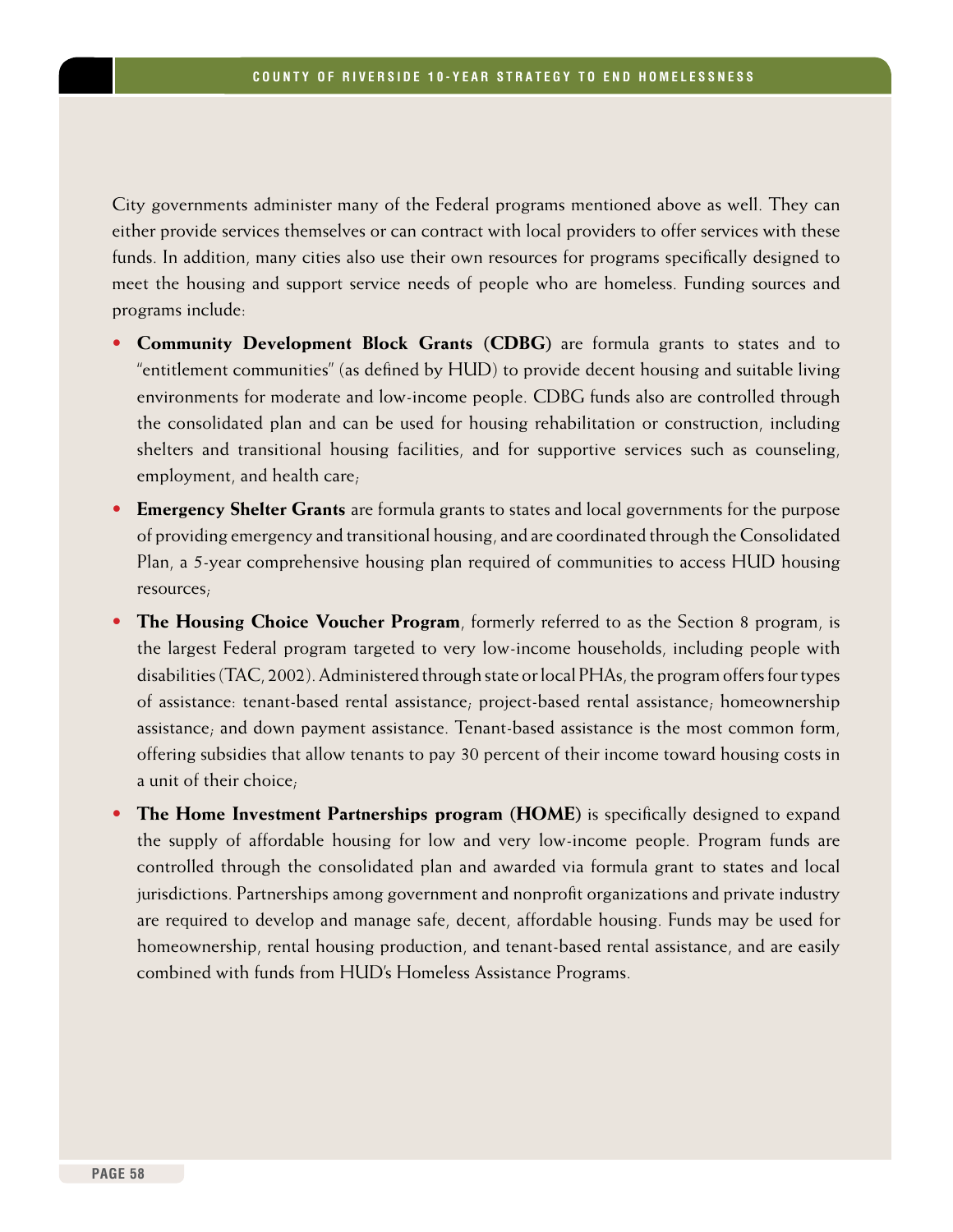# Appendix C Glossary

**ACT MODEL** – Assertive Community Treatment is a team treatment approach designed to provide comprehensive, case management-based social services to persons living on the streets and after they are placed in permanent housing if necessary. Services include health care, mental health care, substance abuse treatment.

**Affordable Housing** – refers to housing costs that do not exceed 30 percent of the gross annual household income for extremely low, very low, low, and moderate income households. For a rental unit, total housing costs include the monthly rent payment as well as utility costs. With for-sale units, total housing costs include the mortgage payment (principal and interest), utilities, homeowners association dues, taxes, mortgage insurance and any other related assessments.

**Americans with Disability Act** – is a federal civil rights law enacted in 1990. It protects qualified persons with disabilities from discrimination in employment, government services and programs, transportation, public accommodations, and telecommunications. The ADA supplements and complements other federal and state laws which protect persons with disabilities.

**At Risk of Homelessness** – is generally defined as any household that pays more than 30% of its income on basic housing costs that includes rent/mortgage and utilities.

**Chronically Homeless** – A person who is chronically homeless is defined as an unaccompanied individual with a disabling condition who has either been continuously homeless for a year or more OR has had at least four episodes of homelessness in the past three years.

**CDBG** – The Community Development Block Grant Program (CDBG) was authorized by the Housing and Community Development Act of 1974. CDBG provides eligible metropolitan cities, and urban counties (called "entitlement communities"), and states with annual direct grants to revitalize neighborhoods, expand affordable housing and economic opportunities, and/or improve community facilities and services, principally to benefit low-and moderate-income persons.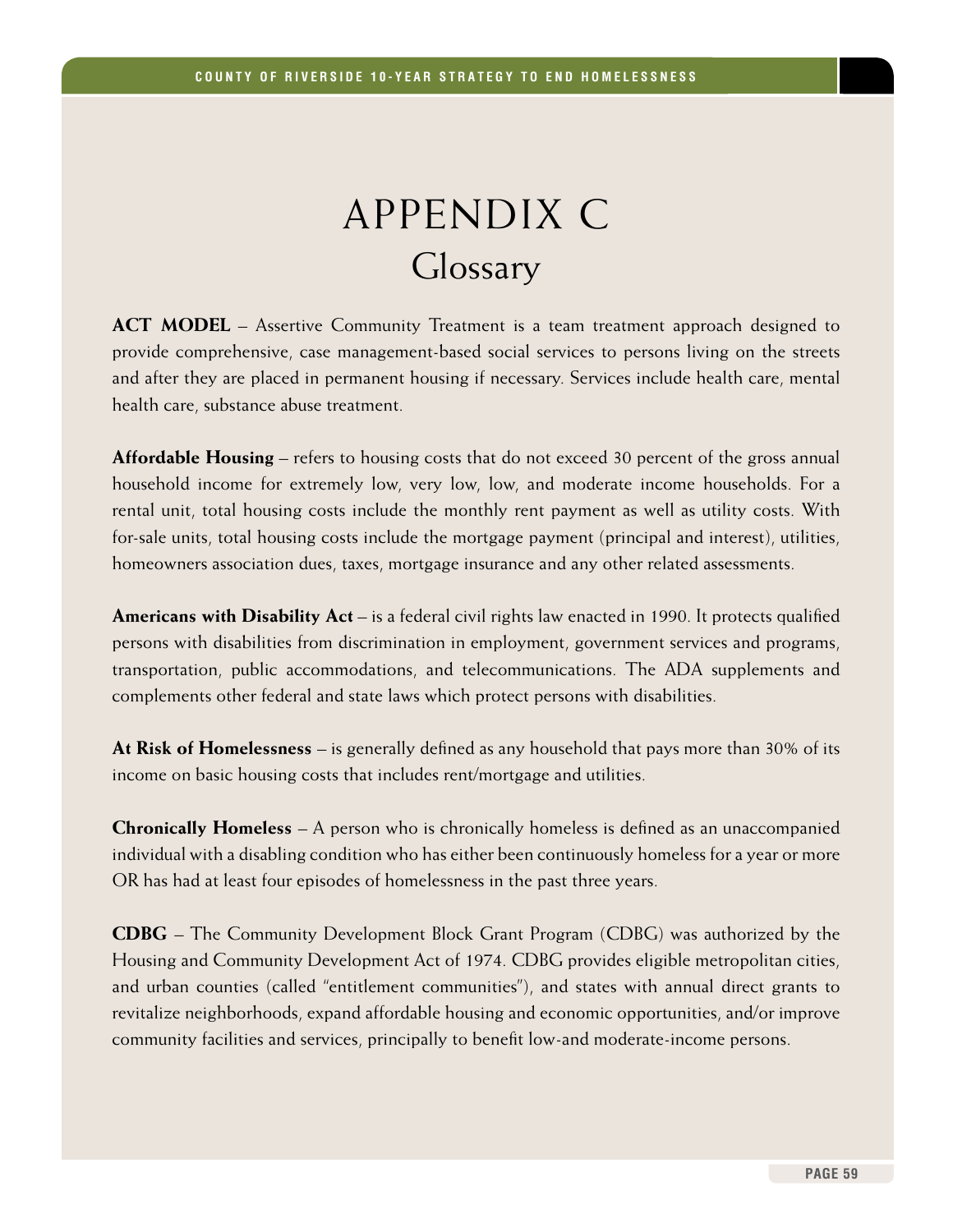**Continuum Of Care System** – The fundamental components of a Continuum of Care system are emergency shelters that offer essential services to ensure that homeless individuals and families receive basic shelter needs; transitional housing with appropriate supportive services to give families the shelter and services they need while they learn the skills necessary to transition to permanent housing; and permanent supportive housing which provides on-site and/or off-site social services to residents.

- also references to

a local consortium of agencies that HUD requires be formed by community organizations and stakeholders to apply for and receive HUD funding through the annual competitive process. Members include a majority of a community's or region's non-profit and faith-based homeless service providers, and may also include law enforcement, hospitals, local colleges and universities, local government, churches, etc.

**CSBG** – The Community Service Block Grant program (CSBG) provides States and recognized Indian Tribes with funds to provide a range of services to address the needs of low income individuals to ameliorate the causes and conditions of poverty. The CSBG is administered by the Division of State Assistance in the Office of Community Services (OCS) of the U.S. Department of Health and Human Services.

**Disability** – is defined as a physical or mental impairment that substantially limits one or more major life activities. A person is considered disabled if the person has such a physical or mental impairment, has a record of such an impairment, or is regarded as having such an impairment. "Disability" covers a wide range of conditions and includes mobility, vision, hearing, or speech impairments, learning disabilities, chronic health conditions, emotional illnesses, AIDS, HIV positive, and a history of alcoholism or prior substance abuse.

**Discharge Planning** – refers to actions taken with a homeless person prior to discharge from a public or private system of care to help ensure that the person is not discharged into homelessness.

**Emergency Assistance** – is Assistance that attempts to prevent homelessness or that attempts to meet the emergency needs of homeless individuals and families, including prevention, outreach and assessment, and emergency shelter.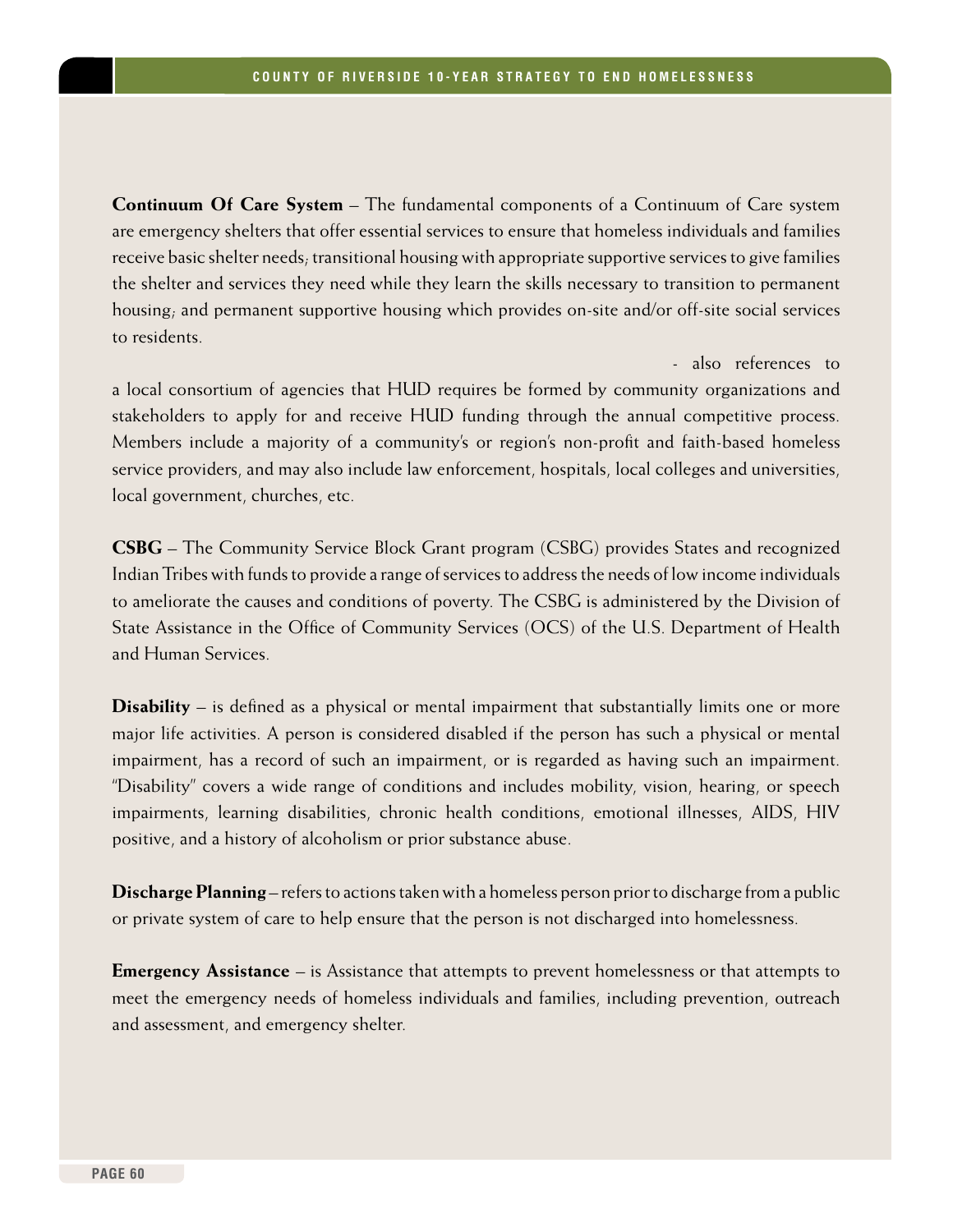**Emergency Shelter** – refers to short-term shelter (usually for 30 days or less) for emergency situations such as winter shelters and motel vouchers.

**Episodic Homelessness** – is the result of experiencing episodic disruptions in their lives brought about as a result of living in poverty. Episodic homeless persons are individuals or families who are homeless for a short period of time—days, weeks, or months—not a year or more.

**ESG** – (Emergency Shelter Grant) is a federal grant program designed to help improve the quality of existing emergency shelters for the homeless, to make available additional shelters, to meet the costs of operating shelters, to provide essential social services to homeless individuals, and to help prevent homelessness.

**HOME** – is HUD's HOME program provides block grant funds to local governments and states for new construction, rehabilitation, acquisition of affordable housing, assistance to homebuyers, transitional housing and tenant-based rental assistance.

**Homeless** – according to the HUD definition is: (a) an individual or family which lacks a fixed, regular, and adequate nighttime residence; or  $(b)$  an individual or family which has a primary nighttime residence that is: (1) a supervised publicly or privately operated shelter designed to provide temporary living accommodations (including welfare hotels, congregate shelters, and transitional housing for persons with mental illness), (2) an institution that provides a temporary residence for individuals intended to be institutionalized; or (3) a public or private place not designed for, or ordinarily used as, a regular sleeping accommodation for human beings. (4) The term does not include any individual imprisoned or otherwise detained pursuant to an Act of Congress or a State law. In addition, the HUD definition includes persons who will be discharged from an institution, such as a jail or mental health hospital, within 7 days, yet that person does not have an identified place to live upon discharge.

**Housing First** – A new model of homeless services that involves moving persons directly from the streets and placing them into permanent housing accompanied by intensive services. Initially a research project, this model has been shown to be very effective with persons who are chronically homeless and cost neutral to communities. This model has also been shown to work well with families and young adults who are homeless.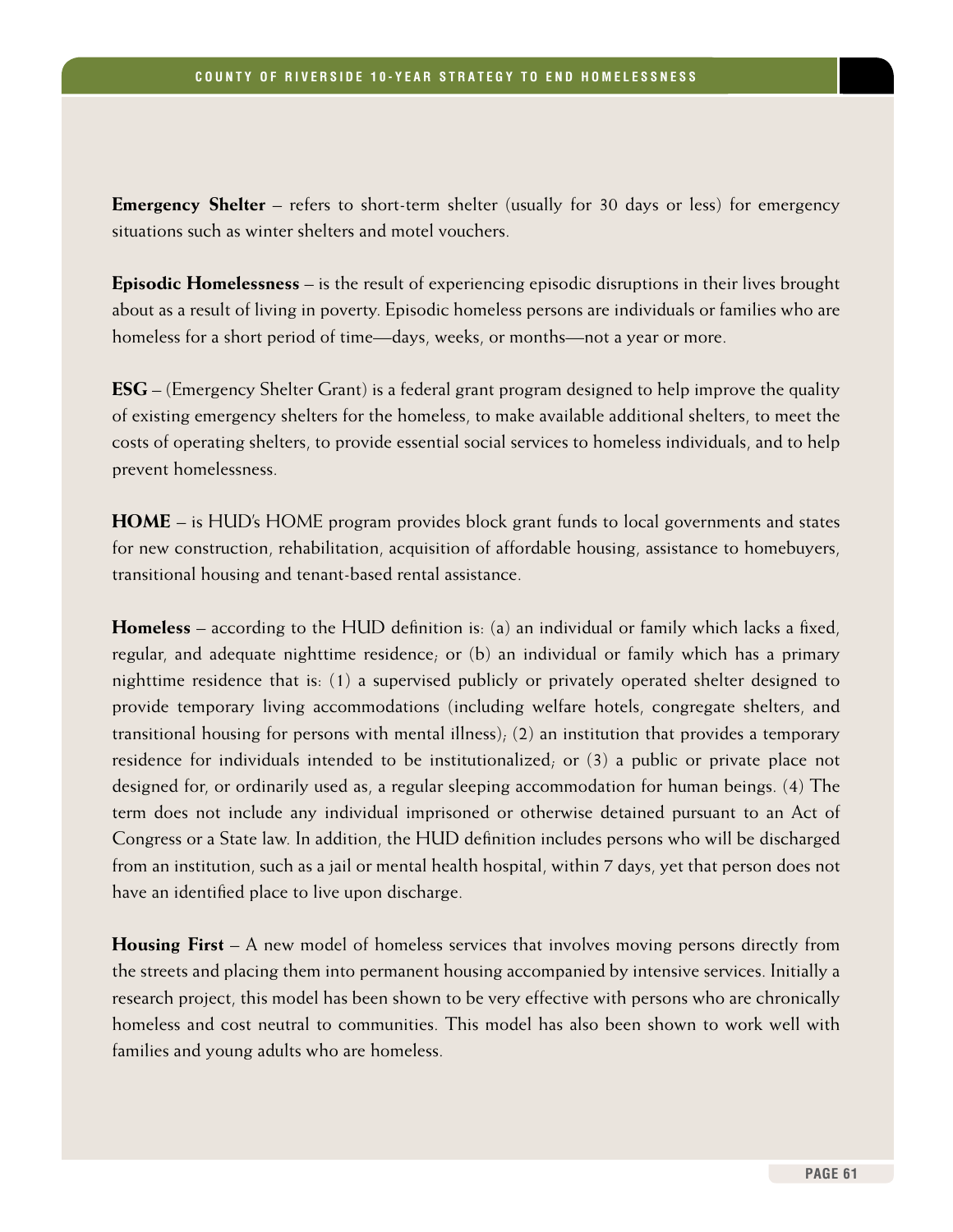**HUD** – The U.S. Department of Housing and Urban Development, fi rst created in 1937 to respond to the need for housing for every American. The primary areas of focus for HUD include creating opportunities for homeownership; providing housing assistance for low-income persons; working to create, rehabilitate and maintain the nation's affordable housing; enforcing the nation's fair housing laws; helping the homeless; spurring economic growth in distressed neighborhoods; helping local communities meet their development needs.

**Linkage Fee** – is generally a "housing" impact fee that is administered to collect monies from new commercial and industrial development to provide for affordable housing. Linkage fees are premised on the basis that lower-wage workers, who are needed to build and work in new nonresidential development, also need to be able to afford adequate housing within the community.

**Lower-income Household** – refers to low-, very low- and extremely low income households as determined annually by the U.S. Department of Housing and Urban Development (HUD).

- **Extremely Low Income:** A household whose gross annual income is equal to or less than 30 percent of the median income for Riverside County;
- **Very Low Income:** A household whose gross annual income is more than 30 percent but does not exceed 50 percent of the median income for Riverside County;
- Low Income: A household whose gross income is more than 50 percent but does not exceed 80 percent of the median income for Riverside County.

**Low Income Housing Tax Credits (LIHTC)** – is a way of obtaining financing to develop lowincome housing. Government programs provide dollar-for-dollar credit toward taxes owed by the housing owner. These tax credits can be sold, or used to back up bonds that are sold, to obtain financing to develop the housing.

**Mainstream Resources** – refers to federal and state-funded programs generally designed to help low-income individuals either achieve or retain their economic independence and self-sufficiency. Programs provide for housing, food, health care, transportation, and job training.

**Moderate Income** – refers to a household income that is more than 80 percent but does not exceed 120 percent of the median income for the County.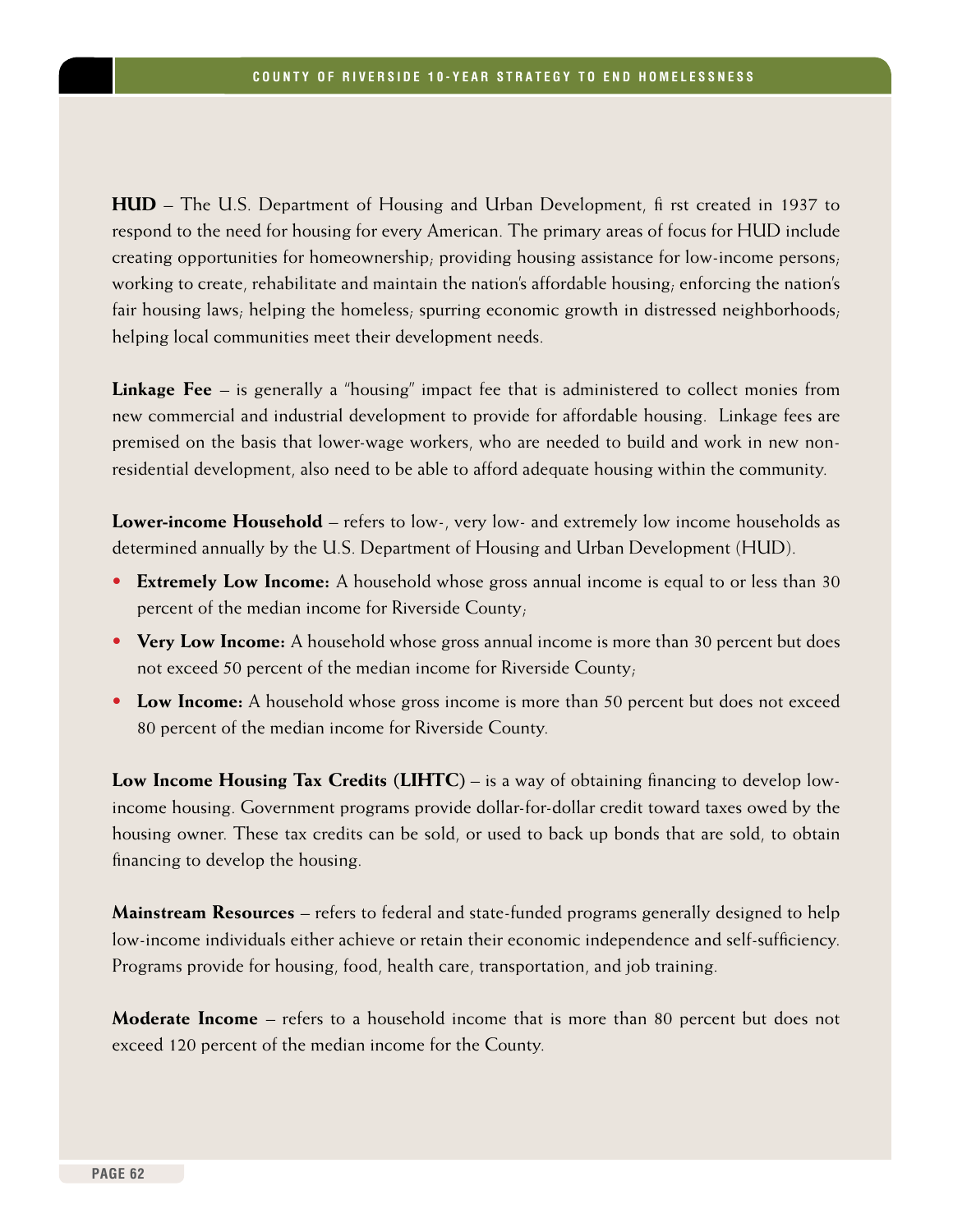**Medicaid** – is a program that pays for medical assistance for certain individuals and families with low incomes and resources. This program became law in 1965 and is jointly funded by the Federal and State governments to assist States in providing medical long-term care assistance to people who meet certain eligibility criteria. Medicaid is the largest source of funding for medical and health-related services for people with limited income.

**Median Household Income** – divides households into two equal segments with the first half of households earning less than the median household income and the other half earning more. According to HUD, the median household income for Riverside County was \$52,253 in 2005.

**Permanent Supportive Housing –** is permanent housing with services. The type of services depends on the needs of the residents. Services may be short-term, sporadic, or ongoing indefinitely. The housing is affordable and intended to serve persons who have very low incomes.

**Safe Haven** – is a facility that provides shelter and services to hard-to-engage persons who are homeless and have serious mental illness who are on the streets and have been unable or unwilling to participate in supportive services. Safe Havens usually follow a "harm reduction" model of services.

**Shelter** – is temporary housing (up to 90 days) with varying levels of services to help residents obtain and maintain appropriate permanent housing.

**SRO** – Single Room Occupancy refers to housing units that are an affordable housing option for very low income and homeless individuals and are typically single room units with a bed, small refrigerator, and a microwave.

**SSI** – Supplemental Security Income – is a federal income supplement program providing monthly financial payments to persons with disabilities. For most persons on SSI, this is their only source of income, and thus severely limits housing options.

**Supplemental Resources** – consists of a wide-range of resources and services that help households at risk of becoming homeless from becoming homeless.